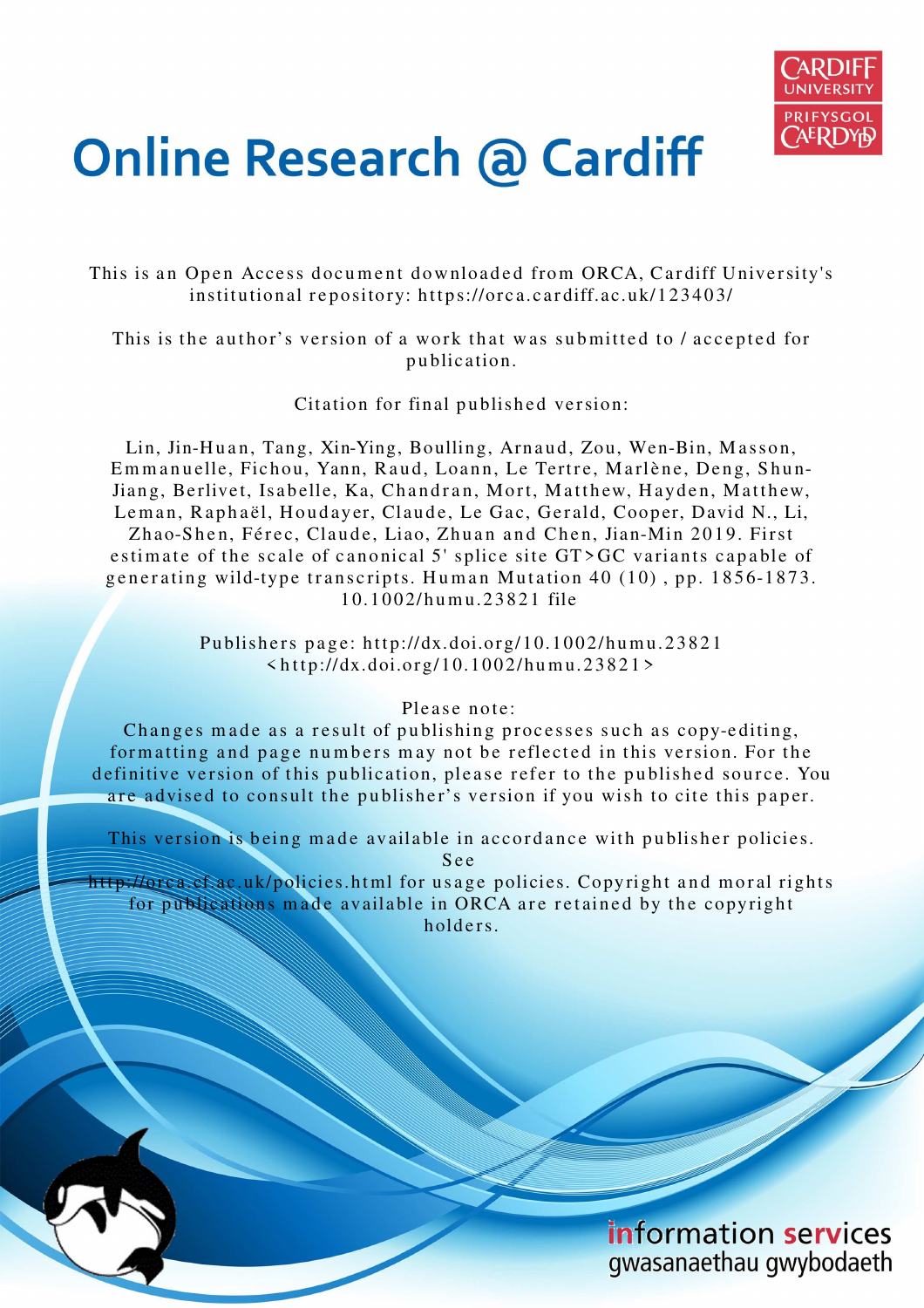Zhuan Liao ORCID iD: 0000-0001-8506-8159 Jian-Min Chen ORCID iD: 0000-0002-2424-3969

# First estimate of the scale of canonical 5' splice site GT>GC variants capable of generating wild-type transcripts

Jin-Huan Lin<sup>1,2,3†</sup>, Xin-Ying Tang<sup>2,3†</sup>, Arnaud Boulling<sup>1</sup>, Wen-Bin Zou<sup>2,3</sup>, Emmanuelle Masson<sup>1,4</sup>, Yann Fichou<sup>1,5</sup>, Loann Raud<sup>1</sup>, Marlène Le Tertre<sup>1</sup>, Shun-Jiang Deng<sup>2,3</sup>, Isabelle Berlivet<sup>1</sup>, Chandran Ka<sup>1,4,5</sup>, Matthew Mort<sup>6</sup>, Matthew Hayden<sup>6</sup>, Raphaël Leman<sup>7</sup>, Claude Houdayer<sup>8</sup>, Gerald Le Gac<sup>1,4,5</sup>, David N. Cooper<sup>6</sup>, Zhao-Shen Li<sup>2,3</sup>, Claude Férec<sup>1</sup>, Zhuan Liao<sup>2,3\*</sup> and Jian-Min Chen<sup>1\*</sup>

<sup>1</sup> EFS, Univ Brest, Inserm, UMR 1078, GGB, F-29200 Brest, France

<sup>2</sup> Department of Gastroenterology, Changhai Hospital, Second Military Medical University, Shanghai, China

<sup>3</sup> Shanghai Institute of Pancreatic Diseases, Shanghai, China

<sup>4</sup> CHU Brest, Service de Génétique, Brest, France

5 Laboratory of Excellence GR-Ex, Paris, France

<sup>6</sup> Institute of Medical Genetics, School of Medicine, Cardiff University, Cardiff, United Kingdom

<sup>7</sup> Laboratoire de Biologie Clinique et Oncologique, Centre François Baclesse, Caen,

France

This article has been accepted for publication and undergone full peer review but has not been through the copyediting, typesetting, pagination and proofreading process, which may lead to differences between this version and the Version of Record. Please cite this article as doi: 10.1002/humu.23821.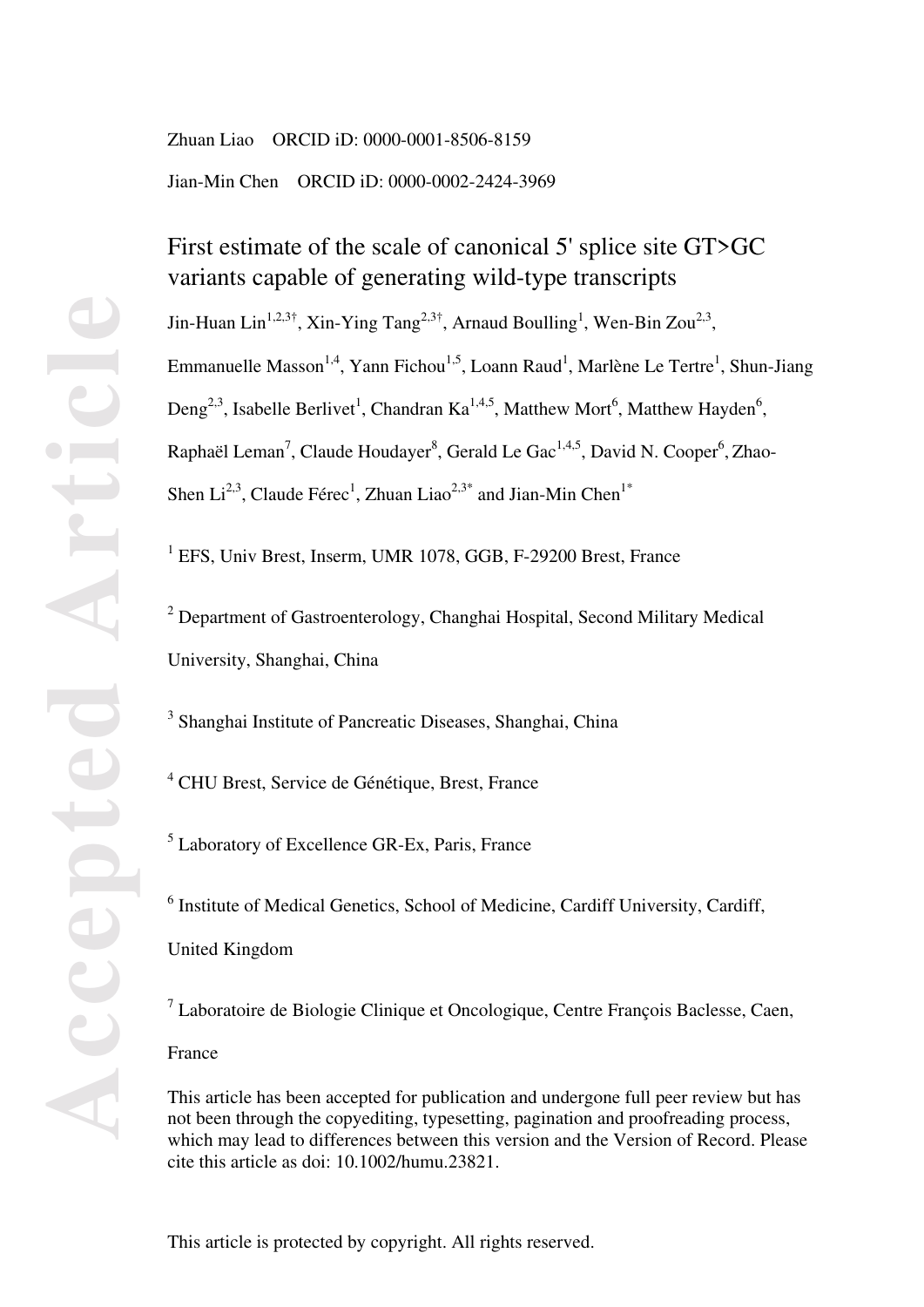An early version of this manuscript was posted in bioRxiv at https://www.biorxiv.org/content/10.1101/479493v1 (https://doi.org/10.1101/479493).

## **\*Correspondence**

Jian-Min Chen, EFS, Univ Brest, Inserm, UMR 1078, GGB, F-29200 Brest, France. Email: jian-min.chen@univ-brest.fr

Zhuan Liao, Department of Gastroenterology, Changhai Hospital, Second Military Medical University, Shanghai, China.

Email: liaozhuan@smmu.edu.cn.

<sup>†</sup>The authors wish it to be known that, in their opinion, the first two authors should be regarded as joint First Authors.

*Disclosure statement***:** The authors declare no conflict of interest.

# **Funding information**

J.H.L., a joint PhD student between the Changhai Hospital and INSERM U1078, was in receipt of a 20-month scholarship from the China Scholarship Council (No. 201706580018). Support for this study came from the Institut National de la Santé et de la Recherche Médicale (INSERM) and the Etablissement Français du Sang (EFS), France; the National Natural Science Foundation of China (81470884 (to Z.L.)),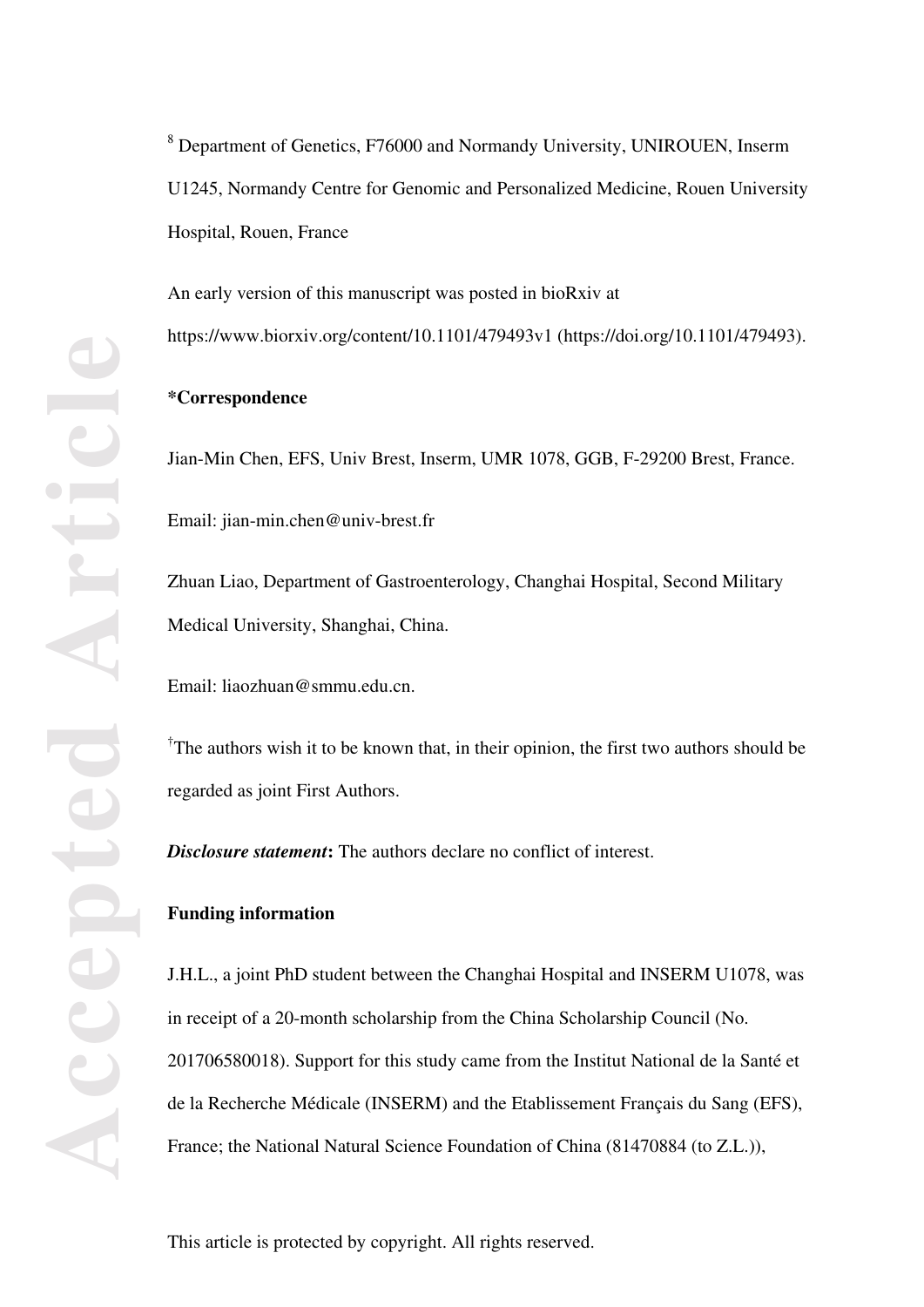81770636 (to Z.L.) and 81700565 (to W.B.Z.)), the Shuguang Program of Shanghai (15SG33 (to Z.L.)), the Chang Jiang Scholars Program of Ministry of Education (Q2015190 (to Z.L.)), and the Scientific Innovation Program of Shanghai Municipal Education Committee (to Z.L.), China. M.M., M.H. and D.N.C. acknowledge financial support from Qiagen Inc. through a License Agreement with Cardiff University.

#### **Abstract**

It has long been known that canonical 5' splice site (5'SS) GT>GC variants may be compatible with normal splicing. However, to date, the actual scale of canonical 5'SSs capable of generating wild-type transcripts in the case of GT>GC substitutions remains unknown. Herein, combining data derived from a meta-analysis of 45 human disease-causing 5'SS GT>GC variants and a cell culture-based full-length gene splicing assay of 103 5'SS GT>GC substitutions, we estimate that ~15-18% of canonical GT 5'SSs retain their capacity to generate between 1 and 84% normal transcripts when GT is substituted by GC. We further demonstrate that the canonical 5'SSs in which substitution of GT by GC generated normal transcripts exhibit stronger complementarity to the 5' end of U1 snRNA than those sites whose substitutions of GT by GC did not lead to the generation of normal transcripts. We also observed a correlation between the generation of wild-type transcripts and a milder than expected clinical phenotype but found that none of the available splicing prediction tools were capable of reliably distinguishing 5'SS GT>GC variants that generated wild-type transcripts from those that did not. Our findings imply that 5'SS GT>GC variants in human disease genes may not invariably be pathogenic.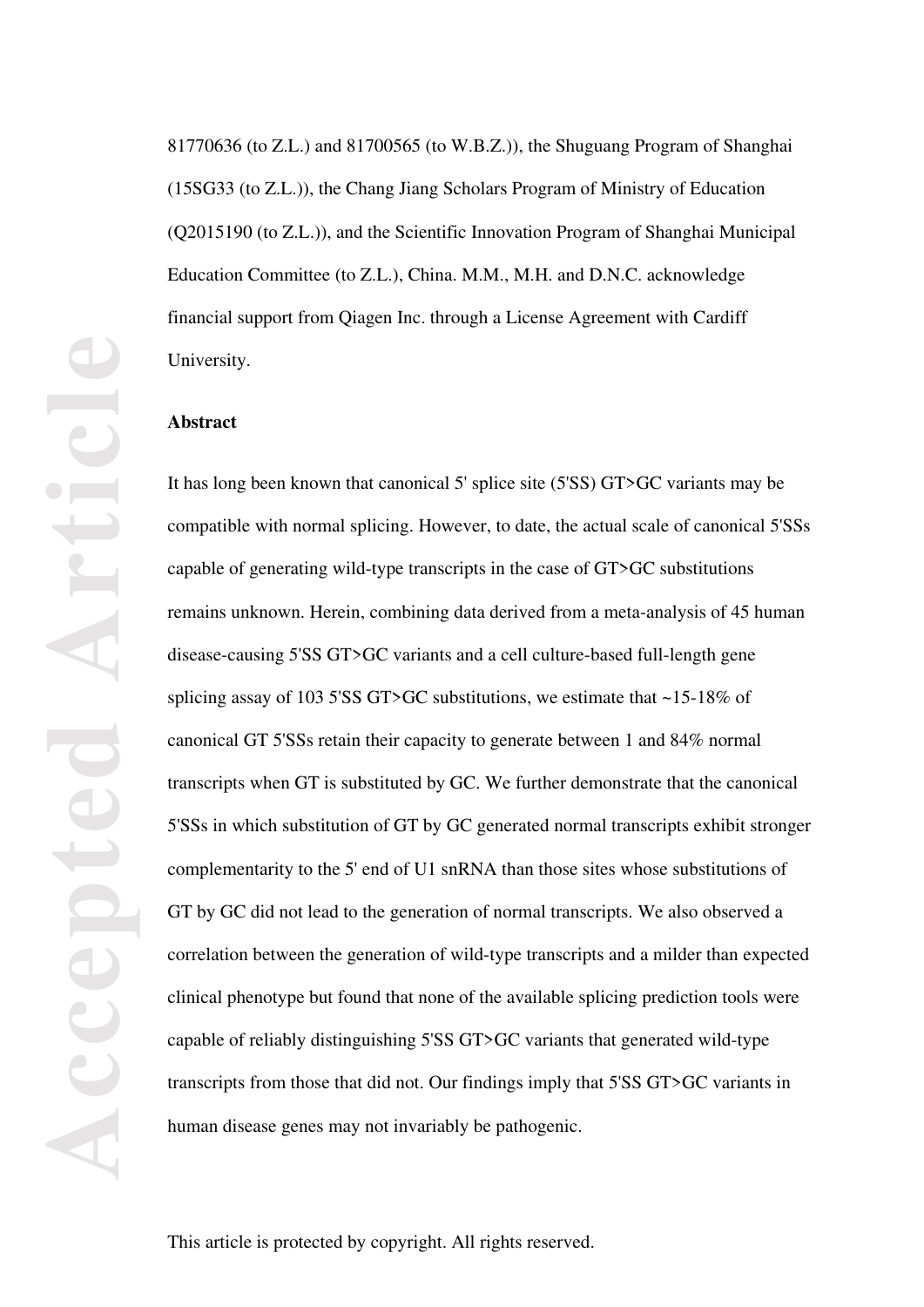# Graphical Abstract



Based upon complementary data from the meta-analysis of 45 disease-causing 5'SS  $GT\&$ gt; $GC$  variants and the cell culture-based full-length gene splicing analysis of 103 5'SS GT> GC substitutions, we have provided a first estimate of  $~15-18\%$  for the proportion of canonical GT 5'SSs that are capable of generating between 1 and 84% normal transcripts in case of the substitution of GT by GC. Given that even the retention of 5% normal transcripts can significantly ameliorate a patient's clinical phenotype, our findings imply the potential existence of hundreds or even thousands of disease-causing 5'SS GT> GC variants that may underlie relatively mild clinical phenotypes. Because  $5'SS GT\>gC$  variants can also give rise to relatively high levels of wild-type transcripts, our findings imply that  $5'SS GT\>gCC$  variants may not invariably be pathogenic in disease-causative or disease-associated genes.

## **KEYWORDS**

Canonical 5' splice site, full-length gene splicing assay, genotype and phenotype relationship, human gene mutation database, human inherited disease, non-canonical splice donor site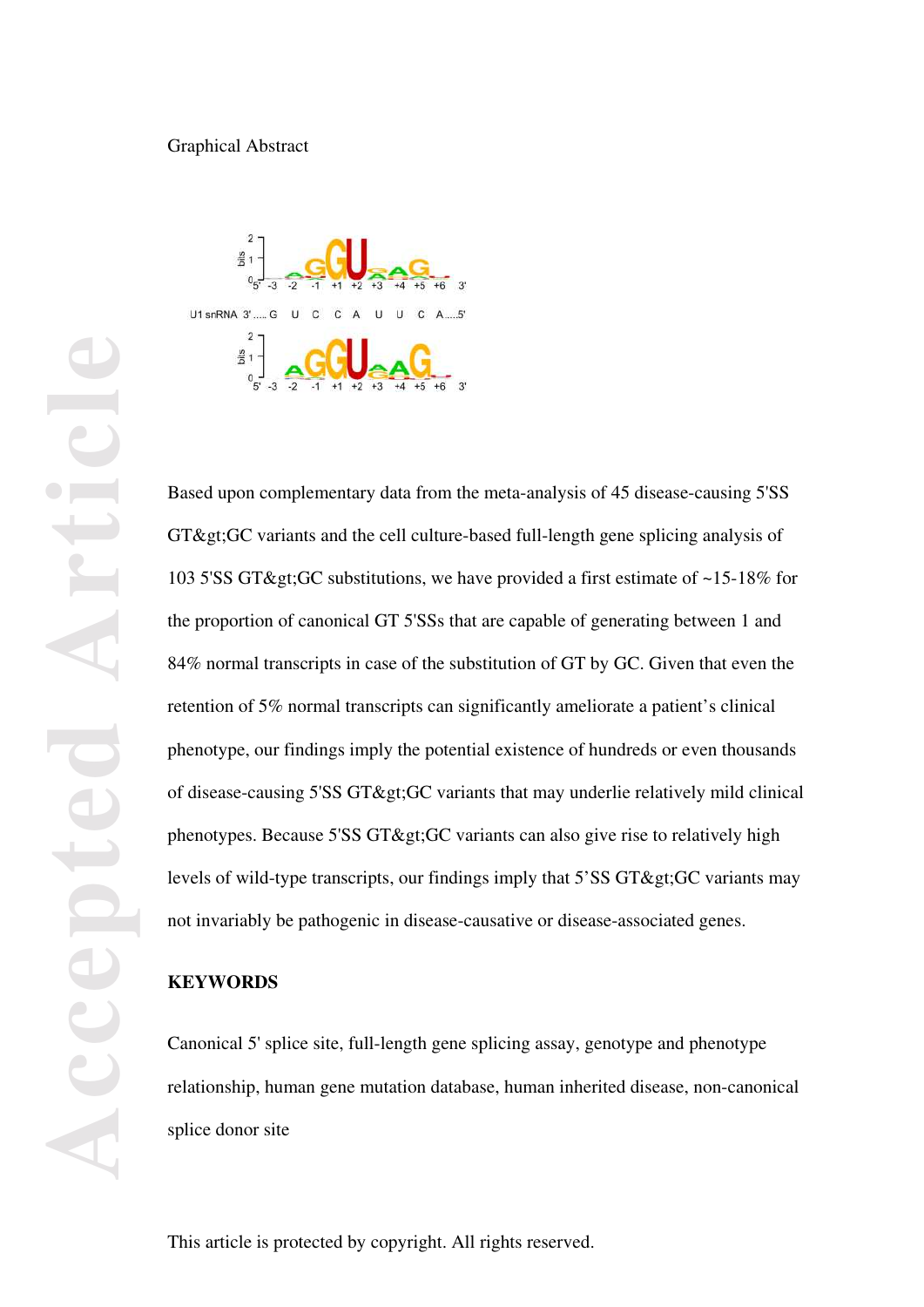## **1. INTRODUCTION**

The vast majority of eukaryotic introns are spliced by the U2 spliceosome (the only alternative U12 spliceosome is responsible for <0.5% of all introns (Parada, Munita, Cerda, & Gysling, 2014; Turunen, Niemela, Verma, & Frilander, 2013; Verma, Akinyi, Norppa, & Frilander, 2018)), which interacts with RNA sequences specifying the 5' and 3' splice sites (Papasaikas & Valcarcel, 2016; Sharp & Burge, 1997). In vertebrates, the 9-bp consensus sequence for the U2-type 5' splice site (5'SS) has traditionally been described as 5'-MAG/GURAGU-3' (where M denotes C or A, R denotes A or G and / denotes the exon-intron boundary; the corresponding nucleotide positions are denoted -3\_-1/+1\_+6) although in reality this consensus sequence does not reflect the true extent of sequence variability (Abril, Castelo, & Guigo, 2005; Burset, Seledtsov, & Solovyev, 2000; Mount, 1982; Roca et al., 2012; Roca, Krainer, & Eperon, 2013; Wong, Kinney, & Krainer, 2018). Base-pairing of this 9-bp sequence with 3'-GUCCAUUCA-5' at the 5' end of U1 snRNA (Figure 1A) is critical for splicing to occur (Kondo, Oubridge, van Roon, & Nagai, 2015; Kramer, Keller, Appel, & Luhrmann, 1984; Mount, Pettersson, Hinterberger, Karmas, & Steitz, 1983; Roca et al., 2013; Zhuang & Weiner, 1986). Although the GT dinucleotide in the first two intronic positions (in the context of DNA sequence) constitutes the most highly conserved portion of the U2-type 5'SS, it was reported, as early as 1983, that GC occasionally occurs in place of GT (Dodgson & Engel, 1983; Erbil & Niessing, 1983; King & Piatigorsky, 1983). Subsequent genome-wide analyses have established that this non-canonical 5'SS GC is present as wild-type in  $\sim$ 1% of human U2-type introns (Abril et al., 2005; Burset et al., 2000; Burset, Seledtsov, & Solovyev, 2001; Parada et al., 2014; Sheth et al., 2006). Importantly, the remaining nucleotides in these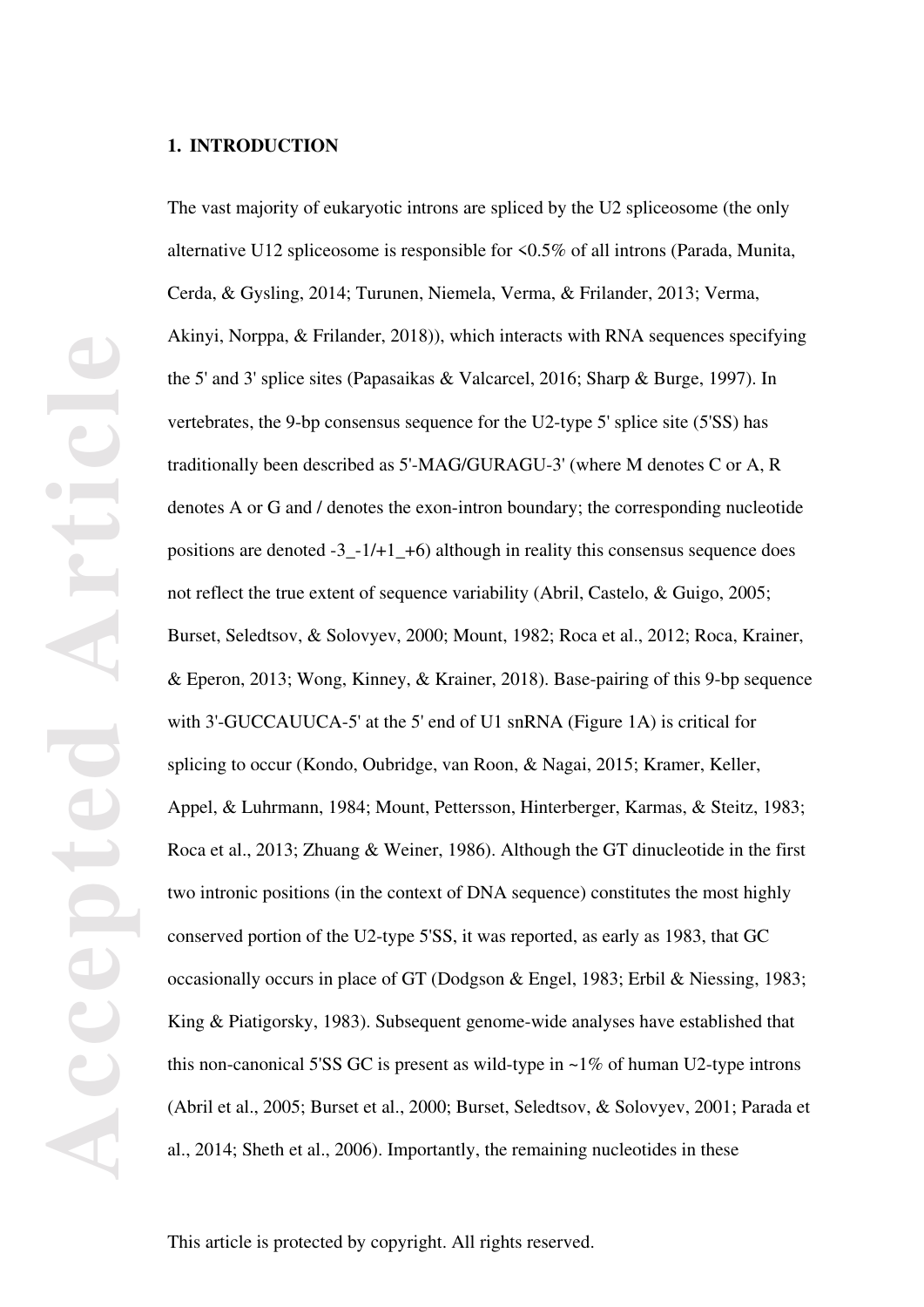evolutionarily fixed non-canonical GC 5'SSs exhibit a stronger complementarity to the 3'-GUCCAUUCA-5' sequence at the 5' end of U1 snRNA than those in the canonical GT 5'SSs (Figure 1A), thereby in all likelihood compensating for the decreased complementarity between the 5'SS and the 5' end of U1 snRNA due to the U to C substitution (Abril et al., 2005; Burset et al., 2000). Comparative genome analyses have also revealed frequent switching of U2-type introns from the canonical 5'SS GT subtype to the non-canonical 5'SS GC subtype during mammalian evolution (Abril et al., 2005; Churbanov, Winters-Hilt, Koonin, & Rogozin, 2008). Finally, GC has recently been ranked first among the six non-canonical 5′SSs identified by genomewide RNA-seq analysis and splicing reporter assays (Erkelenz et al., 2018).

The finding that GC occasionally occurs instead of GT within the canonical 5'SS in some vertebrate genes implies that substitution of the canonical 5'SS GT by GC (termed a 5'SS GT>GC variant) may still allow normal splicing to occur. The first direct experimental evidence supporting such a postulate came in the late 1980s; analyses of both the splicing products of *in vitro* transcribed rabbit beta globin (*Hbb*) RNA in a HeLa cell nuclear extract and the splicing products of the *Hbb* gene transiently expressed in HeLa cells demonstrated that, of all the possible single nucleotide substitutions of the canonical 5'SS GT of the second and last intron of *Hbb*, only the substitution of  $T$  by  $C$  was compatible with normal splicing, albeit at a much reduced rate (approximately 10% of normal; see also Figure 1B) (Aebi, Hornig, Padgett, Reiser, & Weissmann, 1986; Aebi, Hornig, & Weissmann, 1987). Further supporting evidence came from the study of disease-causing 5'SS GT>GC variants, some of which were reported to generate wild-type transcripts (see below). Additionally, the activation of cryptic non-canonical 5'SS GC has also been reported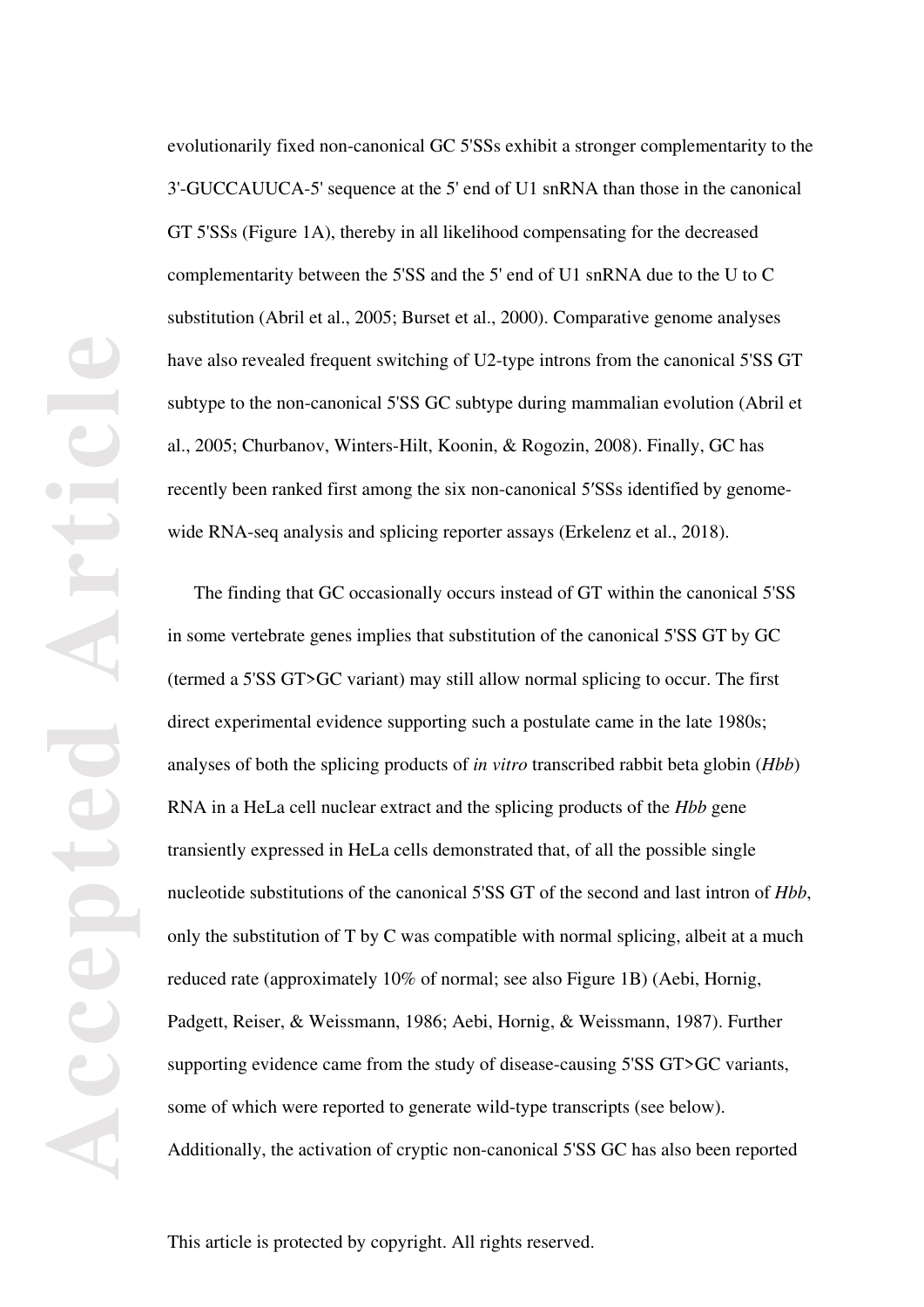as a consequence of some disease-causing variants (Kralovicova et al., 2011; Pagani et al., 2002).

The above notwithstanding, to date, the actual scale of canonical 5'SSs capable of generating wild-type transcripts in the case of GT>GC substitutions, both in the context of the frequency of such substitutions and the level of wild-type transcripts generated by such substitutions, remains unknown owing to the intrinsic complexity of splicing (Boehm et al., 2018; De Conti, Baralle, & Buratti, 2013; Krainer, 2015; Wong et al., 2018; Zhang, Arias, Ke, & Chasin, 2009) and the lack of suitable model systems for study. This issue has important implications for medical genetics since mutant genotypes retaining even a small fraction of their normal function may differ significantly from null genotypes in terms of their associated clinical phenotypes (e.g., 5% normal *CFTR* gene expression is sufficient to prevent the lung manifestations of cystic fibrosis (Ramalho et al., 2002; Raraigh et al., 2018); for hemophilia B and other coagulation factor deficiencies, raising plasma levels above 5% normal often results in milder bleeding phenotypes (Den Uijl et al., 2011; Scalet et al., 2019)). Herein, we attempted to address this issue by employing two distinct but complementary approaches in concert.

# **2. MATERIALS AND METHODS**

#### **2.1. Meta-analysis of disease-causing 5'SS GT>GC variants**

Human disease-causing 5'SS GT>GC variants logged in the Professional version of the Human Gene Mutation Database (HGMD;

http://www.hgmd.cf.ac.uk/ac/index.php; as of June 2017) (Stenson et al., 2017) were

**Accepted Article** Leticl Accepte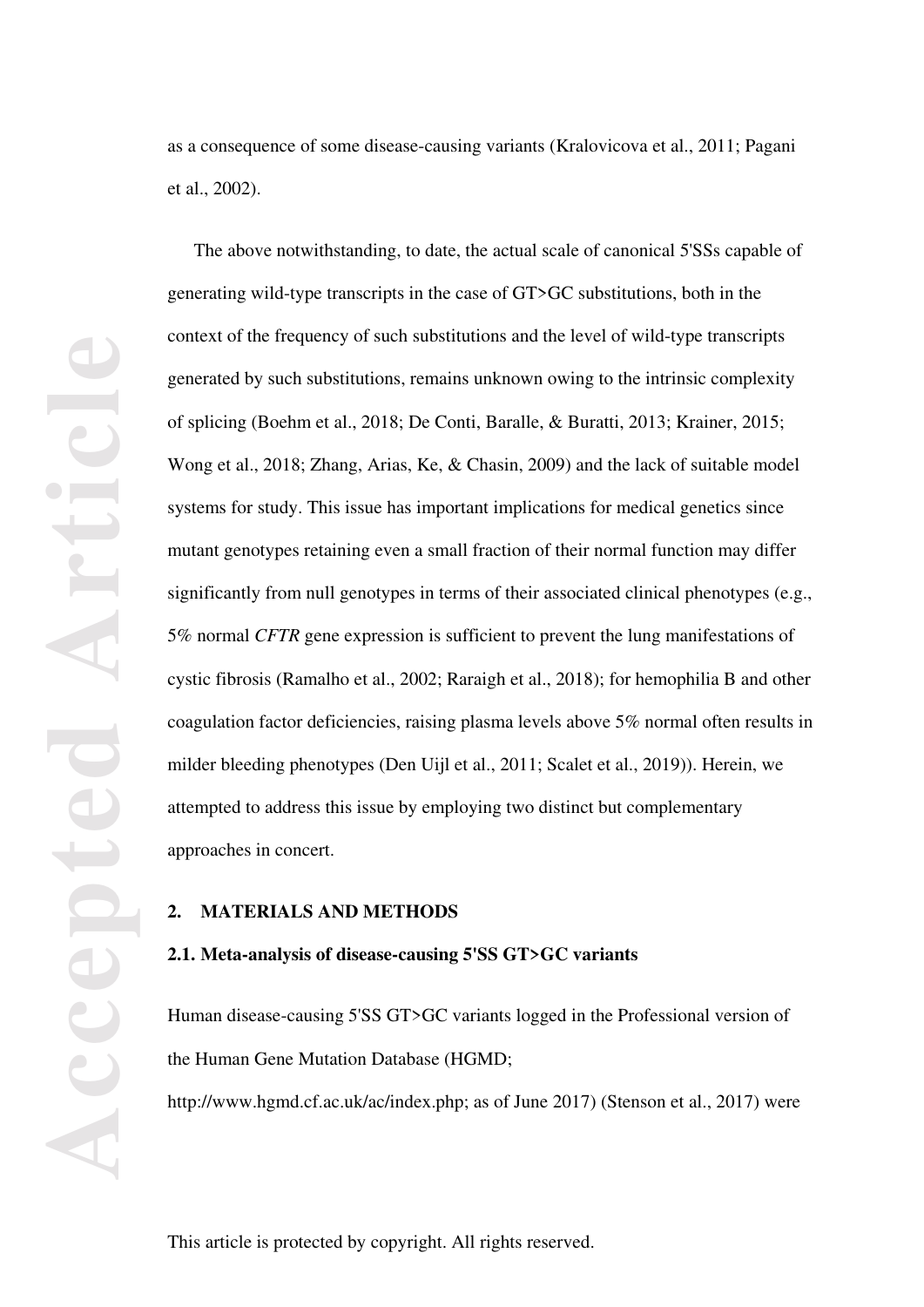used as starting material. The procedure of the meta-analysis is described in Figure 1C.

## **2.2. Cell culture-based full-length gene splicing assay**

The outline of the cell culture-based full-length gene splicing assay is illustrated in Figure 1C.

**2.2.1.** Amplification of full-length gene sequences

For this experiment, we focused on genes whose genomic sizes were <8 kb (from the translation initiation codon to the translation termination codon) and whose exons numbered ≥3. Long-range PCR was performed in a 25 µL reaction mixture containing 0.5 U KAPA HiFi HotStart DNA Polymerase (Kapa Biosystems), 0.75 µL KAPA dNTP Mix (300  $\mu$ M final), 5  $\mu$ L 5  $\times$  KAPA HiFi Buffer, 50 ng DNA, and 0.3  $\mu$ M forward and reverse primers (primer sequences available upon request). The PCR program comprised an initial denaturation at 95°C for 5 min, followed by 30 cycles of denaturation at 98°C for 20 s, annealing at 66°C for 15 s, extension at 72°C for 1 min/kb, and a final extension at 72°C for 5 min. In some of the cases where the desired fragments could not be obtained, a second amplification was attempted: PCR was performed using 50 ng DNA in a 50 µL reaction mixture with 2.5 U TaKaRa LA Taq DNA polymerase (TaKaRa), 8 µL dNTP Mixture (400 µM final), 5 µL 10 × LA PCR Buffer, and  $1 \mu$ M forward and reverse primers; thermal cycling conditions were initial denaturation at 94°C for 1 min, 30 cycles of denaturation at 98°C for 10 s, annealing and extension at 68°C for 1 min/kb, and a final extension at 72°C for 10 min.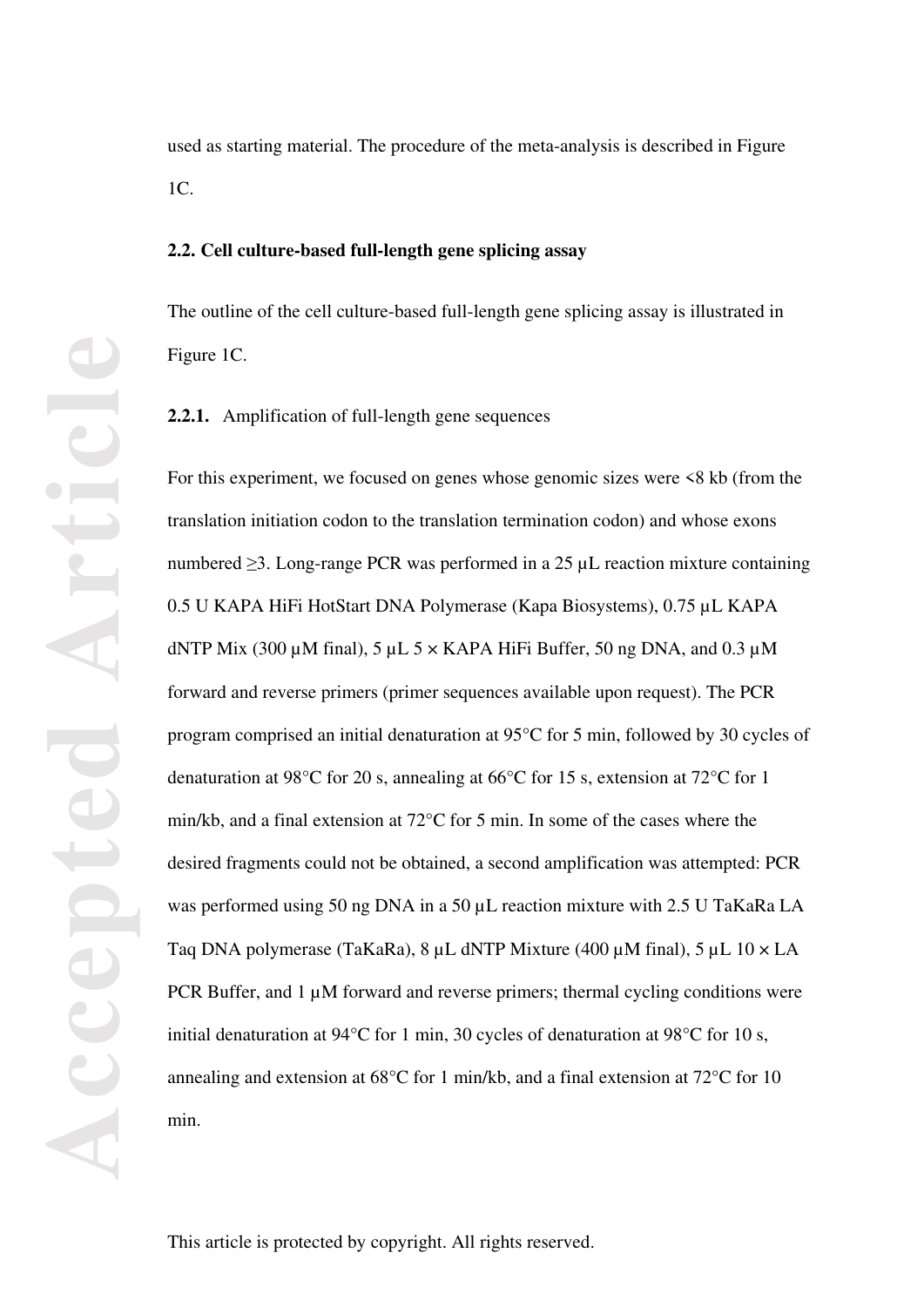**2.2.2.** Cloning of the amplified full-length wild-type gene sequences into the expression vector

Early experiments were performed by means of TA cloning. In those cases in which the PCR products contained multiple bands, the band of the expected size was gel purified using the QIAquick Gel Extraction Kit (Qiagen) and 3'-A overhangs added; in cases where a single and expected band was obtained, 3'-A overhangs were directly added to the PCR products amplified from the KAPA HiFi HotStart DNA Polymerase (this step was omitted for those amplified using the TaKaRa LA Taq DNA polymerase). The resulting products were cloned into the pcDNA3.1/V5-His-TOPO vector (Invitrogen) in accordance with the manufacturer's instructions. Transformation was performed using Stellar Competent Cells (TaKaRa) or XL10- Gold Ultracompetent Cells (Agilent Technologies). Transformed cells were spread onto LB agar plates with 50 µg/mL ampicillin and incubated at 37°C overnight. Plasmid constructs containing inserts in the correct orientation were selected by PCR screening using the HotStarTaq Master Mix Kit (Qiagen).

Later experiments were performed by means of in-fusion cloning. PCR products of the expected size were purified using the QIAquick Gel Extraction Kit (Qiagen) after gel electrophoresis. The purified products were cloned into *EcoR*I restriction site of the linearized pcDNA3.1(+) vector with the In-Fusion HD Cloning kit (TaKaRa) according to the manufacturer's instructions. Transformation was performed using Stellar Competent Cells (TaKaRa) or XL10-Gold Ultracompetent Cells (Agilent Technologies). Transformed cells were spread onto LB agar plates with 50 µg/mL ampicillin and incubated at 37°C overnight. Plasmid constructs containing inserts were confirmed by PCR using the HotStarTaq Master Mix Kit (Qiagen).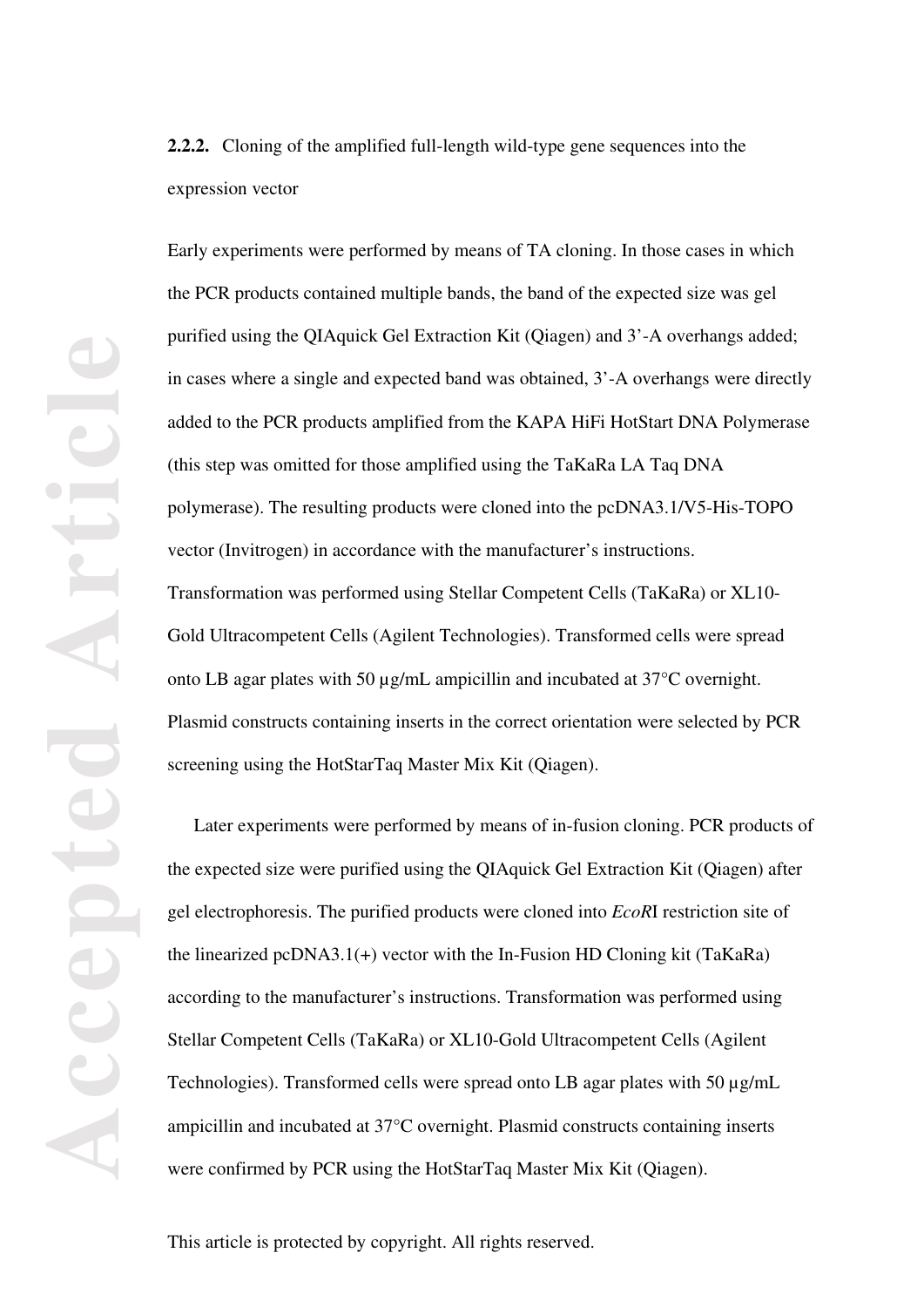#### **2.2.3.** Mutagenesis

Variants were introduced into the wild-type full-length gene expression constructs by means of the QuikChange II XL Site-Directed Mutagenesis Kit (Agilent Technologies). Mutagenesis was performed in a 25.5 μL mixture containing 1.25 U PfuUltra HF DNA polymerase,  $0.5 \mu L$  dNTP mix,  $2.5 \mu L$  10× reaction buffer, 1.5  $\mu L$ QuikSolution, 100 ng wild-type plasmid, and 62.5 ng each mutagenesis primer (primer sequences available upon request). The PCR program had an initial denaturation at 95°C for 2 min, followed by 18 cycles of denaturation at 95°C for 1 min, annealing at 60°C for 50 s, and extension at 68°C for 1 min/kb, and a final extension at 68°C for 7 min. The PCR products were transformed into XL10-Gold Ultracompetent cells (Agilent Technologies) after treated with *Dpn*I at 37°C for 1 h. Transformed cells were spread onto LB agar plates with 50 µg/mL ampicillin and incubated at 37°C overnight. Selected colonies were cultured overnight. Plasmids were isolated using the QIAprep Spin Miniprep Kit (Qiagen) and the successful introduction of the desired substitutions was validated by DNA sequencing with the BigDye Terminator v1.1 Cycle Sequencing Kit (Applied Biosystems).

**2.2.4.** Cell culture, transfection, RNA extraction, and reverse transcription

Human embryonic kidney 293T (HEK293T) and HeLa cells were cultured in the Dulbecco's modified Eagle's medium (BioWhittaker) with 10% fetal calf serum (Eurobio).  $3.5 \times 10^5$  cells were seeded per well in 6-well plates 24 h before transfection. For conventional RT-PCR analyses, 1 µg wild-type or variant plasmid, mixed with 2 µL jetPEI DNA transfection reagent (Polyplus-transfection), was used for transfection per well. For real-time quantitative RT-PCR analyses, 500 ng wild-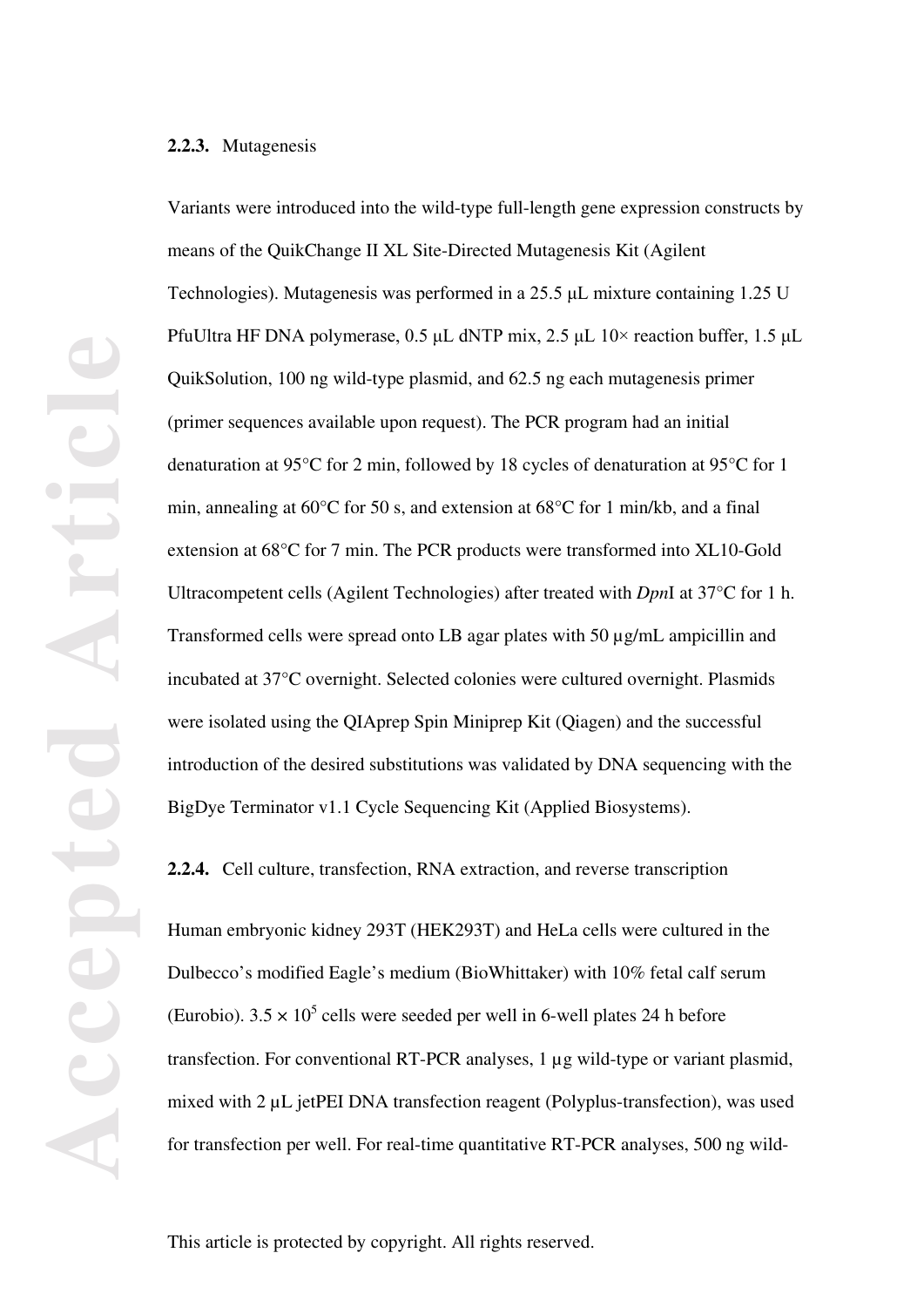type or variant plasmid was mixed with 500 ng pGL3-GP2 minigene for transfection (Boulling, Chen, Callebaut, & Férec, 2012; Zou, Boulling, Masamune, et al., 2016; Zou et al., 2017). Forty-eight hours after transfection, total RNA was extracted using the RNeasy Mini Kit (Qiagen). RT was performed with 200 U SuperScript III Reverse Transcriptase (Invitrogen), 500 µM dNTPs, 4 µL 5 × First-Strand Buffer, 5 mM dithiothreitol, 2.5 µM 20mer-oligo (dT), and 1 µg total RNA. The resulting complementary DNA (cDNA) were treated with 2U RNaseH (Invitrogen) to degrade the remaining RNA.

**2.2.5.** Conventional RT-PCR analyses and sequencing of the resulting products

Conventional RT-PCR was performed in a 25-μL reaction mixture containing 12.5 μL HotStarTaq Master Mix (Qiagen), 1 μL cDNA, and 0.4 μM each primer (5'- GGAGACCCAAGCTGGCTAGT-3' (forward) and 5'-

AGACCGAGGAGAGGGTTAGG-3' (reverse) for TA cloning-obtained plasmids (both primers are located within the pcDNA3.1/V5-His-TOPO vector sequence); 5'- TAATACGACTCACTATAGGG-3' (forward) and 5'-

TAGAAGGCACAGTCGAGG-3' (reverse) for in-fusion cloning-obtained plasmids (both primers are located within the pcDNA3.1(+) vector sequence)). The PCR program had an initial denaturation step at 95°C for 15 min, followed by 30 cycles of denaturation at 94°C for 45 s, annealing at 58°C for 45 s, and extension at 72°C for 1 min/kb (in the step to screen wild-type genes for which RT-PCR analysis of transfected cells generated a single or quasi-single band of expected size) or for 2 min (in the step to analyze the splicing outcomes of 5'SS GT>GC substitutions), and a final extension step at 72°C for 10 min. RT-PCR products of a single band were cleaned by ExoSAP-IT (Affymetrix). In the case of multiple bands, the band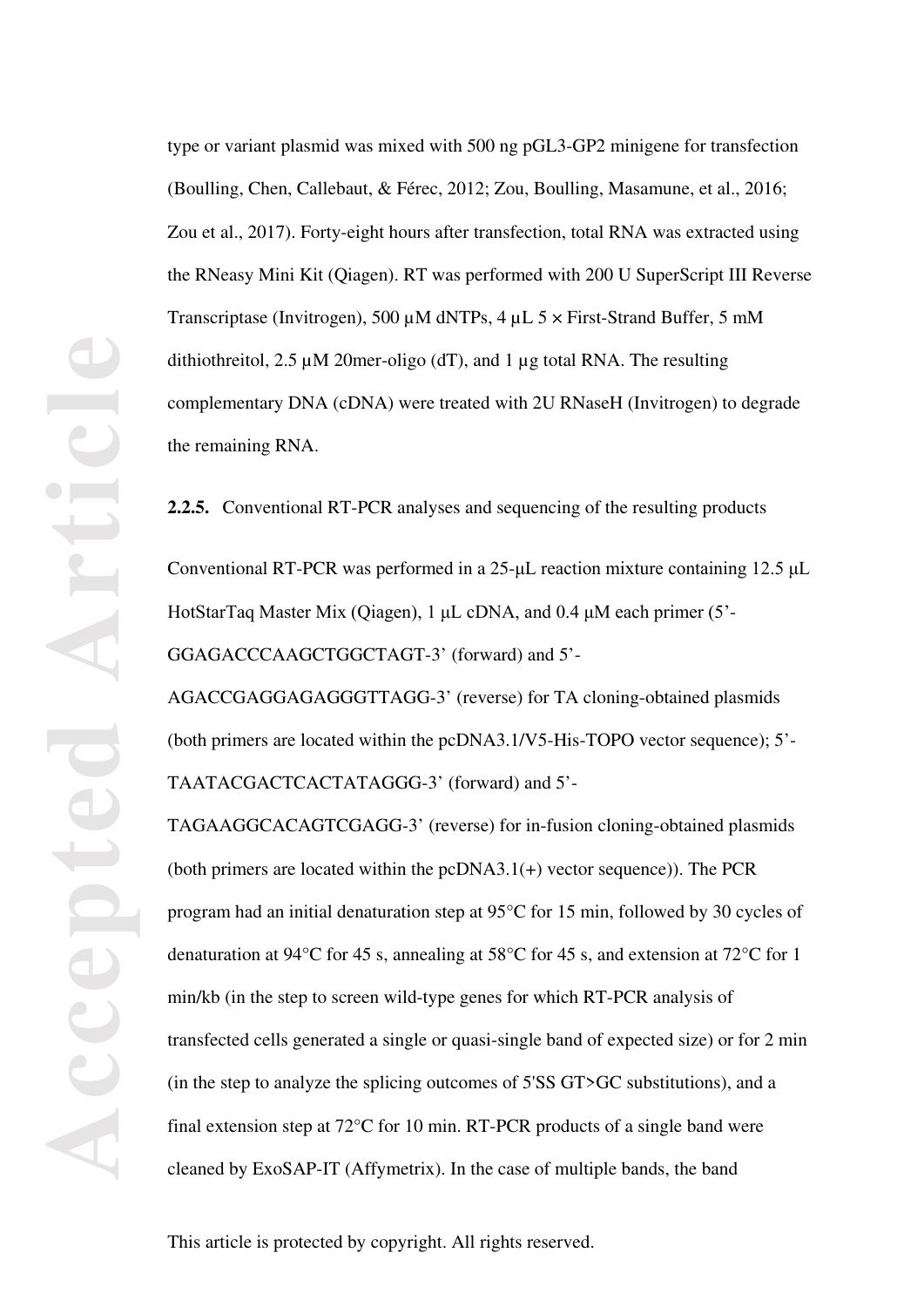corresponding to the normal-sized product was excised from the agarose gel and then purified by QIAquick Gel Extraction Kit (Qiagen). Sequencing primers were those used for the RT-PCR analyses. Sequencing was performed by means of the BigDye Terminator v1.1 Cycle Sequencing Kit (Applied Biosystems).

**2.2.6.** Quantitation of the relative level of correctly spliced transcripts from constructs with artificially introduced GT>GC substitutions

The relative level of correctly spliced transcripts in association with GT>GC substitutions that generated only wild-type transcripts (confirmed by Sanger sequencing) was determined by real-time quantitative RT-PCR analyses in accordance with Pfaffl's mathematical model (Pfaffl, 2001), essentially as described elsewhere (Boulling et al., 2012; Zou, Boulling, Masamune, et al., 2016; Zou et al., 2017). In brief, the previously constructed *GP2* minigene (Boulling et al., 2012) was employed as an internal control for this analysis. 500 ng wild-type or variant plasmid was mixed with an equal amount of minigene for co-transfection in HEK293T cells. Real-time RT-PCR analysis was performed 48 hours after transfection. After RNA extraction and reverse transcription, seven serial dilutions of the resulting cDNA (1:10, 1:20, 1:40, 1:80, 1:160, 1:320 and 1:640) were used to determine the real-time RT-PCR efficiency for each primer set. Finally, a 1:80 dilution of cDNA was used to quantify the relative expression ratio of the variant construct versus the wild-type construct, which was normalized against the co-transfected *GP2* minigene. Results were obtained from three independent transfection experiments, with each experiment being performed in three replicates.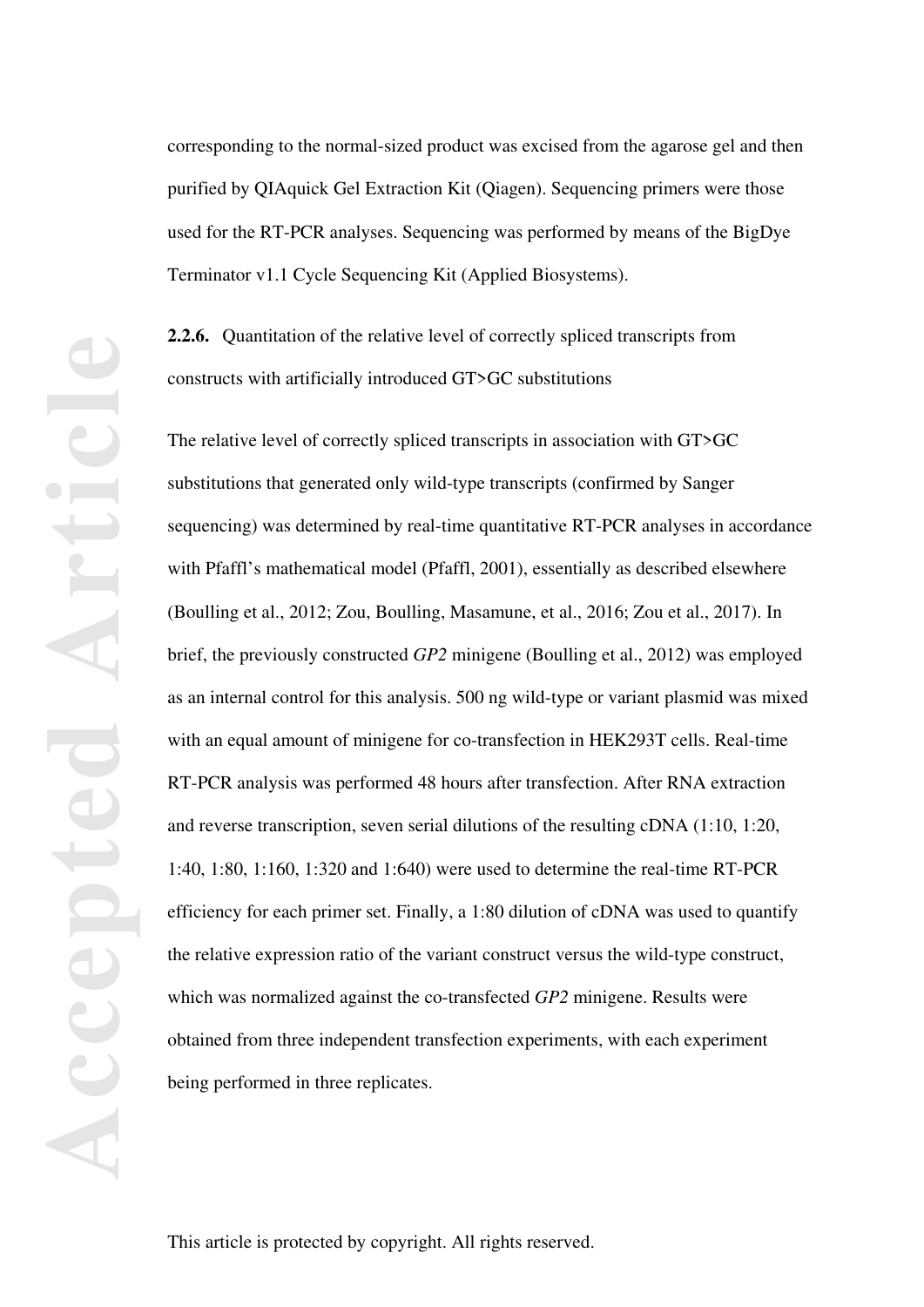# **2.3. Pictogram analysis of the 9-bp 5'SS signal sequences associated with 5'SS GT>GC variants**

The 9-bp canonical 5'SS signal sequences of the currently studied disease-associated and artificially introduced GT>GC variants were extracted from the UCSC Genome Browser (https://genome.ucsc.edu/). The respective pictograms were constructed using WebLogo (http://weblogo.berkeley.edu/).

#### **2.4.** *In silico* **splicing prediction**

*In silico* splicing prediction was performed by means of Alamut<sup>®</sup> Visual v.2.11 rev. 0 (https://www.interactive-biosoftware.com/; Interactive Biosoftware, Rouen, France) and a recently reported prediction protocol, Splicing Prediction in Consensus Elements (SPiCE; https://sourceforge.net/projects/spicev2-1/) (Leman et al., 2018), under default conditions.

# **2.5. Relative mRNA expression levels of genes of interest in HEK293 and HeLa cells**

Relative mRNA expression levels of genes of interest, represented as transcripts per million (TPM), in HEK293 and HeLa cells were obtained from the Human Protein Atlas (https://www.proteinatlas.org/) (Uhlen et al., 2015).

## **2.6. Variant nomenclature**

Nomenclature with respect to disease-causing variants followed Human Genome Variation Society (HGVS) recommendations (den Dunnen et al., 2016). For ease of description, artificially introduced 5'SS GT>GC substitutions were named in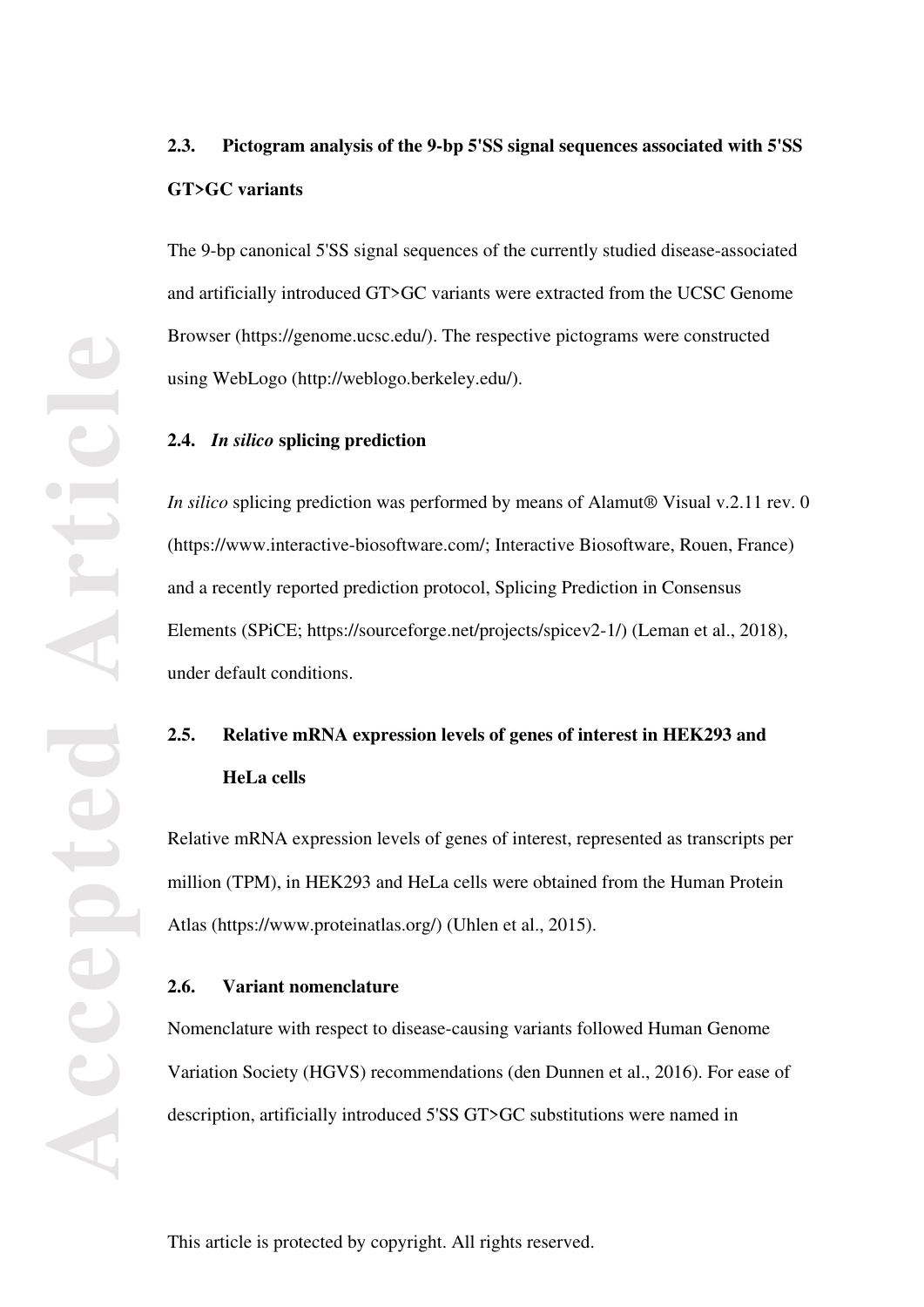accordance with the traditional IVS (InterVening Sequence; i.e., an intron) nomenclature.

#### **3. RESULTS AND DISCUSSION**

#### **3.1. Estimation by meta-analysis of disease-causing 5'SS GT>GC variants**

First, we performed a meta-analysis of disease-causing 5'SS GT>GC variants logged in the Professional version of Human Gene Mutation Database (HGMD; as of June 2017) (Stenson et al., 2017), with a view to generating an "*in vivo*" dataset to estimate the scale of those 5'SS GT>GC variants capable of generating wild-type transcripts. Employing a stringent approach (Figure 1C), we identified 45 disease-causing 5'SS GT>GC variants (from 42 genes) that were informative with respect to the presence or absence of wild-type transcripts derived from the variant allele (Table 1; see Supp. Table S1 for more information including affected intron number, reference mRNA accession number, chromosomal location, hg38 coordinates, and patient-derived tissue or cells used for RT-PCR analysis, etc.). It should be noted that the assignments of "presence" or "absence" of mutant allele-derived wild-type transcripts depended upon the agarose gel evaluation of RT-PCR products as described in the corresponding original publications. Thus, we conservatively annotated an isolated case (i.e., the *PCCB* c.183+2T>C variant) which was not found to generate wild-type transcripts upon agarose gel evaluation of RT-PCR products but which was nevertheless found to generate <0.1% normal wild-type transcripts by means of quantitative RT-PCR (Desviat et al., 2006), as generating no wild-type transcripts.

The 45 informative 5'SS GT>GC variants comprised 30 homozygotes, 13 hemizygotes and 2 compound heterozygotes (Table 1). Whilst the presence or absence of wild-type transcripts derived from the variant allele was straightforward for all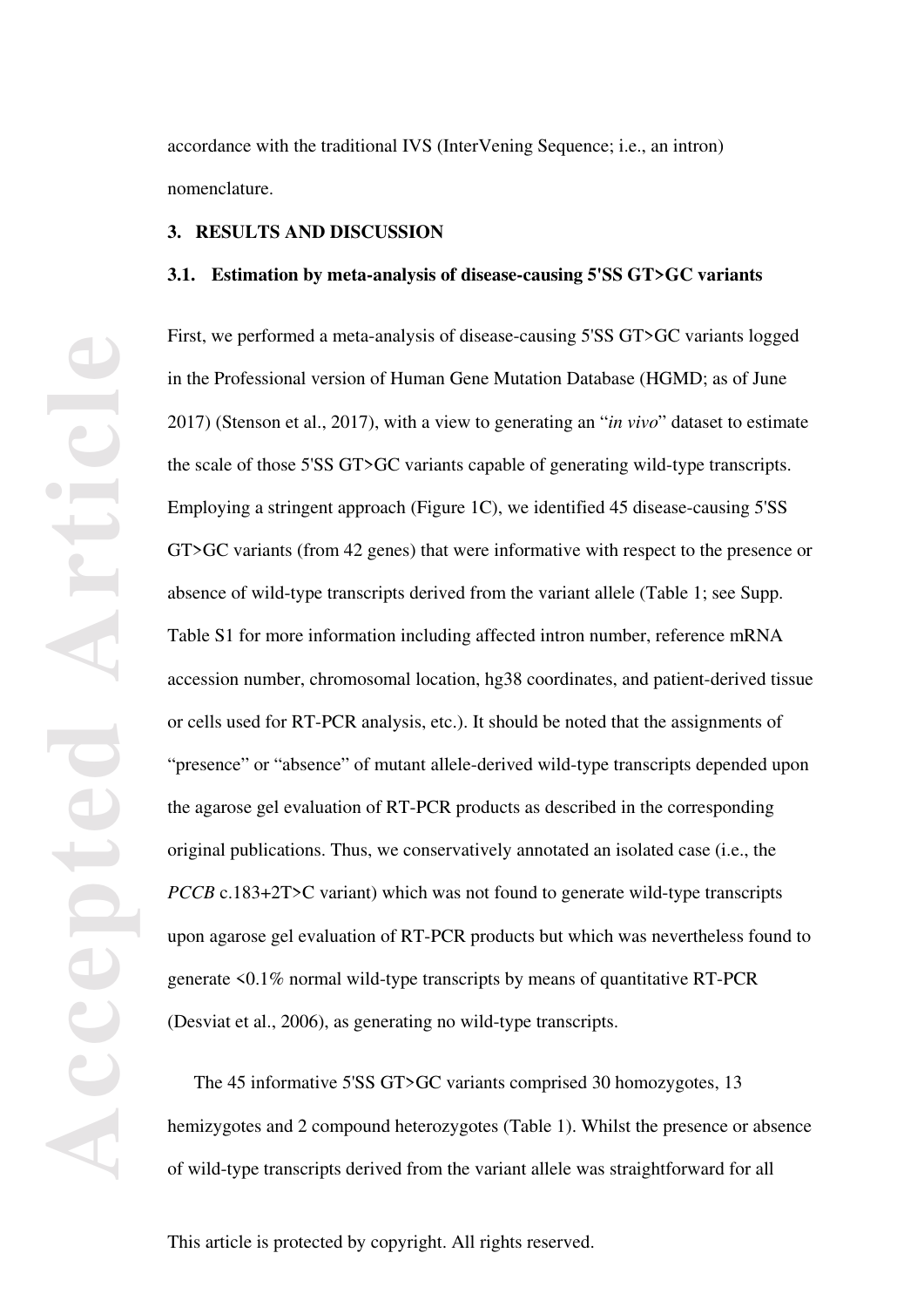homozygous or hemizygous variants studied here, the two compound heterozygotes required special treatment. In the case of the *CD3E* c.520+2T>C variant, the pathogenic *CD3E* variant in *trans* was a nonsense variant in exon 6. Sequencing of the patient-derived, normal-sized RT-PCR products failed to demonstrate the presence of the exon 6 variant, suggesting that the wild-type transcripts were derived from the c.520+2T>C allele (Soudais, de Villartay, Le Deist, Fischer, & Lisowska-Grospierre, 1993). In the case of the *PNPLA2* c.757+2T>C variant, the second *PNPLA2* variant in *trans* was a missense variant, c.749A>C (p.Gln250Pro). RT-PCR analysis detected only the c.749A>C variant mRNA in skeletal muscle from the patient, indicating the absence of detectable wild-type transcript emanating from the c.757+2T>C allele (Lin et al., 2012).

15.6% (n=7) of the 45 informative variants were found to have been capable of generating some correctly spliced transcripts (Table 1). Information on the expression level of the variant allele-derived wild-type transcripts relative to that of the wild-type transcripts from a normal control (by definition, 100%) was directly available from four of the seven original publications (i.e., *CD3E* c.520+2T>C (Soudais et al., 1993), *CD40LG* c.346+2T>C (Seyama et al., 1998), *DMD* c.8027+2T>C (Bartolo et al., 1996) and *SLC26A2* c.-26+2T>C (Hastbacka et al., 1999)), and was reported to range from 1-15% of normal in individual cases (Table 1). All three of the remaining variants generated both wild-type and aberrant transcripts (i.e., *CAV3* c.114+2T>C (Muller et al., 2006), *PLP1* c.696+2T>C (Aoyagi et al., 1999) and *SPINK1* c.194+2T>C (Kume, Masamune, Kikuta, & Shimosegawa, 2006)); based upon visual inspection of the original gel photographs, we estimate that the relative expression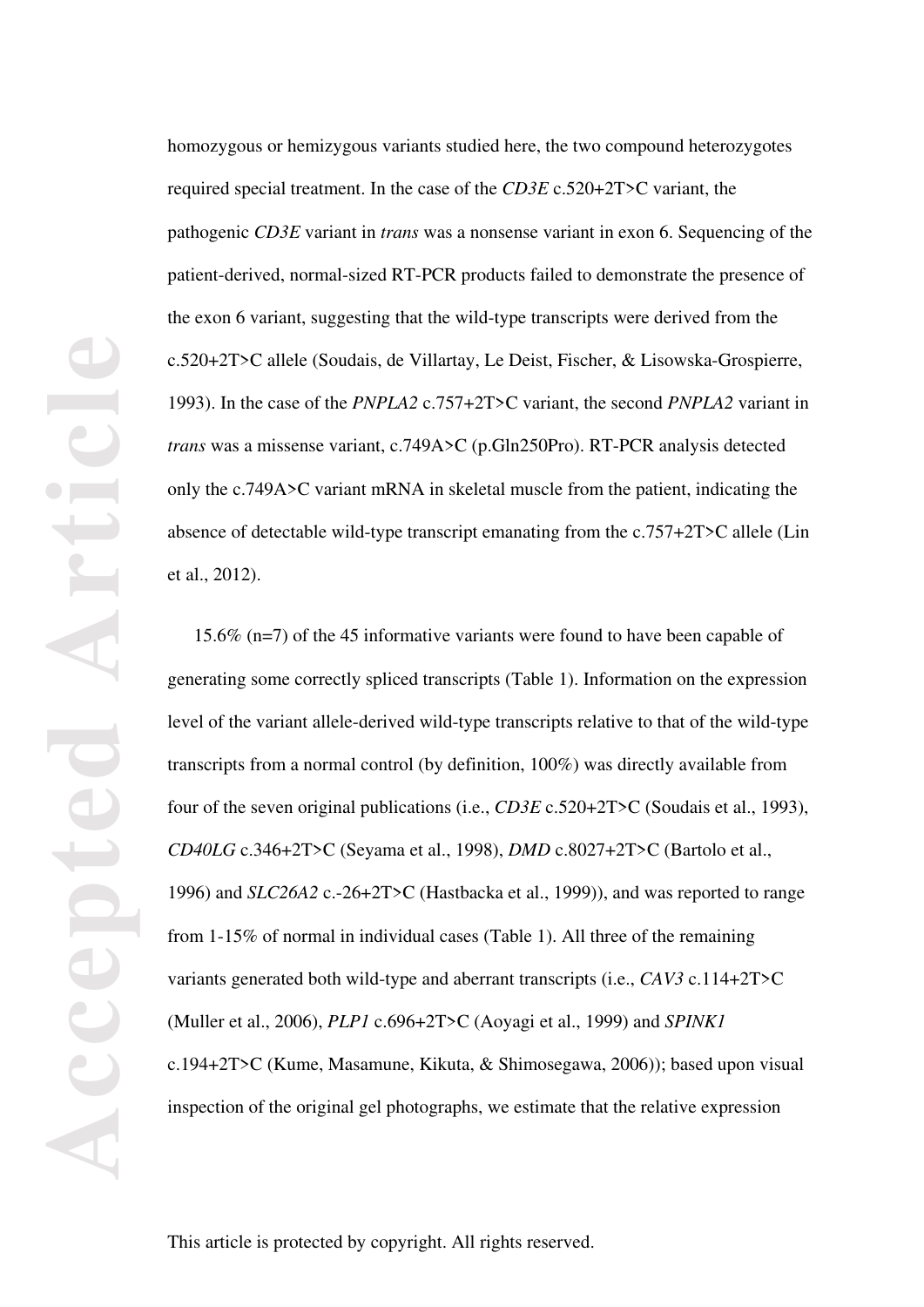level of the mutant allele-derived wild-type transcripts in these three cases would fall within the 1-15% range.

Taken together, the meta-analysis of disease-causing variants suggests that 15.6% of 5'SS GT>GC variants retained the ability to generate between 1 and 15% correctly spliced transcripts relative to their wild-type counterparts.

# **3.2. Estimation from the cell culture-based full-length gene splicing assay of 5'SS GT>GC substitutions**

To corroborate the findings derived from the above "*in vivo*" dataset, we sought to generate an "*in vitro*" dataset of 5'SS GT>GC substitutions. In this regard, we have previously used a cell culture-based full-length gene splicing assay to analyze a series of *SPINK1* intronic variants; and this full-length gene expression system has proved itself in practice by accurately representing the in vivo situation in the context of the observed splicing pattern of a disease-causing 5'SS GT>GC variant, *SPINK1* c.194+2T>C (Zou, Boulling, Masson, et al., 2016; Zou, Masson, et al., 2016). Specifically, the full-length 7-kb *SPINK1* genomic sequence (including all four exons plus all three introns of the gene) was cloned into the pcDNA3.1/V5-His-TOPO vector (Boulling et al., 2012). The full-length gene splicing assay preserves better the natural genomic context of the studied variants as compared to the commonly used minigene splicing assay, a point of importance given the highly context-dependent and combinatorial nature of alternative splicing regulation (Fu & Ares, 2014). Moreover, the full-length gene splicing assay can be readily used to evaluate all intronic variants including those located near the first or last exons of the gene (Tang et al., 2019). Despite these advantages, the full-length gene assay cannot easily be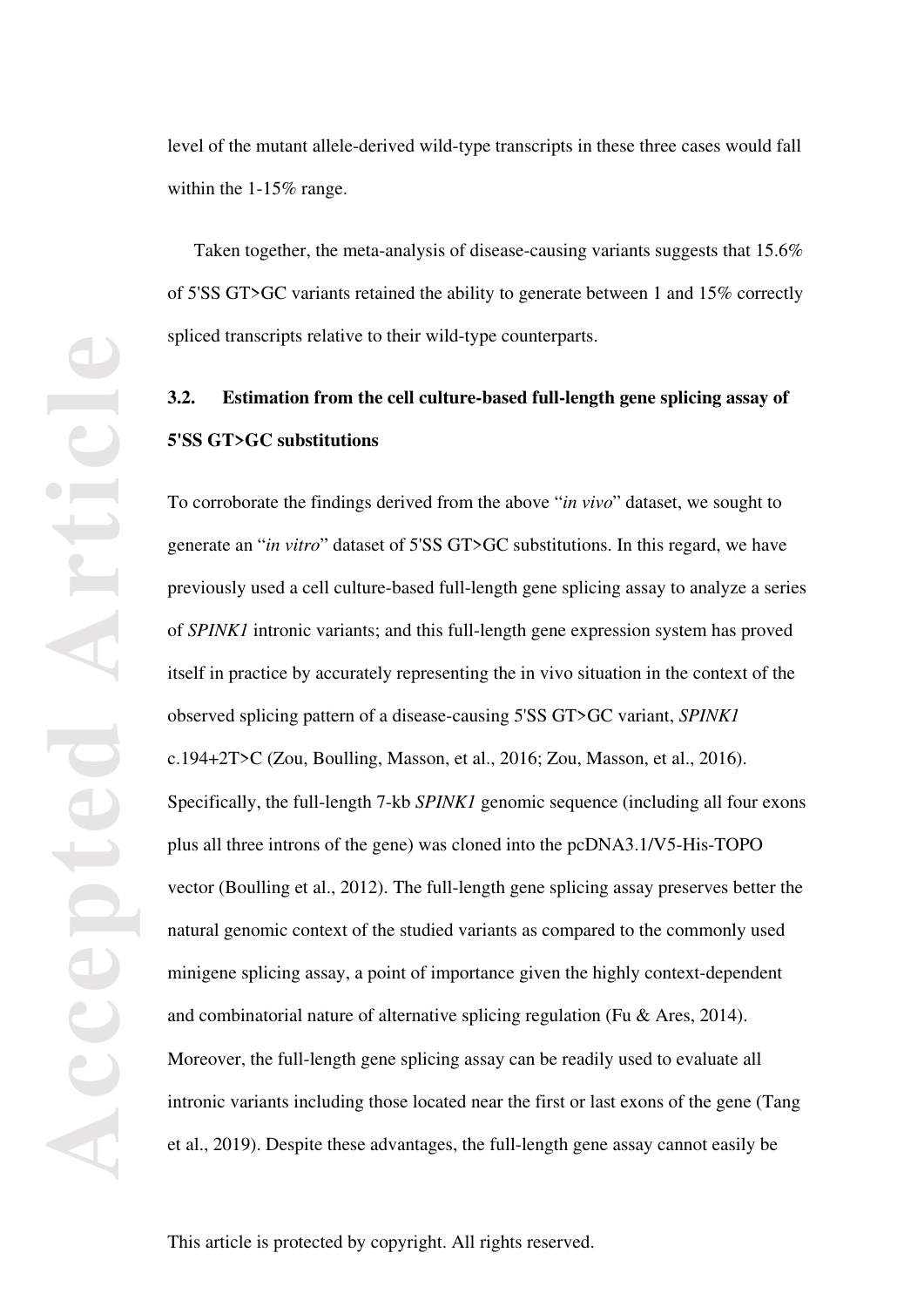applied to large-sized genes owing to the technical difficulties inherent in amplifying and cloning long DNA fragments into the expression vector. Finally, it is pertinent to point out that, to functionally evaluate the impact on splicing of any given gene variant in a transient expression system, it is highly desirable to use of cell types of pathophysiological relevance owing to the tissue specificity of the splicing process in some instances (Boehm et al., 2018; De Conti et al., 2013; Wong et al., 2018; Zhang et al., 2009). However, this may not always be possible in practice, particularly if variants in multiple genes are to be analyzed in large-scale studies. For example, one recent study that measured 5'SS activity in the context of three minigenes was performed in transfected HeLa cells (Wong et al., 2018) whereas another study, that analyzed the splicing of thousands of minigene molecules, was performed in transfected HEK293 cells (Ke et al., 2018). In the present study, we used HEK293T cells for transfection as previously described (Wu, Boulling, Cooper, Li, Liao, Férec, et al., 2017; Zou, Boulling, Masamune, et al., 2016; Zou, Boulling, Masson, et al., 2016).

Bearing in mind the aforementioned advantages and disadvantages, we co-opted a cell culture-based full-length gene splicing assay (Figure 1C; Figure 2A). In brief, for various technical reasons/practical considerations, we firstly selected genes whose genomic sizes did not exceed 8 kb (from the translation initiation codon to the translation termination codon) and whose exons numbered  $\geq 3$ , in order to construct full-length gene expression vectors; we then screened those genes, which had yielded a single or quasi-single band of the expected size by means of the RT-PCR analysis of transfected cells, for subsequent mutagenesis of all available 5'SS GT dinucleotides in the construct (for details of the genes selected and screened, see Supp. Table S2). In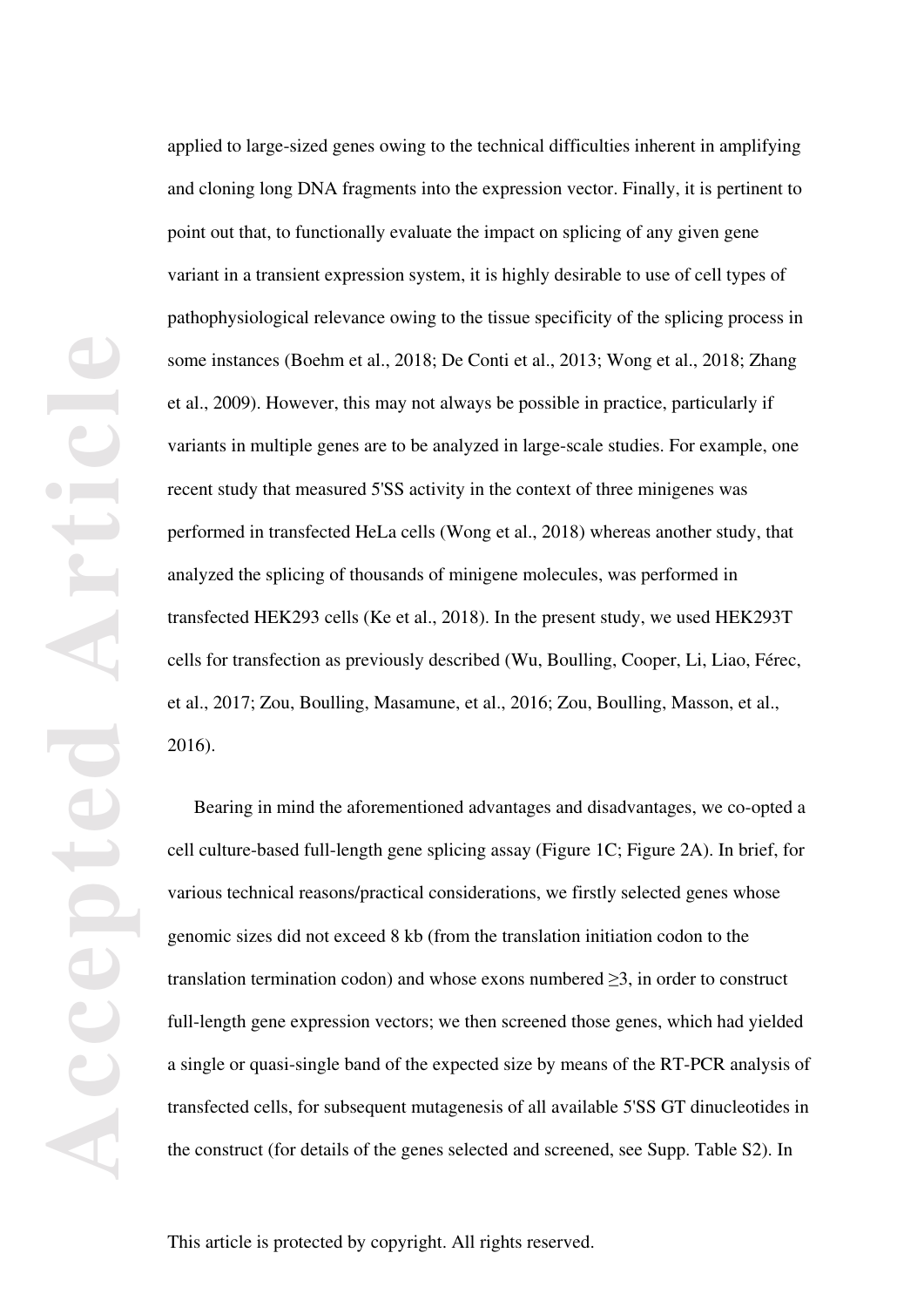the end, we succeeded in functionally analyzing 103 GT>GC substitutions from 30 different genes (Supp. Table S3). 18.4% (n=19) of these artificially introduced 5'SS GT>GC substitutions generated wild-type transcripts (all confirmed by Sanger sequencing; Figure 2B and Supp. Figure S1), a finding that concurs with the 15.6% value obtained from the meta-analysis of disease-causing 5'SS GT>GC variants.

Only wild-type transcripts were observed for 10 of the aforementioned 19 5'SS GT>GC substitutions (e.g., *FATE1* IVS1+2T>C in Figure 2B). In other words, no aberrantly spliced transcripts were observed in these 10 cases. It is possible that aberrantly spliced transcripts may be rendered invisible by RNA degradation mechanisms such as nonsense-mediated mRNA decay (NMD) (Lykke-Andersen & Jensen, 2015; Popp & Maquat, 2016). One way to test such a possibility is to add an NMD inhibitor such as cycloheximide (Pereverzev et al., 2015) to the cell culture medium, but this was considered to be beyond the scope of the present study. We quantified the relative level of correctly spliced transcripts for these 10 5'SS GT>GC substitutions using our previously described quantitative RT-PCR method (Boulling et al., 2012; Wu, Boulling, Cooper, Li, Liao, Chen, et al., 2017; Zou, Boulling, Masamune, et al., 2016). Here we would like to reiterate that a co-transfected minigene construct was used as an internal control in this analysis (Figure 3A), a prerequisite for obtaining accurate results. As shown in Figure 3B, the relative level of correctly spliced transcripts emanating from these 10 substitutions is remarkably similar to that observed for the disease-causing 5'SS GT>GC variants in terms of the lower bound (2-5% vs. 1-5%); however, the upper bound for the level of correctly spliced transcripts (84%) is much higher than the corresponding 15% value observed for the disease-causing 5'SS GT>GC variants (Table 1). We were initially puzzled by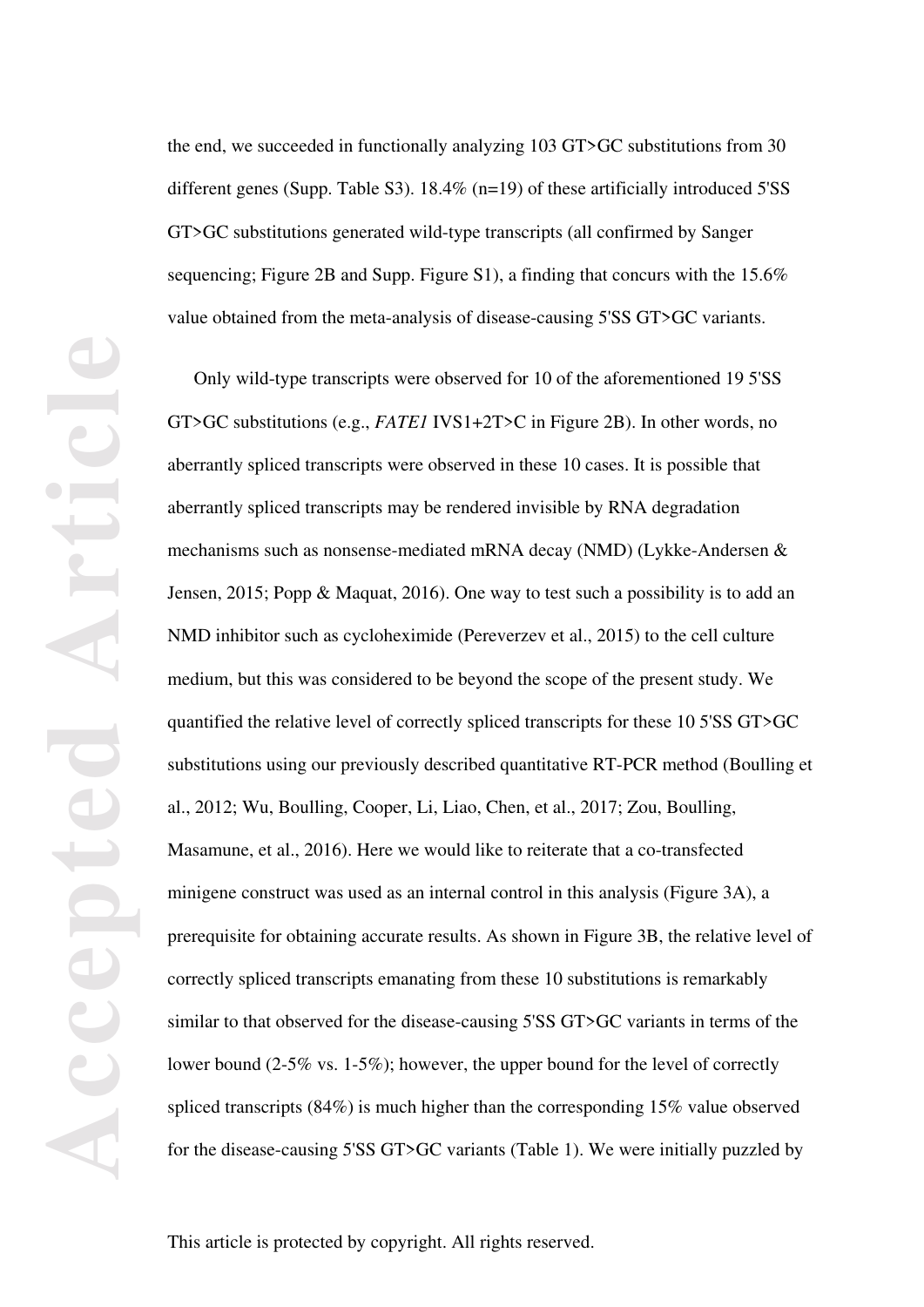this disparity, but it could be accounted for in two different ways. On the one hand, the currently analyzed disease-causing variants were likely to be biased toward those that generated either no wild-type transcripts or only a low level. On the other hand, given (i) that 5'SS GC may occur as wild-type in the human genome, (ii) the highly degenerate nature of the 5'SS splice signal sequences and (iii) the complex regulation of the splicing process *in vivo*, it is entirely possible that a 5'SS GT>GC variant may behave similarly to its original wild-type counterpart. It should however be noted that no single GC variant was found to have an identical or higher than normal splicing activity than its 5'SS GT counterpart (Figure 3B), an observation consistent with the inherently weaker binding of any 5'SS GC sites, as compared to their corresponding wild-type GT sites, to U1 snRNA.

Additionally, the single RT-PCR band of wild-type transcript size from either the wild-type *CCDC103* gene or the *CCDC103* IVS1+2T>C variant (refer to Supp. Figure S1) was revealed by Sanger sequencing to comprise the correctly spliced transcript and an alternatively spliced transcript; the level of the correctly spliced transcripts generated from the variant allele was estimated to be ~18% of that generated from the wild-type allele based upon evaluation of the corresponding sequence peak heights (Supp. Figure S2). By contrast, we did not attempt to quantify the relative expression level of correctly spliced transcripts for the remaining 8 GT>GC substitutions due to the co-presence of aberrantly spliced transcripts (e.g., *DBI* IVS2+2T>C in Figure 2B). Nonetheless, based upon the relative intensities of the wild-type and aberrant transcript bands (Figure 2B; Supp. Figure S1), we consider it unlikely that the relative expression level of correctly spliced transcripts in these cases will have fallen outside of the abovementioned, experimentally obtained, 2-84% range.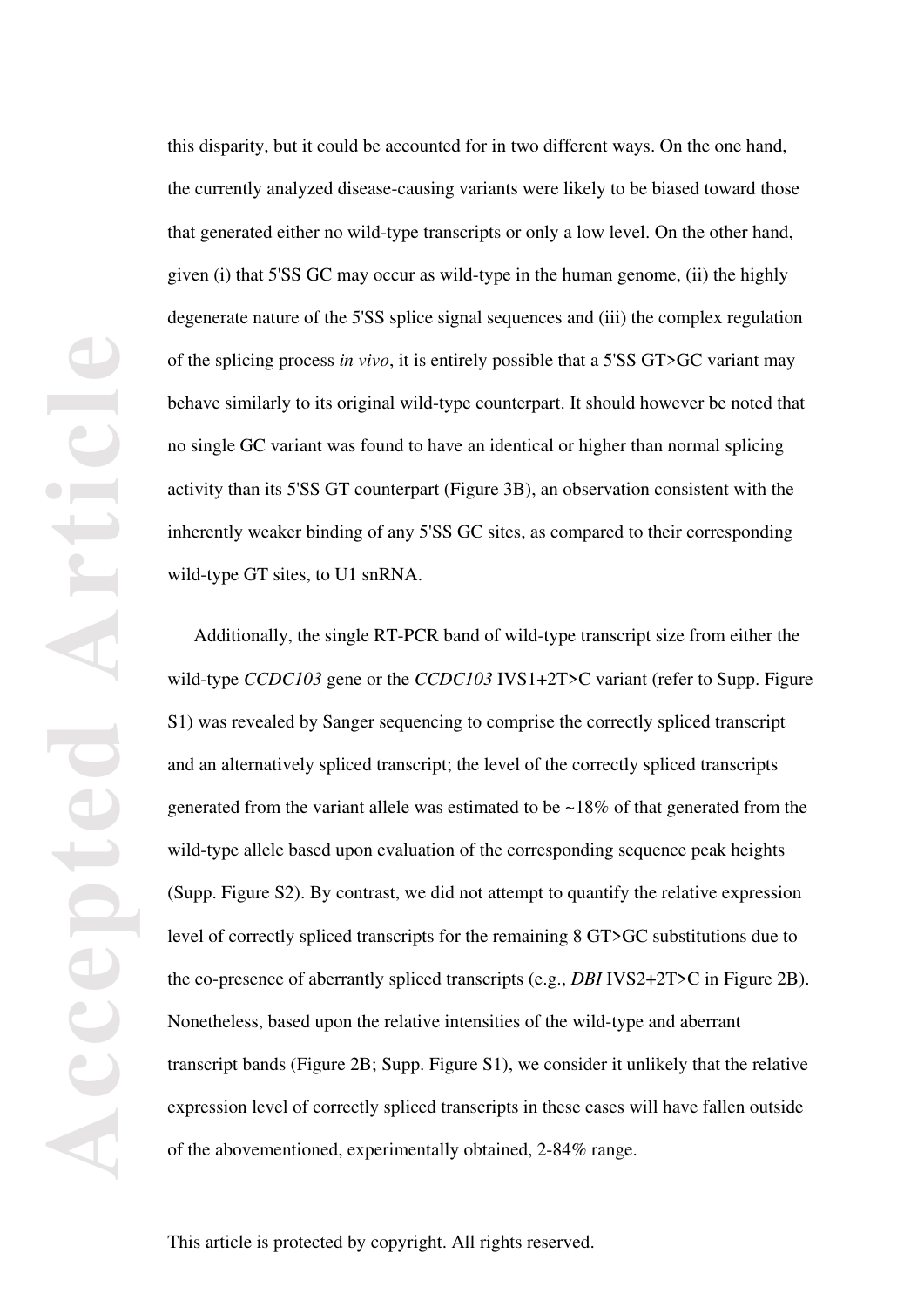Finally, we sequenced some aberrantly spliced transcripts (n=12), which resulted from exon skipping, retention of intronic sequence or deletion of partial exonic sequences (Table 2). Most notably, the *PRSS2* IVS4+2T>C substitution activated a cryptic 5'SS GC that is located 15 bp upstream of the normal one, resulting in the deletion of the last 17 bp of exon 4 (i.e., the most abundant band generated by *PRSS2* IVS4+2T>C; Figure 2B).

#### **3.3. Synthesis of estimates from two distinct but complementary datasets**

We obtained remarkably similar findings in terms of both the frequency of 5'SS GT>GC substitutions generating wild-type transcripts (15.6% vs. 18.4%) and the relative level of mutant allele-derived wild-type transcripts at the lower bound (2-5% vs. 1-5%) from two quite distinct yet complementary datasets (i.e., the 45 human disease-causing variants vs. the 103 artificially introduced substitutions). The consistent relative level of mutant allele-derived wild-type transcripts at the lower bound across the two datasets suggested that the gel-based analytical method is sensitive enough to detect as little as  $\sim$ 1% of normally spliced transcripts. The apparent disparity in terms of the relative level of mutant-derived wild-type transcripts at the upper bound between the two datasets (15% vs. 84%) can however be accounted for largely by the selection bias inherent to disease-causing variants. Therefore, we estimate that some 15-18% of 5'SS GT>GC substitutions generate between 1 and 84% of wild-type transcripts.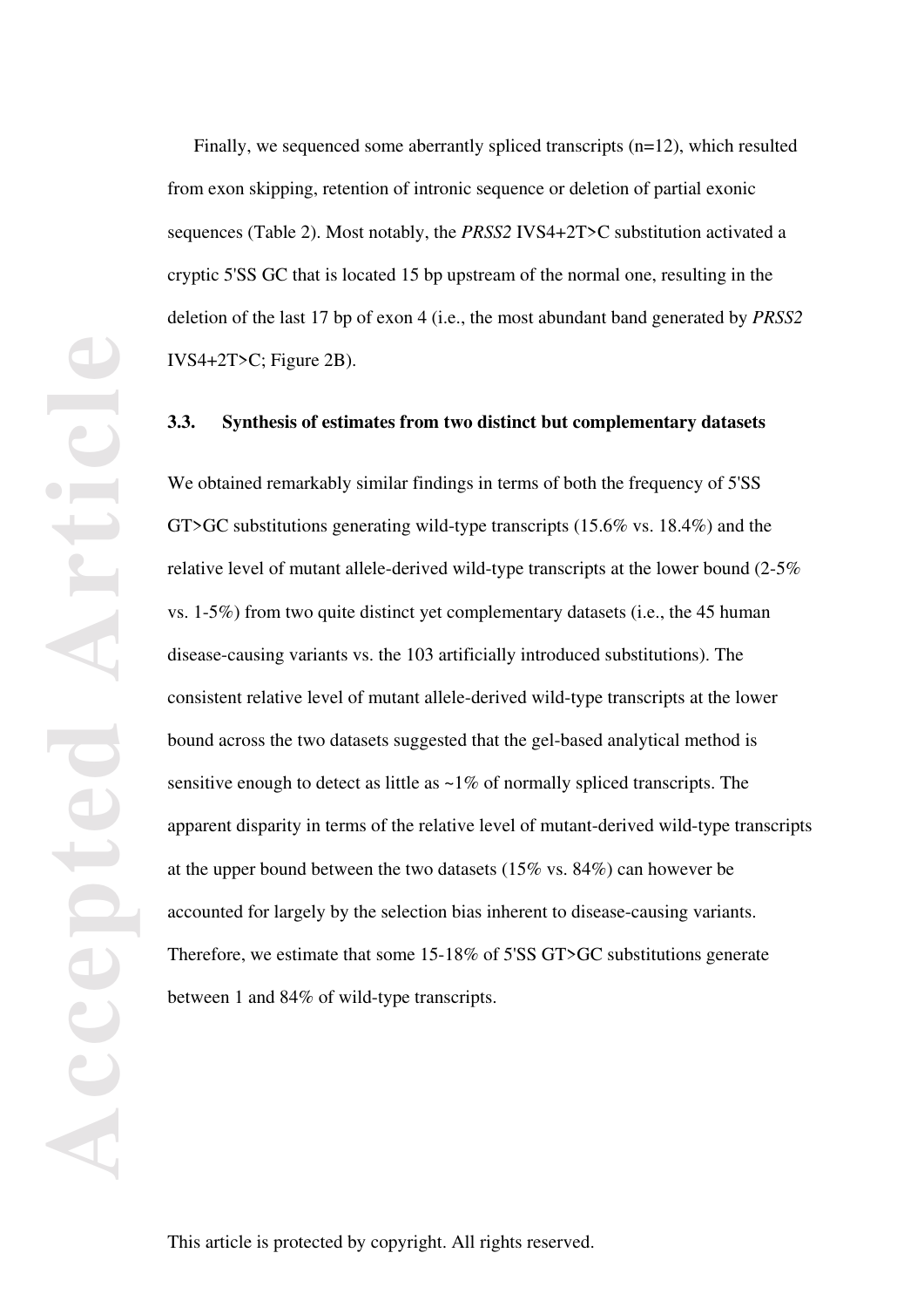# **3.4. Exploration of the mechanisms underlying the generation (or not) of wildtype transcripts by 5'SS GT>GC variants**

As mentioned above, canonical GT and non-canonical GC 5'SSs in the human genome exhibit different patterns of sequence conservation, the latter showing stronger complementarity to the 3'-GUCCAUUCA-5' sequence at the 5' end of U1 snRNA (Figure 1A). We postulated that the canonical 5'SSs whose substitutions of GT by GC generated normal transcripts (termed group 1) might also exhibit stronger complementarity to the aforementioned 9-bp sequence than those sites whose substitutions of GT by GC did not lead to the generation of normal transcripts (termed group 2). We therefore extracted the 9-bp sequence tracts surrounding the corresponding groups of the 45 disease-causing 5'SS GT>GC variants (Supp. Tables S1) and those of the 103 functionally analyzed 5'SS GT>GC substitutions (Supp. Table S3). Comparison of the resulting pictograms confirmed our postulate in both contexts, the respective pictograms for the combined group 1 variants (n=26) and combined group 2 variants (n=122) being provided in Figure 4. It should be emphasized that the surrounding 9-bp sequence tract is an important (but certainly not the only) factor in determining whether or not a given 5'SS GT>GC variant will generate some wild-type transcripts. A simple example may be used to illustrate this point: the *DMD* c.8027+2T>C variant (which generates 10% of wild-type transcripts) contrasts with the *NCAPD2* c.4120+2T>C variant (which generates no wild-type transcripts) despite occurring in an identical 9-bp sequence tract, AAGGTATGA (see Supp. Table S1).

We also explored whether the creation or disruption of splice enhancer/silencer motifs by the 5'SS GT>GC variants could be associated with the generation or not of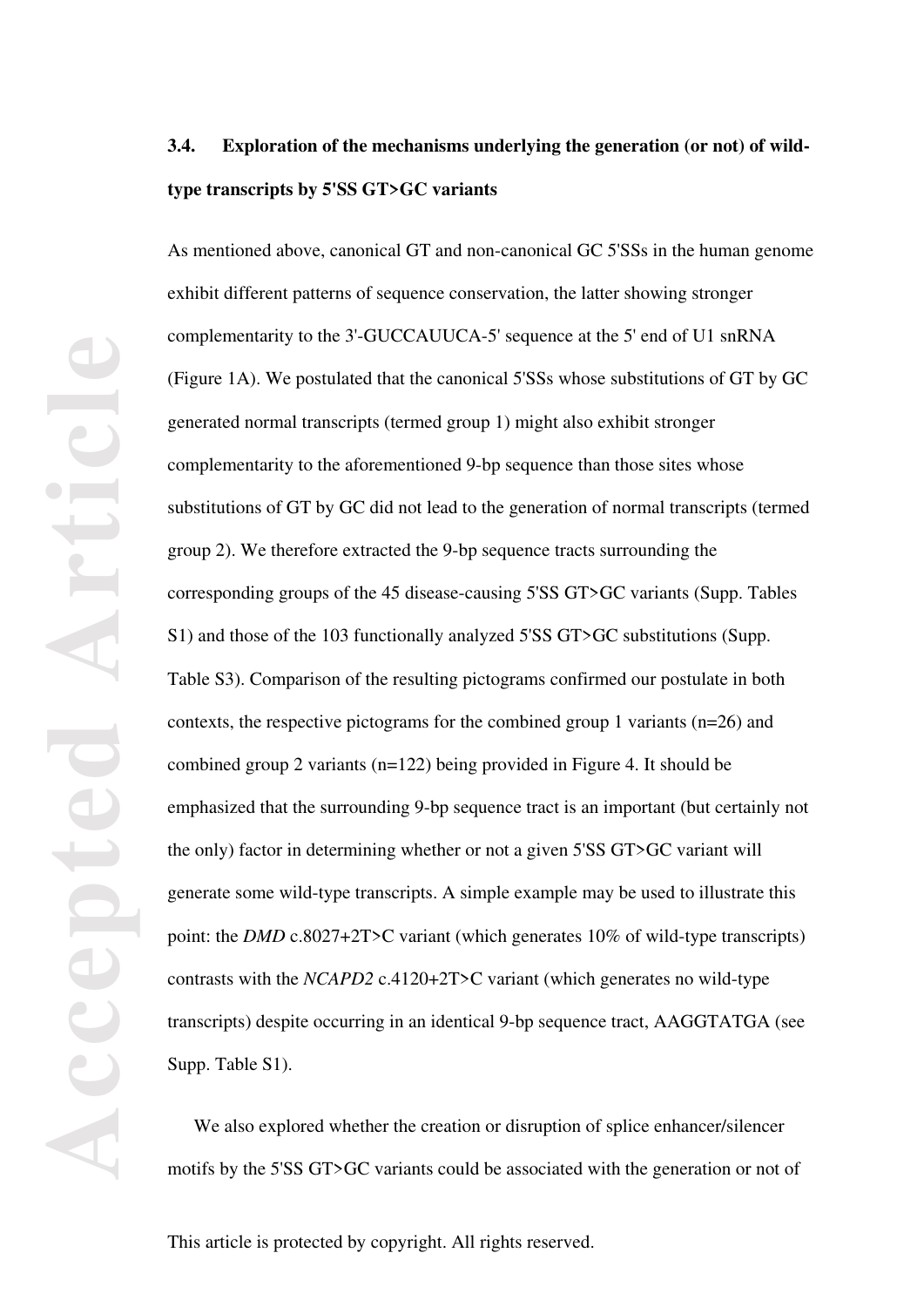some wild-type transcripts. To this end, we employed ESEfinder and RESUE-ESE provided by the Alamut software suite under default conditions. We were unable to draw any meaningful conclusions, primarily due to the short and degenerate nature of the splicing enhancer/silencer binding motifs.

# **3.5. Correlation between the retention of wild-type transcripts and a milder than expected clinical phenotype**

Given that even the retention of a small fraction of normal gene function may significantly impact the clinical phenotype (Den Uijl et al., 2011; Ramalho et al., 2002; Raraigh et al., 2018; Scalet et al., 2019), we reviewed the original publications describing the seven disease-causing 5'SS GT>GC variants that generated at least some wild-type transcript (Table 1) with respect to the accompanying genotypic and phenotypic descriptions. In six cases, the variants were specifically described as being associated with mild clinical phenotypes as compared to their classical disease counterparts (see Supp. Table S1). In the remaining case (*SPINK1* c.194+2T>C), the original publication (Kume et al., 2006) was not informative in this regard; however, it is known that homozygosity for this variant causes chronic pancreatitis with variable expressivity (Ota et al., 2010) whereas null *SPINK1* genotypes cause severe infantile isolated exocrine pancreatic insufficiency (Venet et al., 2017).

The above noted apparent correlation between the retention of some wild-type transcripts and a milder than expected phenotype prompted us to postulate that 5'SS GT>GC variants previously reported to confer a milder than expected phenotype but having no supportive patient-derived transcript expression data, may have a tendency to be associated with a non-canonical 5'SS GC signal. We therefore collated a total of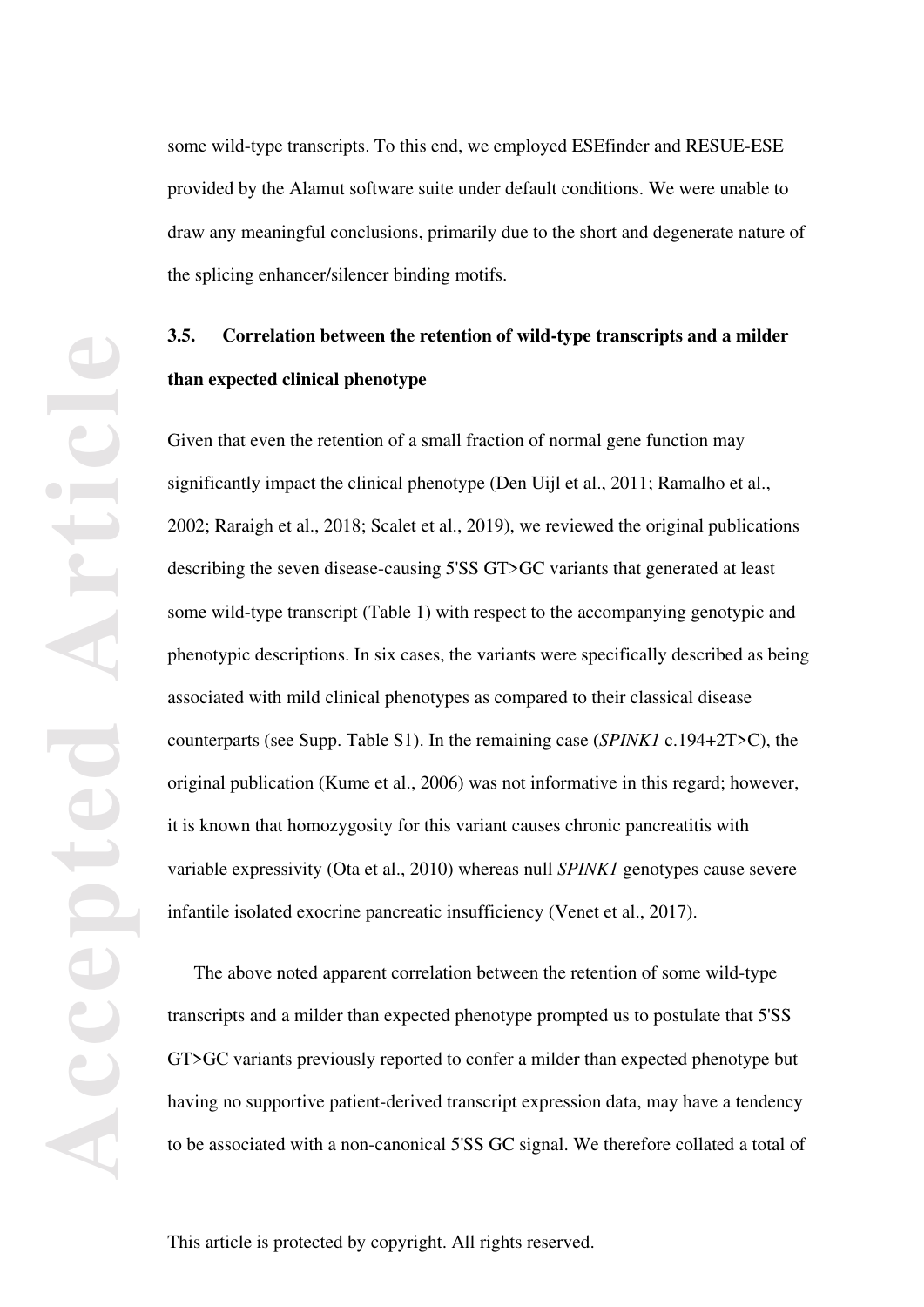six such variants (i.e., *CYB5R3* c.463+2T>C (Yilmaz, Cogulu, Ozkinay, Kavakli, & Roos, 2005), *HBB* c.315+2T>C (Frischknecht et al., 2009), *HPRT* c.485+2T>C (Hladnik, Nyhan, & Bertelli, 2008), *LAMB2* c.3327+2T>C (Wuhl et al., 2007), *LMNA* c.1968+2T>C (Bar et al., 2017) and *MTTP* c.61+2T>C (Al-Mahdili, Hooper, Sullivan, Stewart, & Burnett, 2006); Supp. Table S4). In this regard, two points require clarification. First, in two cases, patient-derived transcript expression data were available (Hladnik et al., 2008; Wuhl et al., 2007); these cases were however further explored here because the corresponding expression data were insufficiently informative for them to be listed in Supp. Table S1 (for explanations, see Sup. Table S4). Second, five of these six variants (all germline) were derived from the HGMD dataset whereas the remaining one (*LMNA* c.1968+2T>C) (Bar et al., 2017), a somatic variant, was obtained from a literature search; this somatic variant was included owing to its clear phenotypic impact. Pictogram analysis of the six corresponding 9-bp canonical 5'SSs revealed a non-canonical 5'SS GC signal (Supp. Figure S3). Notably, one of the variants affected the splice donor splice site of *HBB* intron 2 (i.e., *HBB* c.315+2T>C) (Frischknecht et al., 2009), site of the previously analyzed orthologous variant in the rabbit *Hbb* gene (Aebi et al., 1986; Aebi et al., 1987). We were able to study the effect of the *HBB* intron 2 GT>GC variant on splicing by means of the fulllength gene assay and found that it had indeed retained the ability to generate normal *HBB* transcripts (Figure 5).

## **3.6. Prediction of the functional effect of 5'SS GT>GC variants**

In a previous study, we observed that the functional effect of the *SPINK1* c.194+2T>C variant could not be accurately predicted by the widely used Alamut® software suite under default conditions (Zou et al., 2017). Herein, we extended this analysis to the 45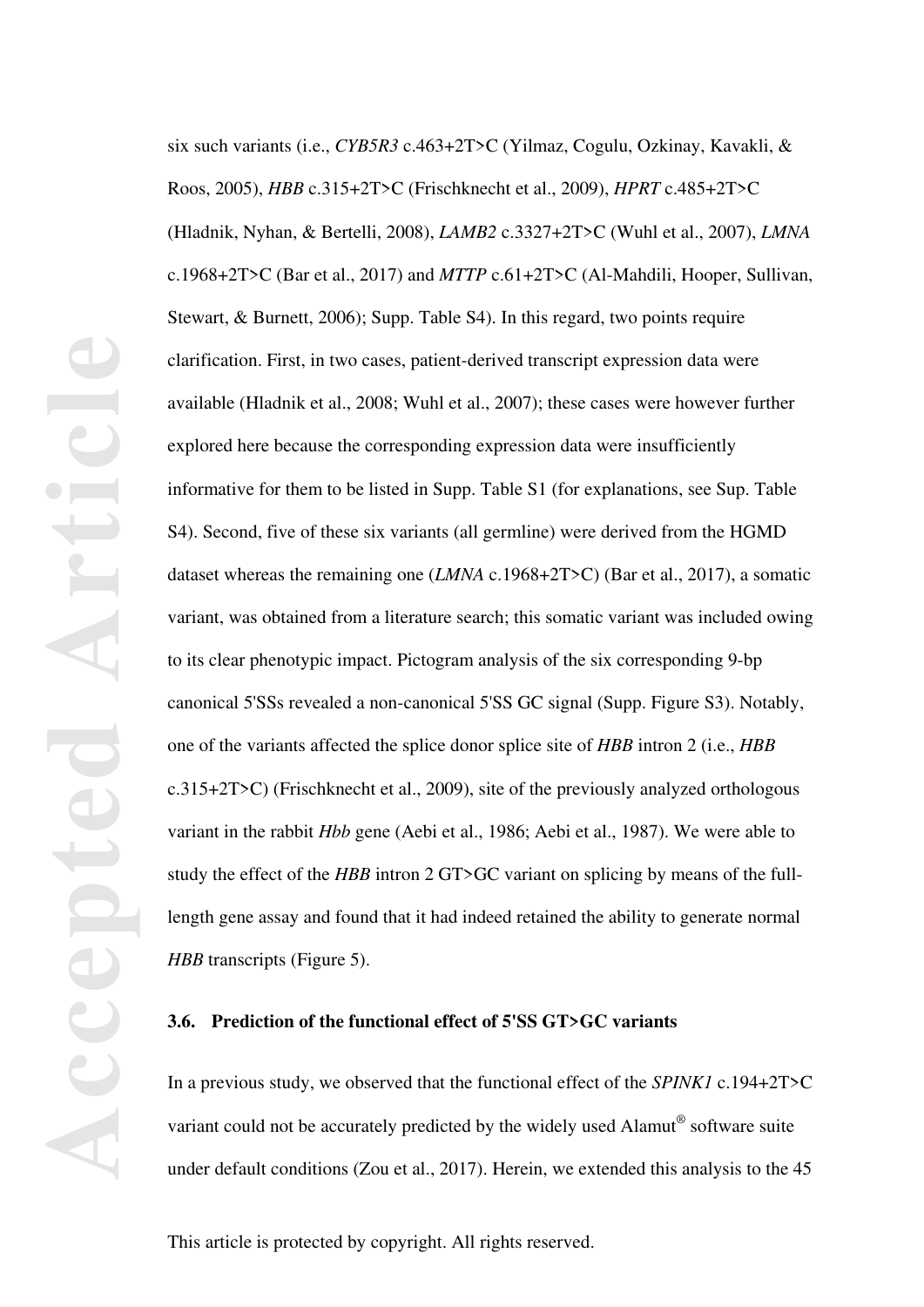disease-causing 5'SS GT>GC variants as well as the 19 functionally analyzed 5'SS GT>GC substitutions that generated some wild-type transcripts. Whereas SpliceSiteFinder-like tended to predict a slightly reduced score, MaxEntScan, NNSPLICE and GeneSplicer invariably yielded no scores, for all variants tested (Table 1; Supp. Table S3). We also analyzed these variants by means of the recently developed SPiCE tool (Leman et al., 2018); all variants were invariably predicted to alter splicing.

Taken together, we conclude that none of the available splicing prediction tools were able to distinguish 5'SS GT>GC variants generating wild-type transcripts from those that did not generate wild-type transcripts, a reflection perhaps of our rather poor understanding of the rules governing the use of GC as a viable 5'SS site. This highlights the importance of functional analysis for accurate interpretation of this particular type of variation, although caution should always be exercised when extrapolating from functional analytical data to prediction of clinical phenotype.

# **3.7. Further experiments using the cell culture-based full-length gene splicing assay**

The above notwithstanding, it is nevertheless appropriate to have reservations regarding the accuracy and reliability of data obtained from the experimental model system we adopted. To validate these data, we therefore performed additional experiments using expression plasmids available in the Brest laboratory. First, we sought to test whether 5'SS GT>GA or 5'SS GT>GG substitutions may also generate wild-type transcripts. To this end, we firstly mutated a set of 5'SS GT sites to GA and GG; and then analyzed the resulting substitutions under same experimental conditions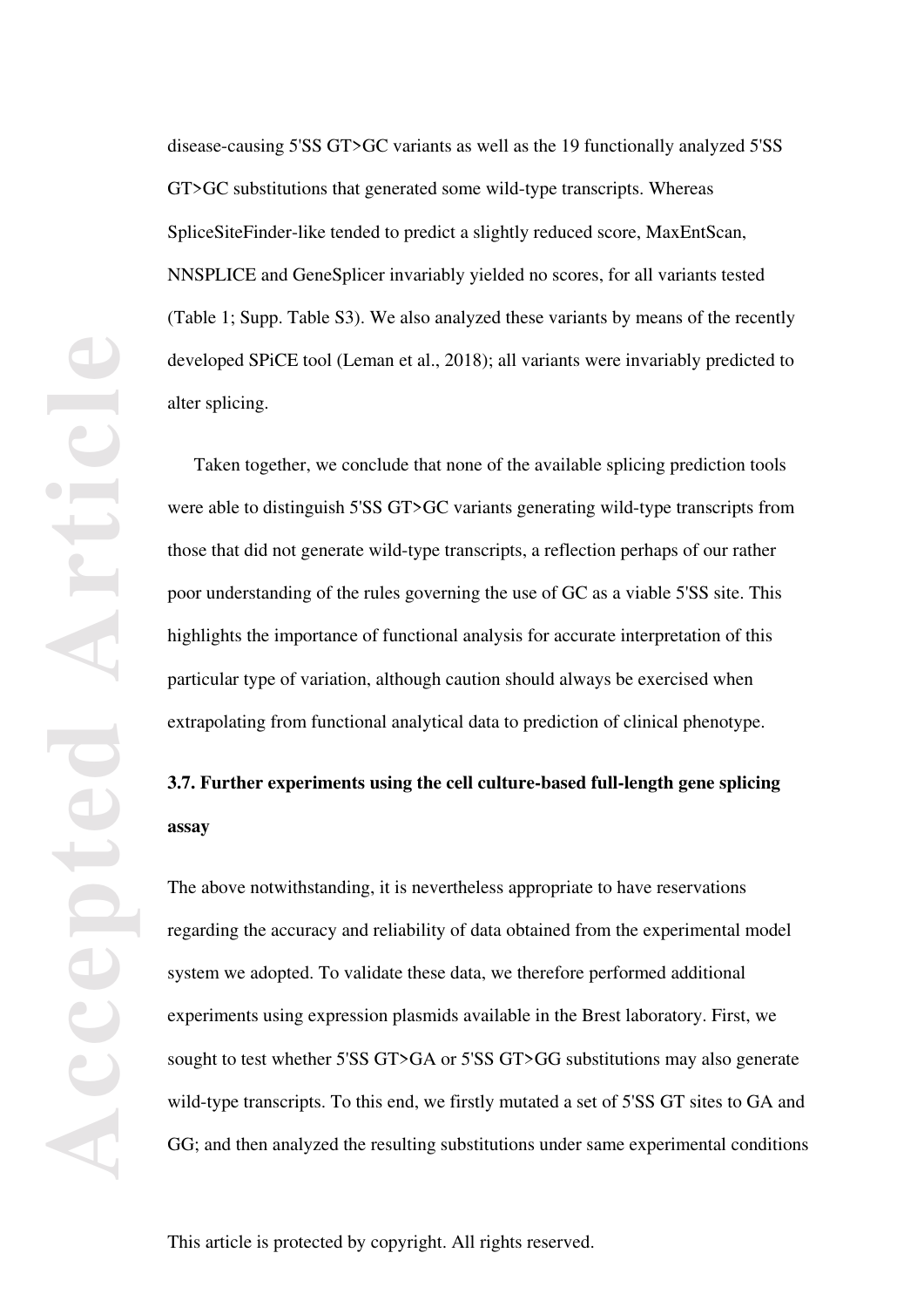as per the analysis of 5'SS GT>GC substitutions. None of the 15 5'SS GT>GA substitutions or 18 5'SS GT>GG substitutions analyzed were found to generate wildtype transcripts (Table 3; Supp. Figure S4). This served to exclude the (albeit rather remote) possibility that the generation of wild-type transcripts from 5'SS GT>GC substitutions was simply spurious.

As mentioned earlier, the impact of genetic variants on splicing may be tissue- or cell-specific in some instances. To test this possibility, we analyzed 10 5'SS GT>GC substitutions that generated wild-type transcripts (Left panel, Figure 6A) and 10 5'SS GT>GC substitutions that did not generate wild-type transcripts (Right panel, Figure 6A) in HEK293T cells for full-length splicing assay in HeLa cells. We observed entirely consistent findings in the two cell lines in terms of the generation of wild-type transcripts or not (Figure 6A; see also Supp. Figures S5 and S6).

Finally, we evaluated whether the generation of wild-type transcripts by 5'SS GT>GC substitutions could be in some way related to the natural expression status of their corresponding genes in HEK293T or HeLa cells. We thus obtained the relative expression levels of the 10 genes shown in Figure 6A in the two cell lines via the Human Protein Atlas website (https://www.proteinatlas.org/). It should be noted that no data were available for HEK293T cells; we therefore used data for HEK293 cells instead (Figure 6B). The relative mRNA expression levels (represented as transcripts per million (TPM)) of the genes harboring wild-type transcript-generating 5'SS GT>GC substitutions in the two cells ranged from none to high (defined as >1000 TPM by Human Protein Atlas). This suggests that the generation of wild-type transcripts by 5'SS GT>GC substitutions is not related to the natural expression status of their corresponding genes in either HEK293T or HeLa cells.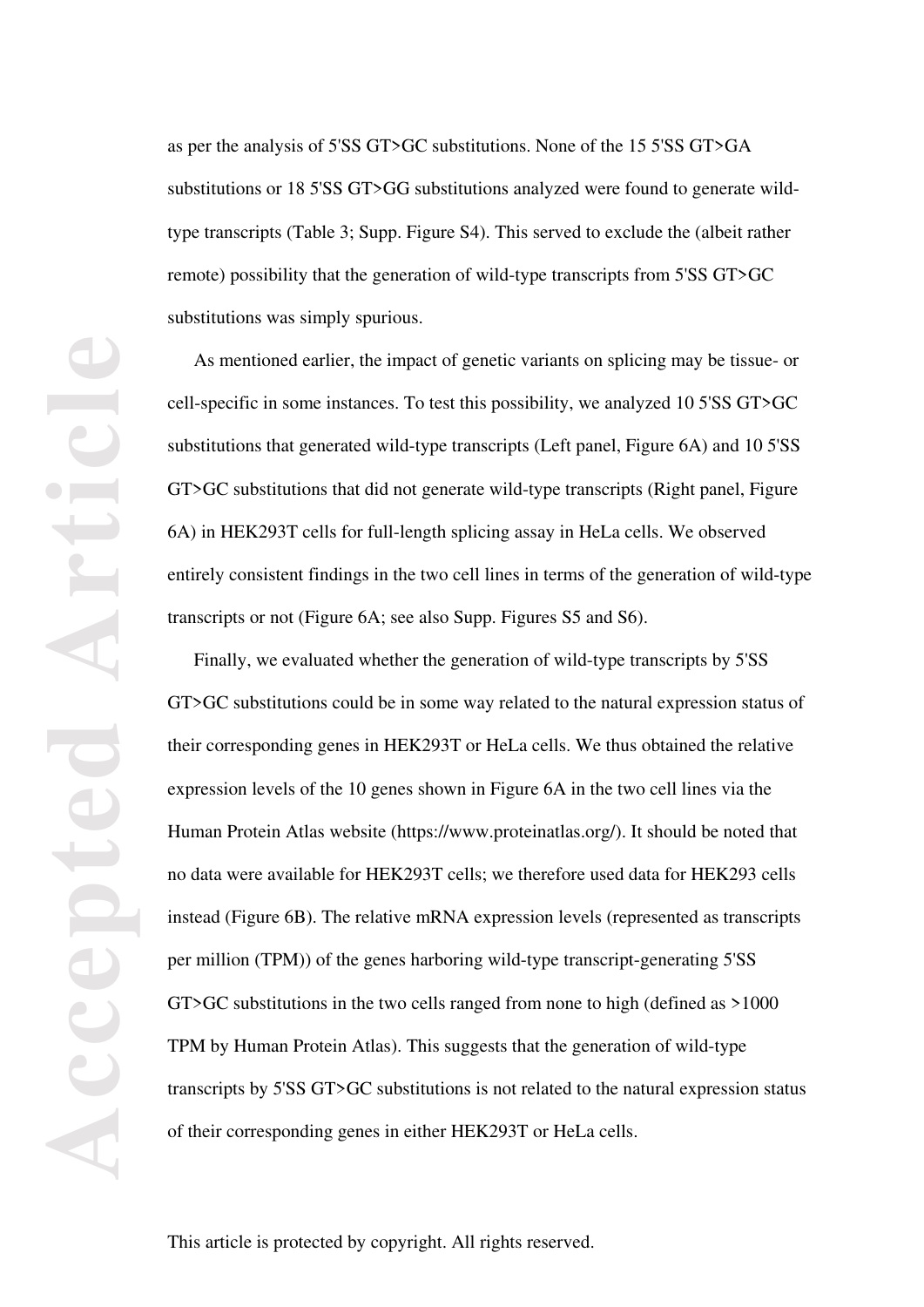Taken together, these three lines of evidence supported the reliability and accuracy of the data obtained from our experimental model system. It may therefore be concluded that whether a given 5'SS GT>GC variant will generate some wild-type transcripts or not is primarily dependent on the corresponding gene's sequence context, although tissue- or cell-specific splicing effects may exist in some instances.

# **4. CONCLUSIONS**

Based upon complementary data from the meta-analysis of 45 disease-causing 5'SS GT>GC variants and the cell culture-based full-length gene splicing analysis of 103 5'SS GT>GC substitutions, we have provided a first estimate of ~15-18% for the proportion of canonical GT 5'SSs that are capable of generating between 1 and 84% normal transcripts in case of the substitution of GT by GC. Extrapolation of the 15- 18% value to the entire human genome implies that in at least 30,000 U2-type introns, the substitution of 5'SS GT by GC would result in the retention of partial ability to generate wild-type transcripts. Given that even the retention of 5% normal transcripts can significantly ameliorate a patient's clinical phenotype, our findings imply the potential existence of hundreds or even thousands of disease-causing 5'SS GT>GC variants that may underlie relatively mild clinical phenotypes. Because 5'SS GT>GC variants can also give rise to relatively high levels of wild-type transcripts, our findings imply that 5'SS GT>GC variants may not invariably be pathogenic in disease-causative or disease-associated genes. We believe that our study will not only raise fresh awareness of the 5'SS GT versus 5'SS GC issue in health and disease but also stimulate new studies that aim to better predict the functional effects of 5'SS GT>GC variants detected in a clinical context.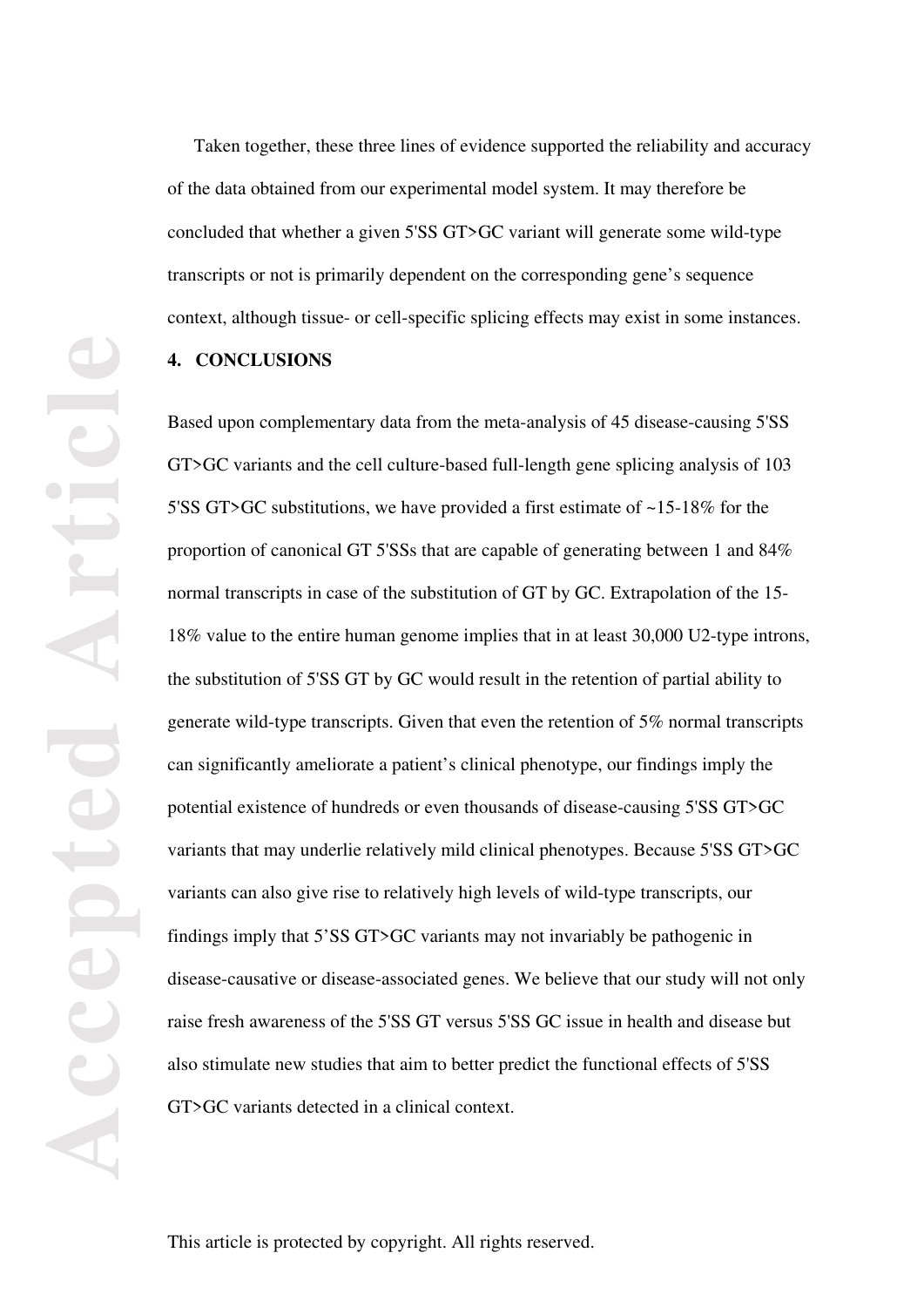#### **Acknowledgements**

We are grateful to the original authors who reported the disease-causing 5'SS GT>GC variants studied here. We thank Nicolas Tomat and Léhna Bouchama (Brest, France) for technical assistance.

# **REFERENCES**

- Abril, J. F., Castelo, R., & Guigo, R. (2005). Comparison of splice sites in mammals and chicken. *Genome Res, 15*(1), 111-119. doi:10.1101/gr.3108805
- Adly, N., Alhashem, A., Ammari, A., & Alkuraya, F. S. (2014). Ciliary genes *TBC1D32/C6orf170* and *SCLT1* are mutated in patients with OFD type IX. *Hum Mutat, 35*(1), 36-40. doi:10.1002/humu.22477
- Aebi, M., Hornig, H., Padgett, R. A., Reiser, J., & Weissmann, C. (1986). Sequence requirements for splicing of higher eukaryotic nuclear pre-mRNA. *Cell, 47*(4), 555-565.
- Aebi, M., Hornig, H., & Weissmann, C. (1987). 5' cleavage site in eukaryotic premRNA splicing is determined by the overall 5' splice region, not by the conserved 5' GU. *Cell, 50*(2), 237-246.
- Ahmed, I., Mittal, K., Sheikh, T. I., Vasli, N., Rafiq, M. A., Mikhailov, A., . . . Vincent, J. B. (2014). Identification of a homozygous splice site mutation in the dynein axonemal light chain 4 gene on 22q13.1 in a large consanguineous family from Pakistan with congenital mirror movement disorder. *Hum Genet, 133*(11), 1419-1429. doi:10.1007/s00439-014-1475-8
- Al-Mahdili, H. A., Hooper, A. J., Sullivan, D. R., Stewart, P. M., & Burnett, J. R. (2006). A mild case of abetalipoproteinaemia in association with subclinical hypothyroidism. *Ann Clin Biochem, 43*(Pt 6), 516-519. doi:10.1258/000456306778904650
- Aldahmesh, M. A., Mohamed, J. Y., & Alkuraya, F. S. (2012). A novel mutation in *PRDM5* in brittle cornea syndrome. *Clin Genet, 81*(2), 198-199. doi:10.1111/j.1399-0004.2011.01808.x
- Allamand, V., Sunada, Y., Salih, M. A., Straub, V., Ozo, C. O., Al-Turaiki, M. H., . . . Campbell, K. P. (1997). Mild congenital muscular dystrophy in two patients

**Accepted Article** rticl **PIOTE** ACCC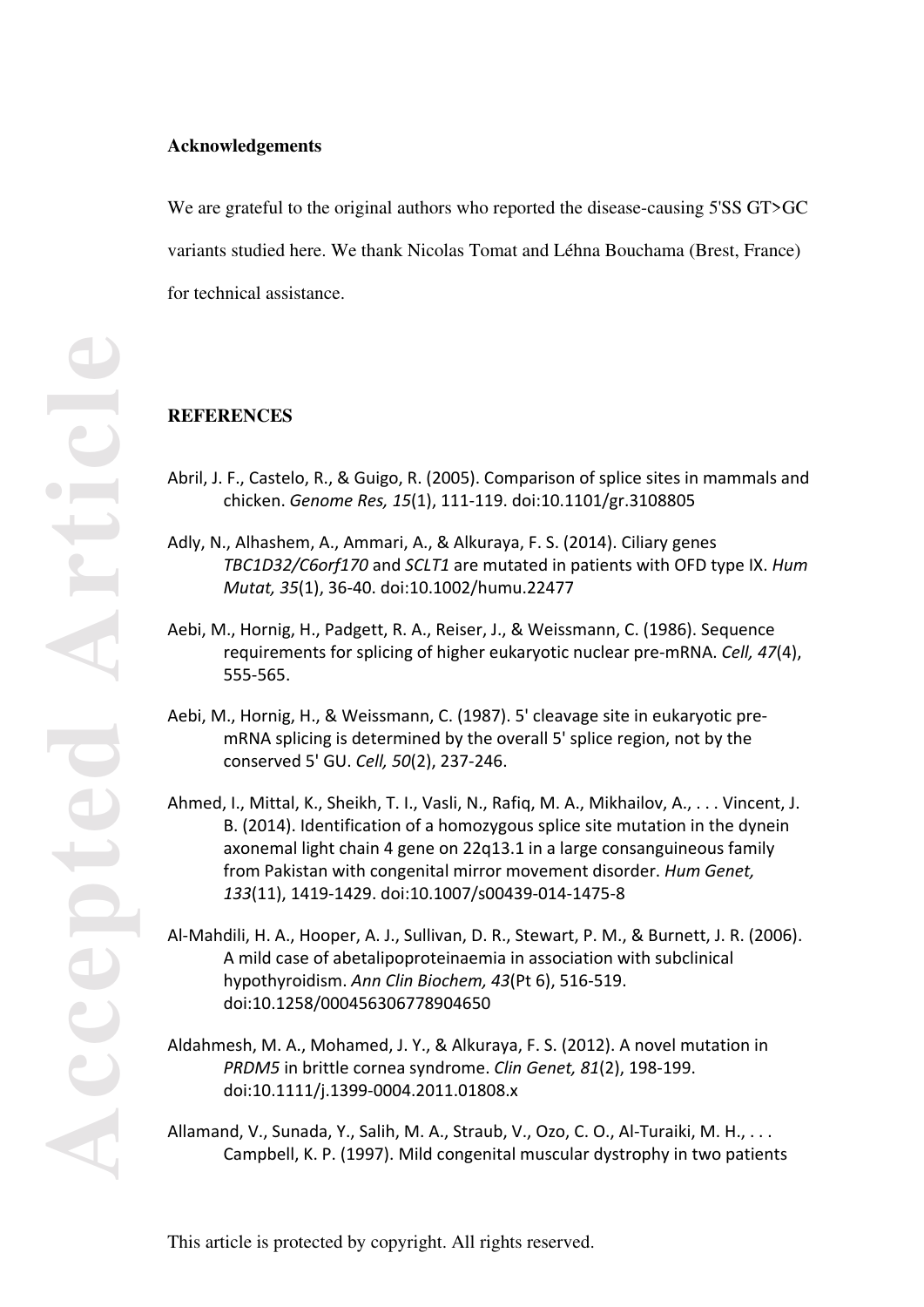with an internally deleted laminin alpha2-chain. *Hum Mol Genet, 6*(5), 747- 752.

- Aoyagi, Y., Kobayashi, H., Tanaka, K., Ozawa, T., Nitta, H., & Tsuji, S. (1999). A de novo splice donor site mutation causes in-frame deletion of 14 amino acids in the proteolipid protein in Pelizaeus-Merzbacher disease. *Ann Neurol, 46*(1), 112- 115.
- Bar, D. Z., Arlt, M. F., Brazier, J. F., Norris, W. E., Campbell, S. E., Chines, P., . . . Gordon, L. B. (2017). A novel somatic mutation achieves partial rescue in a child with Hutchinson-Gilford progeria syndrome. *J Med Genet, 54*(3), 212- 216. doi:10.1136/jmedgenet-2016-104295
- Bartolo, C., Papp, A. C., Snyder, P. J., Sedra, M. S., Burghes, A. H., Hall, C. D., . . . Prior, T. W. (1996). A novel splice site mutation in a Becker muscular dystrophy patient. *J Med Genet, 33*(4), 324-327.
- Biancheri, R., Grossi, S., Regis, S., Rossi, A., Corsolini, F., Rossi, D. P., . . . Filocamo, M. (2014). Further genotype-phenotype correlation emerging from two families with *PLP1* exon 4 skipping. *Clin Genet, 85*(3), 267-272. doi:10.1111/cge.12154
- Boehm, V., Britto-Borges, T., Steckelberg, A. L., Singh, K. K., Gerbracht, J. V., Gueney, E., . . . Gehring, N. H. (2018). Exon junction complexes suppress spurious splice sites to safeguard rranscriptome integrity. *Mol Cell, 72*(3), 482-495 e487. doi:10.1016/j.molcel.2018.08.030
- Boulling, A., Chen, J. M., Callebaut, I., & Férec, C. (2012). Is the *SPINK1* p.Asn34Ser missense mutation *per se* the true culprit within its associated haplotype? *WebmedCentral GENETICS, 3*, WMC003084 (Available at: https://www.webmedcentral.com/article\_view/003084). Accessed 003014 November 002018.
- Burset, M., Seledtsov, I. A., & Solovyev, V. V. (2000). Analysis of canonical and noncanonical splice sites in mammalian genomes. *Nucleic Acids Res, 28*(21), 4364-4375.
- Burset, M., Seledtsov, I. A., & Solovyev, V. V. (2001). SpliceDB: database of canonical and non-canonical mammalian splice sites. *Nucleic Acids Res, 29*(1), 255-259.
- Churbanov, A., Winters-Hilt, S., Koonin, E. V., & Rogozin, I. B. (2008). Accumulation of GC donor splice signals in mammals. *Biol Direct, 3*, 30. doi:10.1186/1745- 6150-3-30
- Das, S., Levinson, B., Whitney, S., Vulpe, C., Packman, S., & Gitschier, J. (1994). Diverse mutations in patients with Menkes disease often lead to exon skipping. *Am J Hum Genet, 55*(5), 883-889.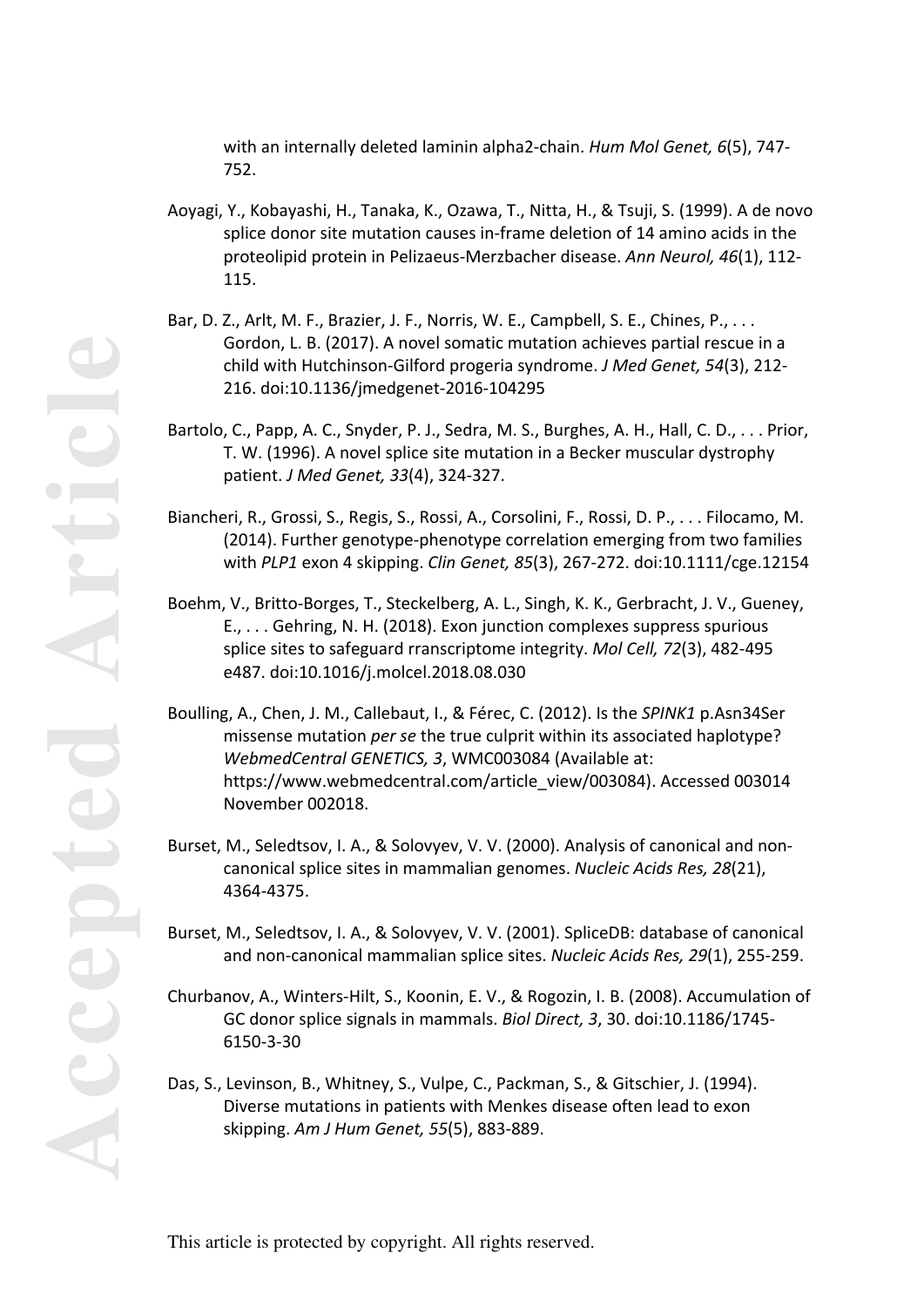- De Conti, L., Baralle, M., & Buratti, E. (2013). Exon and intron definition in pre-mRNA splicing. *Wiley Interdiscip Rev RNA, 4*(1), 49-60. doi:10.1002/wrna.1140
- den Dunnen, J. T., Dalgleish, R., Maglott, D. R., Hart, R. K., Greenblatt, M. S., McGowan-Jordan, J., . . . Taschner, P. E. (2016). HGVS recommendations for the description of sequence variants: 2016 update. *Hum Mutat, 37*(6), 564- 569. doi:10.1002/humu.22981
- Den Uijl, I. E., Mauser Bunschoten, E. P., Roosendaal, G., Schutgens, R. E., Biesma, D. H., Grobbee, D. E., & Fischer, K. (2011). Clinical severity of haemophilia A: does the classification of the 1950s still stand? *Haemophilia, 17*(6), 849-853. doi:10.1111/j.1365-2516.2011.02539.x
- Desviat, L. R., Clavero, S., Perez-Cerda, C., Navarrete, R., Ugarte, M., & Perez, B. (2006). New splicing mutations in propionic acidemia. *J Hum Genet, 51*(11), 992-997. doi:10.1007/s10038-006-0068-3
- Dodgson, J. B., & Engel, J. D. (1983). The nucleotide sequence of the adult chicken alpha-globin genes. *J Biol Chem, 258*(7), 4623-4629.
- Dolcini, L., Caridi, G., Dagnino, M., Sala, A., Gokce, S., Sokucu, S., . . . Minchiotti, L. (2007). Analbuminemia produced by a novel splicing mutation. *Clin Chem, 53*(8), 1549-1552. doi:10.1373/clinchem.2007.089748
- Erbil, C., & Niessing, J. (1983). The primary structure of the duck alpha D-globin gene: an unusual 5' splice junction sequence. *EMBO J, 2*(8), 1339-1343.
- Erkelenz, S., Theiss, S., Kaisers, W., Ptok, J., Walotka, L., Muller, L., . . . Schaal, H. (2018). Ranking noncanonical 5' splice site usage by genome-wide RNA-seq analysis and splicing reporter assays. *Genome Res, 28*(12), 1826-1840. doi:10.1101/gr.235861.118
- Frischknecht, H., Dutly, F., Walker, L., Nakamura-Garrett, L. M., Eng, B., & Waye, J. S. (2009). Three new beta-thalassemia mutations with varying degrees of severity. *Hemoglobin, 33*(3), 220-225. doi:10.1080/03630260903089060
- Fu, X. D., & Ares, M., Jr. (2014). Context-dependent control of alternative splicing by RNA-binding proteins. *Nat Rev Genet, 15*(10), 689-701. doi:10.1038/nrg3778
- Fukao, T., Yamaguchi, S., Scriver, C. R., Dunbar, G., Wakazono, A., Kano, M., . . . Hashimoto, T. (1993). Molecular studies of mitochondrial acetoacetylcoenzyme A thiolase deficiency in the two original families. *Hum Mutat, 2*(3), 214-220. doi:10.1002/humu.1380020310
- Gok, F., Crettol, L. M., Alanay, Y., Hacihamdioglu, B., Kocaoglu, M., Bonafe, L., & Ozen, S. (2010). Clinical and radiographic findings in two brothers affected with a novel mutation in matrix metalloproteinase 2 gene. *Eur J Pediatr, 169*(3), 363-367. doi:10.1007/s00431-009-1028-7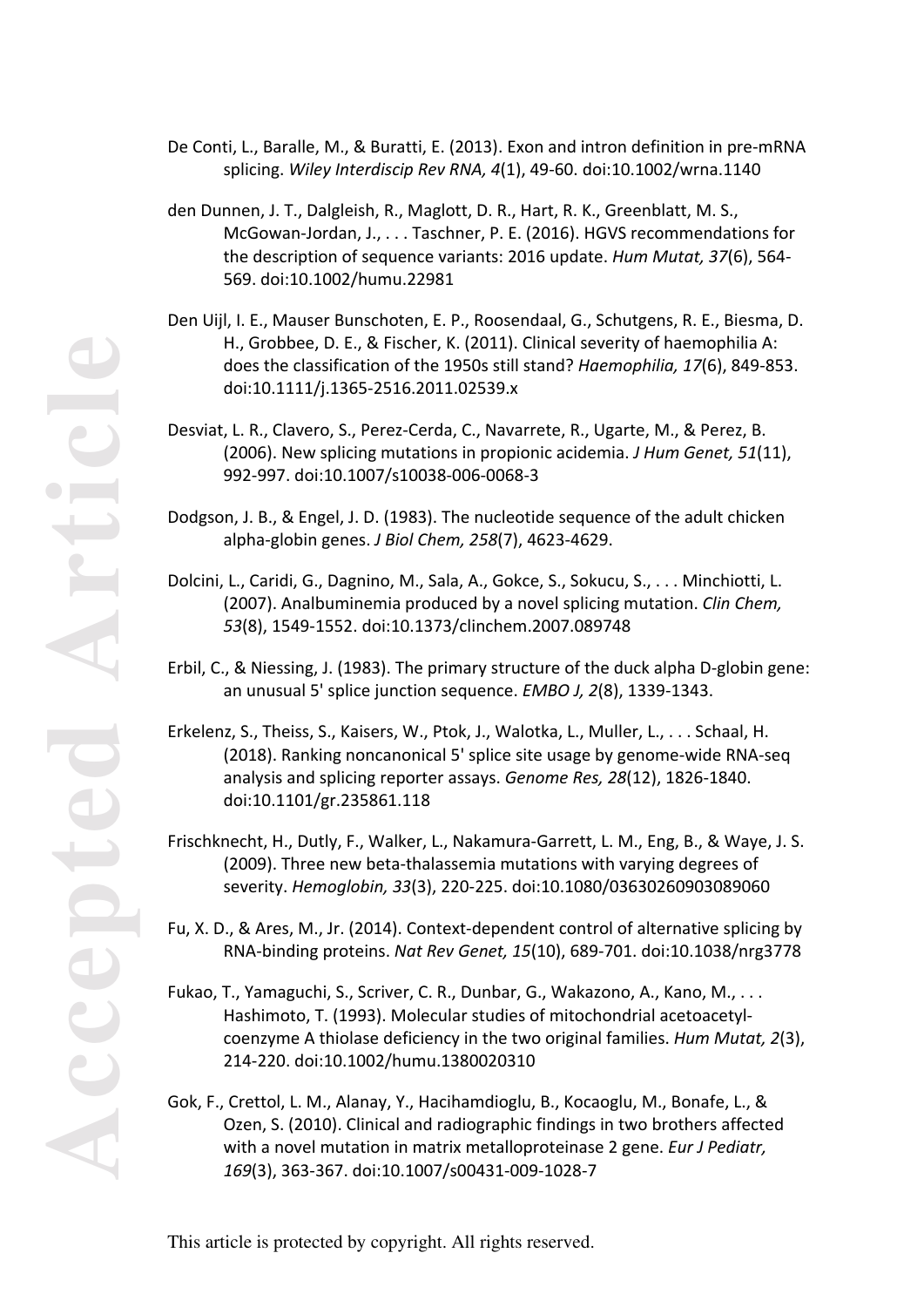- Haas, J. T., Winter, H. S., Lim, E., Kirby, A., Blumenstiel, B., DeFelice, M., . . . Farese, R. V., Jr. (2012). *DGAT1* mutation is linked to a congenital diarrheal disorder. *J Clin Invest, 122*(12), 4680-4684. doi:10.1172/JCI64873
- Haire, R. N., Ohta, Y., Strong, S. J., Litman, R. T., Liu, Y., Prchal, J. T., . . . Litman, G. W. (1997). Unusual patterns of exon skipping in Bruton tyrosine kinase are associated with mutations involving the intron 17 3' splice site. *Am J Hum Genet, 60*(4), 798-807.
- Hastbacka, J., Kerrebrock, A., Mokkala, K., Clines, G., Lovett, M., Kaitila, I., . . . Lander, E. S. (1999). Identification of the Finnish founder mutation for diastrophic dysplasia (DTD). *Eur J Hum Genet, 7*(6), 664-670. doi:10.1038/sj.ejhg.5200361
- Hermans, M. M., van Leenen, D., Kroos, M. A., & Reuser, A. J. (1997). Mutation detection in glycogen storage-disease type II by RT-PCR and automated sequencing. *Biochem Biophys Res Commun, 241*(2), 414-418. doi:10.1006/bbrc.1997.7811
- Hladnik, U., Nyhan, W. L., & Bertelli, M. (2008). Variable expression of HPRT deficiency in 5 members of a family with the same mutation. *Arch Neurol, 65*(9), 1240-1243. doi:10.1001/archneur.65.9.1240
- Hopp, K., Heyer, C. M., Hommerding, C. J., Henke, S. A., Sundsbak, J. L., Patel, S., . . . Harris, P. C. (2011). *B9D1* is revealed as a novel Meckel syndrome (MKS) gene by targeted exon-enriched next-generation sequencing and deletion analysis. *Hum Mol Genet, 20*(13), 2524-2534. doi:10.1093/hmg/ddr151
- Humbert, C., Silbermann, F., Morar, B., Parisot, M., Zarhrate, M., Masson, C., . . . Jeanpierre, C. (2014). Integrin alpha 8 recessive mutations are responsible for bilateral renal agenesis in humans. *Am J Hum Genet, 94*(2), 288-294. doi:10.1016/j.ajhg.2013.12.017
- Infante, J. B., Alvelos, M. I., Bastos, M., Carrilho, F., & Lemos, M. C. (2016). Complete androgen insensitivity syndrome caused by a novel splice donor site mutation and activation of a cryptic splice donor site in the androgen receptor gene. *J Steroid Biochem Mol Biol, 155*(Pt A), 63-66. doi:10.1016/j.jsbmb.2015.09.042
- Kajihara, S., Hisatomi, A., Mizuta, T., Hara, T., Ozaki, I., Wada, I., & Yamamoto, K. (1998). A splice mutation in the human canalicular multispecific organic anion transporter gene causes Dubin-Johnson syndrome. *Biochem Biophys Res Commun, 253*(2), 454-457. doi:10.1006/bbrc.1998.9780
- Ke, S., Anquetil, V., Zamalloa, J. R., Maity, A., Yang, A., Arias, M. A., . . . Chasin, L. A. (2018). Saturation mutagenesis reveals manifold determinants of exon definition. *Genome Res, 28*(1), 11-24. doi:10.1101/gr.219683.116

**Accepted Article**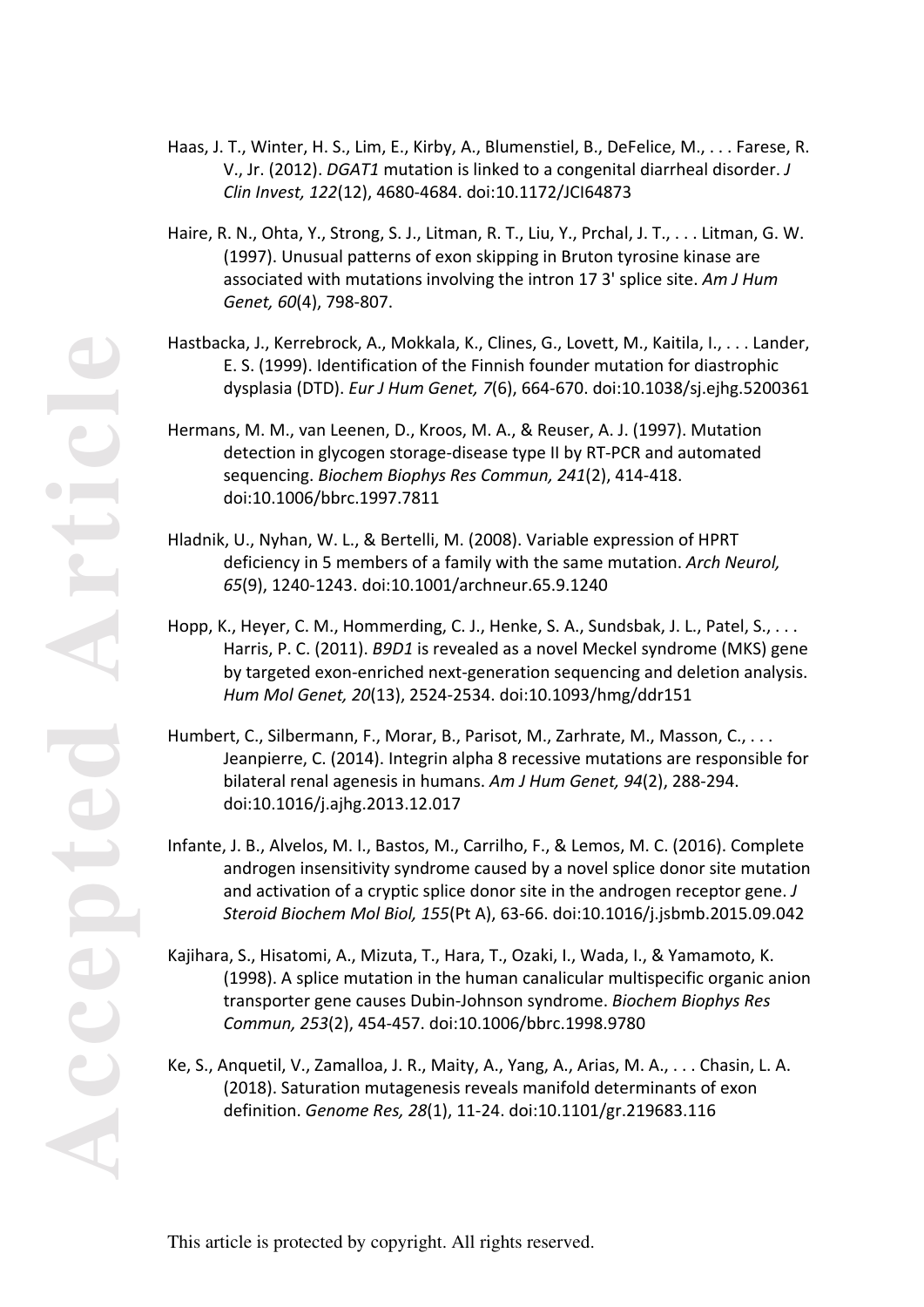- King, C. R., & Piatigorsky, J. (1983). Alternative RNA splicing of the murine alpha Acrystallin gene: protein-coding information within an intron. *Cell, 32*(3), 707- 712.
- Kondo, Y., Oubridge, C., van Roon, A. M., & Nagai, K. (2015). Crystal structure of human U1 snRNP, a small nuclear ribonucleoprotein particle, reveals the mechanism of 5' splice site recognition. *Elife, 4*. doi:10.7554/eLife.04986
- Krainer, A. R. (2015). Splicing: still so much to learn. *RNA, 21*(4), 500-501. doi:10.1261/rna.050641.115
- Kralovicova, J., Hwang, G., Asplund, A. C., Churbanov, A., Smith, C. I., & Vorechovsky, I. (2011). Compensatory signals associated with the activation of human GC 5' splice sites. *Nucleic Acids Res, 39*(16), 7077-7091. doi:10.1093/nar/gkr306
- Kramer, A., Keller, W., Appel, B., & Luhrmann, R. (1984). The 5' terminus of the RNA moiety of U1 small nuclear ribonucleoprotein particles is required for the splicing of messenger RNA precursors. *Cell, 38*(1), 299-307.
- Kume, K., Masamune, A., Kikuta, K., & Shimosegawa, T. (2006). [-215G>A; IVS3+2T>C] mutation in the *SPINK1* gene causes exon 3 skipping and loss of the trypsin binding site. *Gut, 55*(8), 1214. doi:10.1136/gut.2006.095752
- Lagier-Tourenne, C., Tazir, M., Lopez, L. C., Quinzii, C. M., Assoum, M., Drouot, N., ... Koenig, M. (2008). ADCK3, an ancestral kinase, is mutated in a form of recessive ataxia associated with coenzyme Q10 deficiency. *Am J Hum Genet, 82*(3), 661-672. doi:10.1016/j.ajhg.2007.12.024
- Leman, R., Gaildrat, P., Gac, G. L., Ka, C., Fichou, Y., Audrezet, M. P., . . . Houdayer, C. (2018). Novel diagnostic tool for prediction of variant spliceogenicity derived from a set of 395 combined in silico/in vitro studies: an international collaborative effort. *Nucleic Acids Res, 46*(15), 7913-7923. doi:10.1093/nar/gky372
- Lin, P., Li, W., Wen, B., Zhao, Y., Fenster, D. S., Wang, Y., . . . Yan, C. (2012). Novel *PNPLA2* gene mutations in Chinese Han patients causing neutral lipid storage disease with myopathy. *J Hum Genet, 57*(10), 679-681. doi:10.1038/jhg.2012.84
- Lykke-Andersen, S., & Jensen, T. H. (2015). Nonsense-mediated mRNA decay: an intricate machinery that shapes transcriptomes. *Nat Rev Mol Cell Biol, 16*(11), 665-677. doi:10.1038/nrm4063
- Martin, C. A., Murray, J. E., Carroll, P., Leitch, A., Mackenzie, K. J., Halachev, M., . . . Jackson, A. P. (2016). Mutations in genes encoding condensin complex proteins cause microcephaly through decatenation failure at mitosis. *Genes Dev, 30*(19), 2158-2172. doi:10.1101/gad.286351.116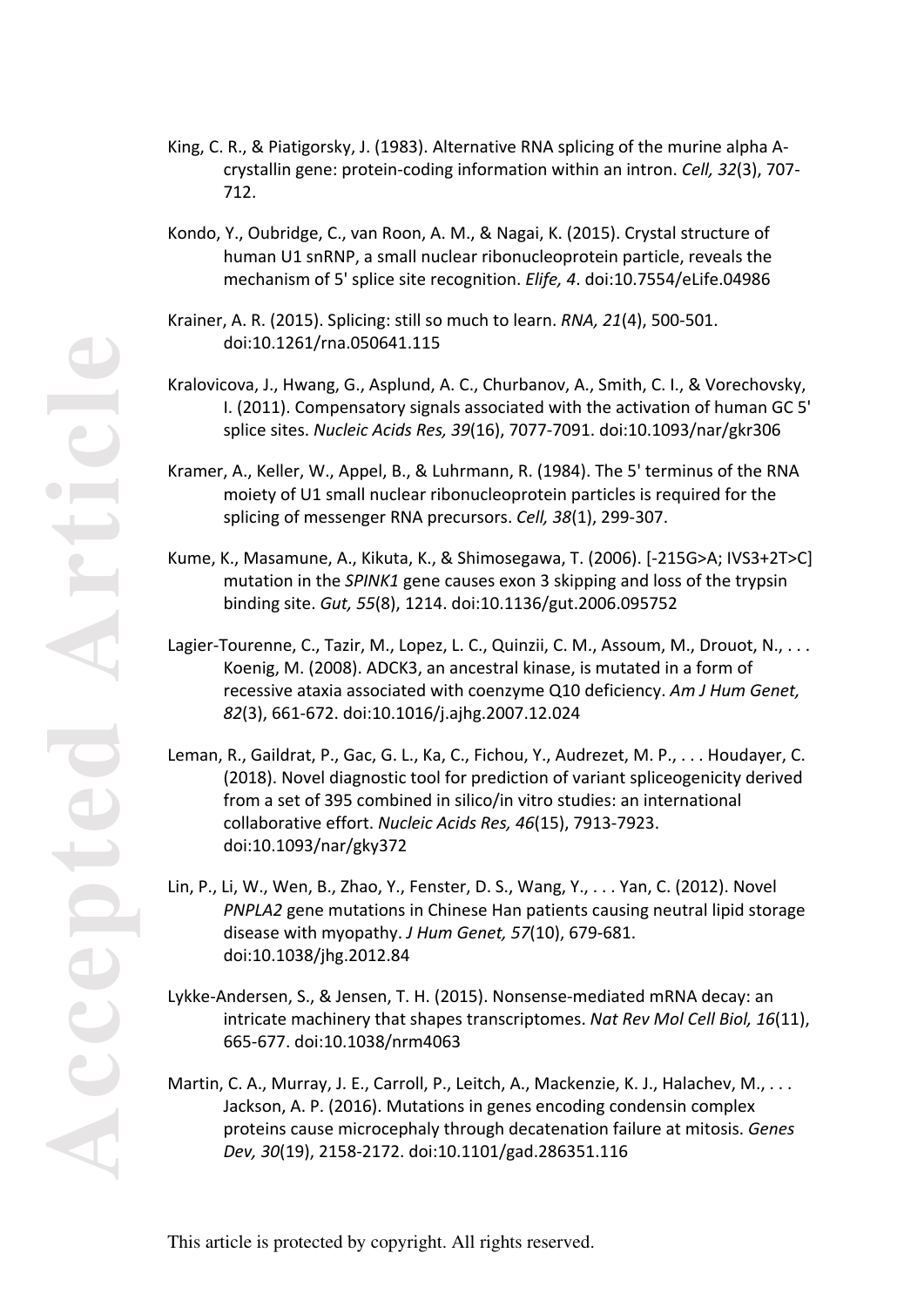- **Accepted Article** *10*(2), 459-472. Nichols, W. C., Seligsohn, U., Zivelin, A., Terry, V. H., Hertel, C. E., Wheatley, M. A., . . . Ginsburg, D. (1998). Mutations in the ER-Golgi intermediate compartment protein ERGIC-53 cause combined deficiency of coagulation factors V and VIII. *Cell, 93*(1), 61-70.
	- Ota, Y., Masamune, A., Inui, K., Kume, K., Shimosegawa, T., & Kikuyama, M. (2010). Phenotypic variability of the homozygous IVS3+2T>C mutation in the serine protease inhibitor Kazal type 1 (*SPINK1*) gene in patients with chronic pancreatitis. *Tohoku J Exp Med, 221*(3), 197-201.
	- Pagani, F., Buratti, E., Stuani, C., Bendix, R., Dork, T., & Baralle, F. E. (2002). A new type of mutation causes a splicing defect in ATM. *Nat Genet, 30*(4), 426-429. doi:10.1038/ng858
	- Papasaikas, P., & Valcarcel, J. (2016). The spliceosome: the ultimate RNA chaperone and sculptor. *Trends Biochem Sci, 41*(1), 33-45. doi:10.1016/j.tibs.2015.11.003
	- Parada, G. E., Munita, R., Cerda, C. A., & Gysling, K. (2014). A comprehensive survey of non-canonical splice sites in the human transcriptome. *Nucleic Acids Res, 42*(16), 10564-10578. doi:10.1093/nar/gku744
- Moran, C. J., Walters, T. D., Guo, C. H., Kugathasan, S., Klein, C., Turner, D., . . . Muise, A. M. (2013). IL-10R polymorphisms are associated with very-early-onset ulcerative colitis. *Inflamm Bowel Dis, 19*(1), 115-123. doi:10.1002/ibd.22974
- Mount, S. M. (1982). A catalogue of splice junction sequences. *Nucleic Acids Res,*
- Mount, S. M., Pettersson, I., Hinterberger, M., Karmas, A., & Steitz, J. A. (1983). The U1 small nuclear RNA-protein complex selectively binds a 5' splice site in vitro. *Cell, 33*(2), 509-518.
- Muller, J. S., Piko, H., Schoser, B. G., Schlotter-Weigel, B., Reilich, P., Gurster, S., . . . Walter, M. C. (2006). Novel splice site mutation in the caveolin-3 gene leading to autosomal recessive limb girdle muscular dystrophy. *Neuromuscul Disord, 16*(7), 432-436. doi:10.1016/j.nmd.2006.04.006
- Nicholls, A. C., Valler, D., Wallis, S., & Pope, F. M. (2001). Homozygosity for a splice site mutation of the *COL1A2* gene yields a non-functional pro(alpha)2(I) chain and an EDS/OI clinical phenotype. *J Med Genet, 38*(2), 132-136.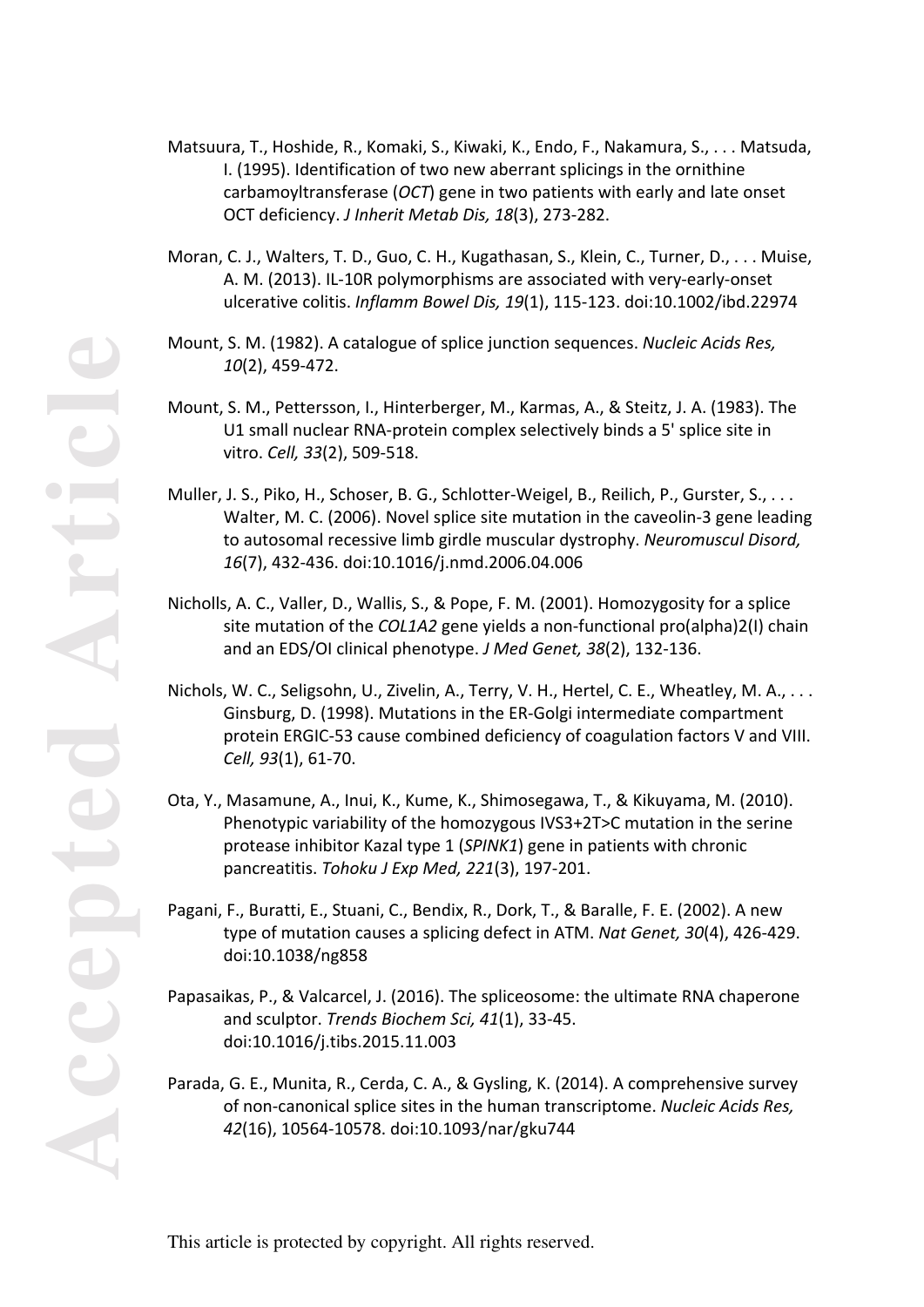- Pereverzev, A. P., Gurskaya, N. G., Ermakova, G. V., Kudryavtseva, E. I., Markina, N. M., Kotlobay, A. A., . . . Lukyanov, K. A. (2015). Method for quantitative analysis of nonsense-mediated mRNA decay at the single cell level. *Sci Rep, 5*, 7729. doi:10.1038/srep07729
- Pfaffl, M. W. (2001). A new mathematical model for relative quantification in realtime RT-PCR. *Nucleic Acids Res, 29*(9), e45.
- Popp, M. W., & Maquat, L. E. (2016). Leveraging rules of nonsense-mediated mRNA decay for genome engineering and personalized medicine. *Cell, 165*(6), 1319- 1322. doi:10.1016/j.cell.2016.05.053
- Rahner, N., Nuernberg, G., Finis, D., Nuernberg, P., & Royer-Pokora, B. (2016). A novel *C8orf37* splice mutation and genotype-phenotype correlation for conerod dystrophy. *Ophthalmic Genet, 37*(3), 294-300. doi:10.3109/13816810.2015.1071408
- Ramalho, A. S., Beck, S., Meyer, M., Penque, D., Cutting, G. R., & Amaral, M. D. (2002). Five percent of normal cystic fibrosis transmembrane conductance regulator mRNA ameliorates the severity of pulmonary disease in cystic fibrosis. *Am J Respir Cell Mol Biol, 27*(5), 619-627. doi:10.1165/rcmb.2001- 0004OC
- Raraigh, K. S., Han, S. T., Davis, E., Evans, T. A., Pellicore, M. J., McCague, A. F., . . . Cutting, G. R. (2018). Functional assays are essential for interpretation of missense variants associated with variable expressivity. *Am J Hum Genet, 102*(6), 1062-1077. doi:10.1016/j.ajhg.2018.04.003
- Rios, M., Storry, J. R., Hue-Roye, K., Chung, A., & Reid, M. E. (2002). Two new molecular bases for the Dombrock null phenotype. *Br J Haematol, 117*(3), 765-767.
- Roca, X., Akerman, M., Gaus, H., Berdeja, A., Bennett, C. F., & Krainer, A. R. (2012). Widespread recognition of 5' splice sites by noncanonical base-pairing to U1 snRNA involving bulged nucleotides. *Genes Dev, 26*(10), 1098-1109. doi:10.1101/gad.190173.112
- Roca, X., Krainer, A. R., & Eperon, I. C. (2013). Pick one, but be quick: 5' splice sites and the problems of too many choices. *Genes Dev, 27*(2), 129-144. doi:10.1101/gad.209759.112
- Scalet, D., Maestri, I., Branchini, A., Bernardi, F., Pinotti, M., & Balestra, D. (2019). Disease-causing variants of the conserved +2T of 5' splice sites can be rescued by engineered U1snRNAs. *Hum Mutat, 40*(1), 48-52. doi:10.1002/humu.23680
- Seyama, K., Nonoyama, S., Gangsaas, I., Hollenbaugh, D., Pabst, H. F., Aruffo, A., & Ochs, H. D. (1998). Mutations of the CD40 ligand gene and its effect on CD40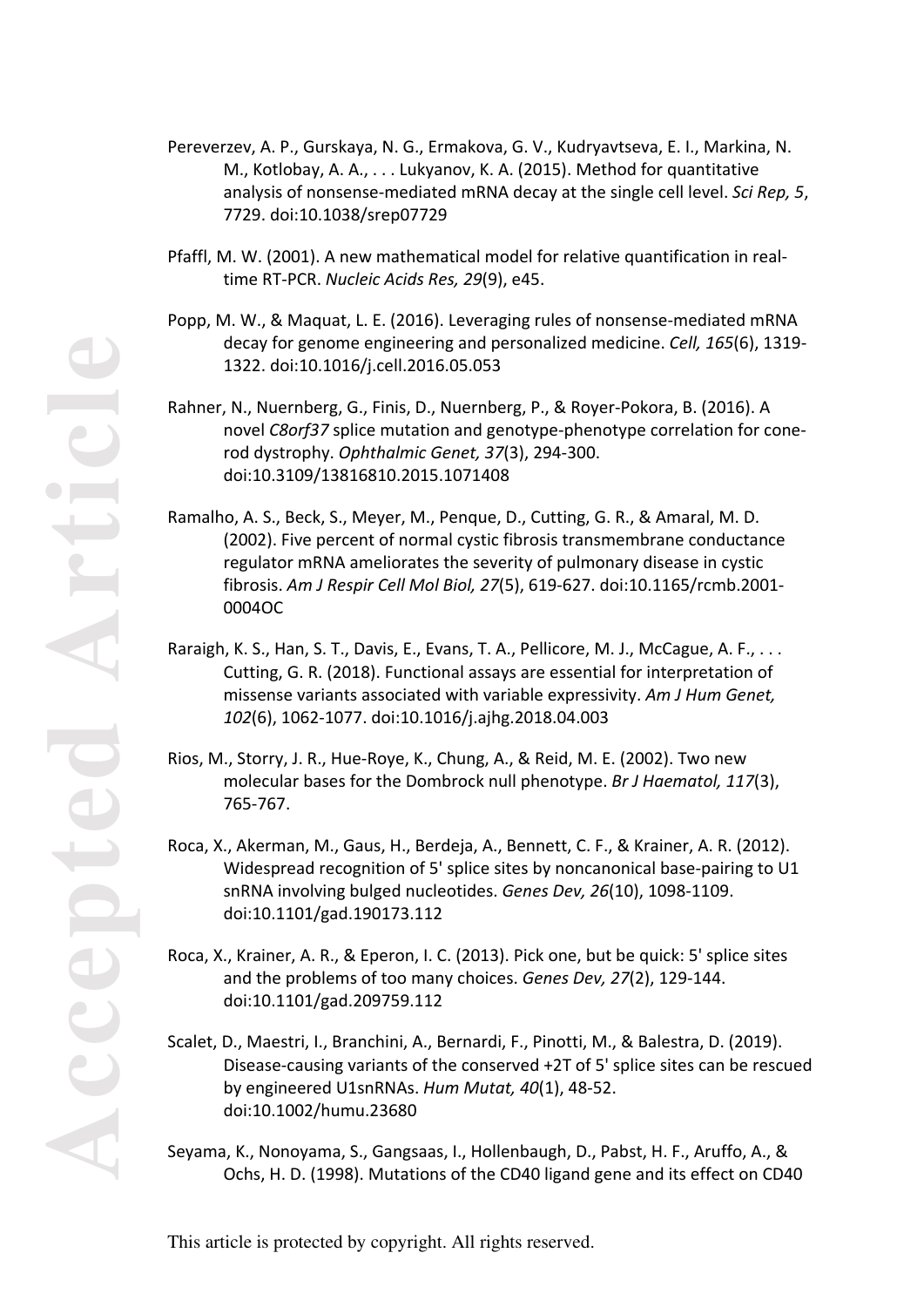**Accepted Article HIGE PCC** 

ligand expression in patients with X-linked hyper IgM syndrome. *Blood, 92*(7), 2421-2434.

- Sharp, P. A., & Burge, C. B. (1997). Classification of introns: U2-type or U12-type. *Cell, 91*(7), 875-879.
- Sheth, N., Roca, X., Hastings, M. L., Roeder, T., Krainer, A. R., & Sachidanandam, R. (2006). Comprehensive splice-site analysis using comparative genomics. *Nucleic Acids Res, 34*(14), 3955-3967. doi:10.1093/nar/gkl556
- Shimozawa, N., Nagase, T., Takemoto, Y., Suzuki, Y., Fujiki, Y., Wanders, R. J., & Kondo, N. (2002). A novel aberrant splicing mutation of the *PEX16* gene in two patients with Zellweger syndrome. *Biochem Biophys Res Commun, 292*(1), 109-112.
- Smith, S. B., Qu, H. Q., Taleb, N., Kishimoto, N. Y., Scheel, D. W., Lu, Y., . . . German, M. S. (2010). Rfx6 directs islet formation and insulin production in mice and humans. *Nature, 463*(7282), 775-780. doi:10.1038/nature08748
- Sobrier, M. L., Maghnie, M., Vie-Luton, M. P., Secco, A., di Iorgi, N., Lorini, R., & Amselem, S. (2006). Novel *HESX1* mutations associated with a life-threatening neonatal phenotype, pituitary aplasia, but normally located posterior pituitary and no optic nerve abnormalities. *J Clin Endocrinol Metab, 91*(11), 4528-4536. doi:10.1210/jc.2006-0426
- Soudais, C., de Villartay, J. P., Le Deist, F., Fischer, A., & Lisowska-Grospierre, B. (1993). Independent mutations of the human CD3-epsilon gene resulting in a T cell receptor/CD3 complex immunodeficiency. *Nat Genet, 3*(1), 77-81. doi:10.1038/ng0193-77
- Stenson, P. D., Mort, M., Ball, E. V., Evans, K., Hayden, M., Heywood, S., . . . Cooper, D. N. (2017). The Human Gene Mutation Database: towards a comprehensive repository of inherited mutation data for medical research, genetic diagnosis and next-generation sequencing studies. *Hum Genet, 136*(6), 665-677. doi:10.1007/s00439-017-1779-6
- Sumegi, J., Huang, D., Lanyi, A., Davis, J. D., Seemayer, T. A., Maeda, A., . . . Gross, T. G. (2000). Correlation of mutations of the *SH2D1A* gene and epstein-barr virus infection with clinical phenotype and outcome in X-linked lymphoproliferative disease. *Blood, 96*(9), 3118-3125.
- Tang, X. Y., Lin, J. H., Zou, W. B., Masson, E., Boulling, A., Deng, S. J., . . . Chen, J. M. (2019). Toward a clinical diagnostic pipeline for *SPINK1* intronic variants. *Hum Genomics, 13*(1), 8. doi:10.1186/s40246-019-0193-7
- Tanugi-Cholley, L. C., Issartel, J. P., Lunardi, J., Freycon, F., Morel, F., & Vignais, P. V. (1995). A mutation located at the 5' splice junction sequence of intron 3 in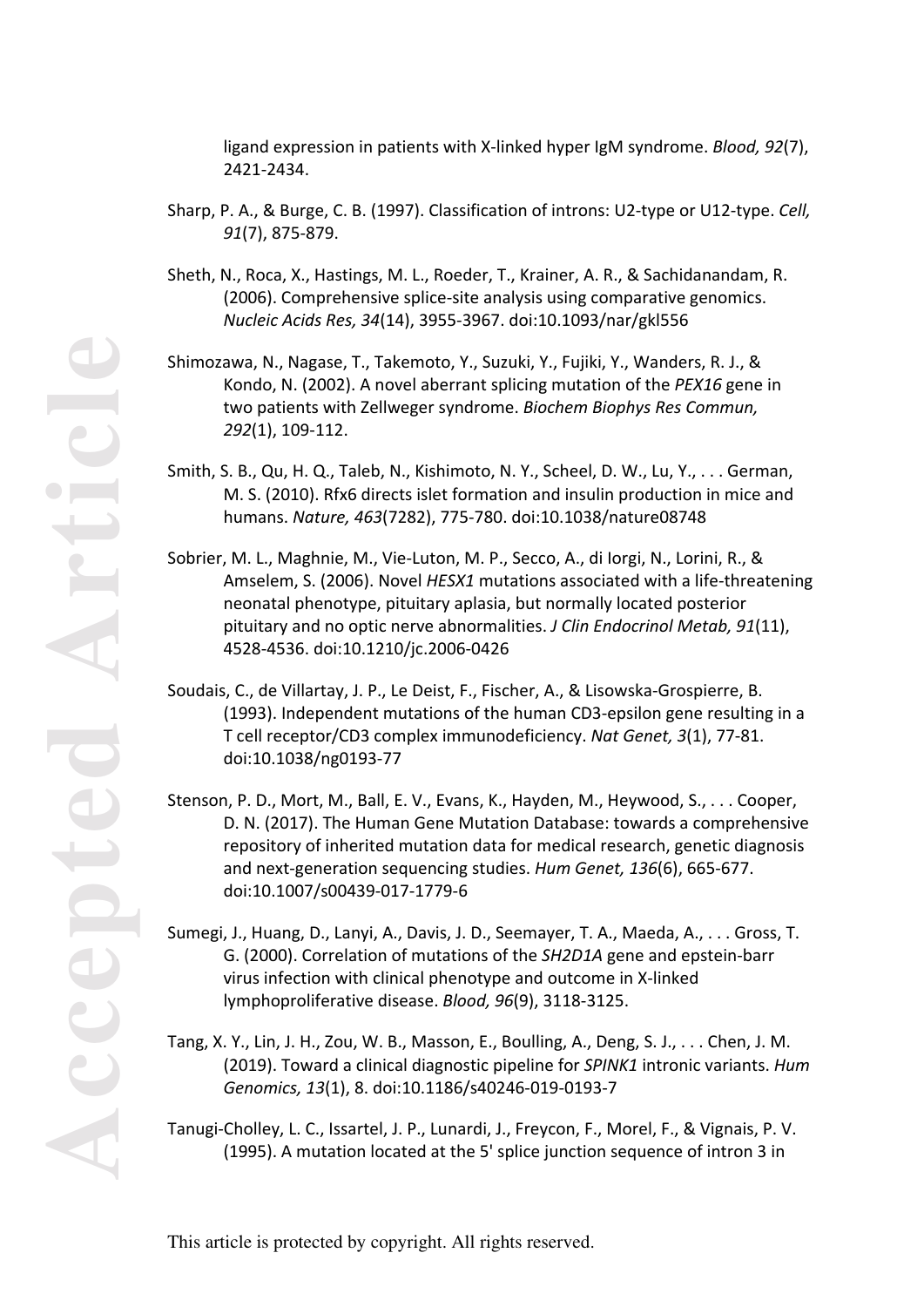**Accepted Article**

the p67phox gene causes the lack of p67phox mRNA in a patient with chronic granulomatous disease. *Blood, 85*(1), 242-249.

- Tosetto, E., Ghiggeri, G. M., Emma, F., Barbano, G., Carrea, A., Vezzoli, G., . . . Anglani, F. (2006). Phenotypic and genetic heterogeneity in Dent's disease- the results of an Italian collaborative study. *Nephrol Dial Transplant, 21*(9), 2452-2463. doi:10.1093/ndt/gfl274
- Turunen, J. J., Niemela, E. H., Verma, B., & Frilander, M. J. (2013). The significant other: splicing by the minor spliceosome. *Wiley Interdiscip Rev RNA, 4*(1), 61- 76. doi:10.1002/wrna.1141
- Uhlen, M., Fagerberg, L., Hallstrom, B. M., Lindskog, C., Oksvold, P., Mardinoglu, A., . . . Ponten, F. (2015). Proteomics. Tissue-based map of the human proteome. *Science, 347*(6220), 1260419. doi:10.1126/science.1260419
- Venet, T., Masson, E., Talbotec, C., Billiemaz, K., Touraine, R., Gay, C., . . . Ferec, C. (2017). Severe infantile isolated exocrine pancreatic insufficiency caused by the complete functional loss of the *SPINK1* gene. *Hum Mutat, 38*(12), 1660- 1665. doi:10.1002/humu.23343
- Verma, B., Akinyi, M. V., Norppa, A. J., & Frilander, M. J. (2018). Minor spliceosome and disease. *Semin Cell Dev Biol, 79*, 103-112. doi:10.1016/j.semcdb.2017.09.036
- Villa, A., Sironi, M., Macchi, P., Matteucci, C., Notarangelo, L. D., Vezzoni, P., & Mantovani, A. (1996). Monocyte function in a severe combined immunodeficient patient with a donor splice site mutation in the *Jak3* gene. *Blood, 88*(3), 817-823.
- Vockley, J., Rogan, P. K., Anderson, B. D., Willard, J., Seelan, R. S., Smith, D. I., & Liu, W. (2000). Exon skipping in *IVD* RNA processing in isovaleric acidemia caused by point mutations in the coding region of the *IVD* gene. *Am J Hum Genet, 66*(2), 356-367. doi:10.1086/302751
- Wibawa, T., Takeshima, Y., Mitsuyoshi, I., Wada, H., Surono, A., Nakamura, H., & Matsuo, M. (2000). Complete skipping of exon 66 due to novel mutations of the dystrophin gene was identified in two Japanese families of Duchenne muscular dystrophy with severe mental retardation. *Brain Dev, 22*(2), 107- 112.
- Wong, M. S., Kinney, J. B., & Krainer, A. R. (2018). Quantitative activity profile and context dependence of all human 5' splice sites. *Mol Cell, 71*(6), 1012-1026 e1013. doi:10.1016/j.molcel.2018.07.033
- Wood-Trageser, M. A., Gurbuz, F., Yatsenko, S. A., Jeffries, E. P., Kotan, L. D., Surti, U., . . . Rajkovic, A. (2014). *MCM9* mutations are associated with ovarian failure,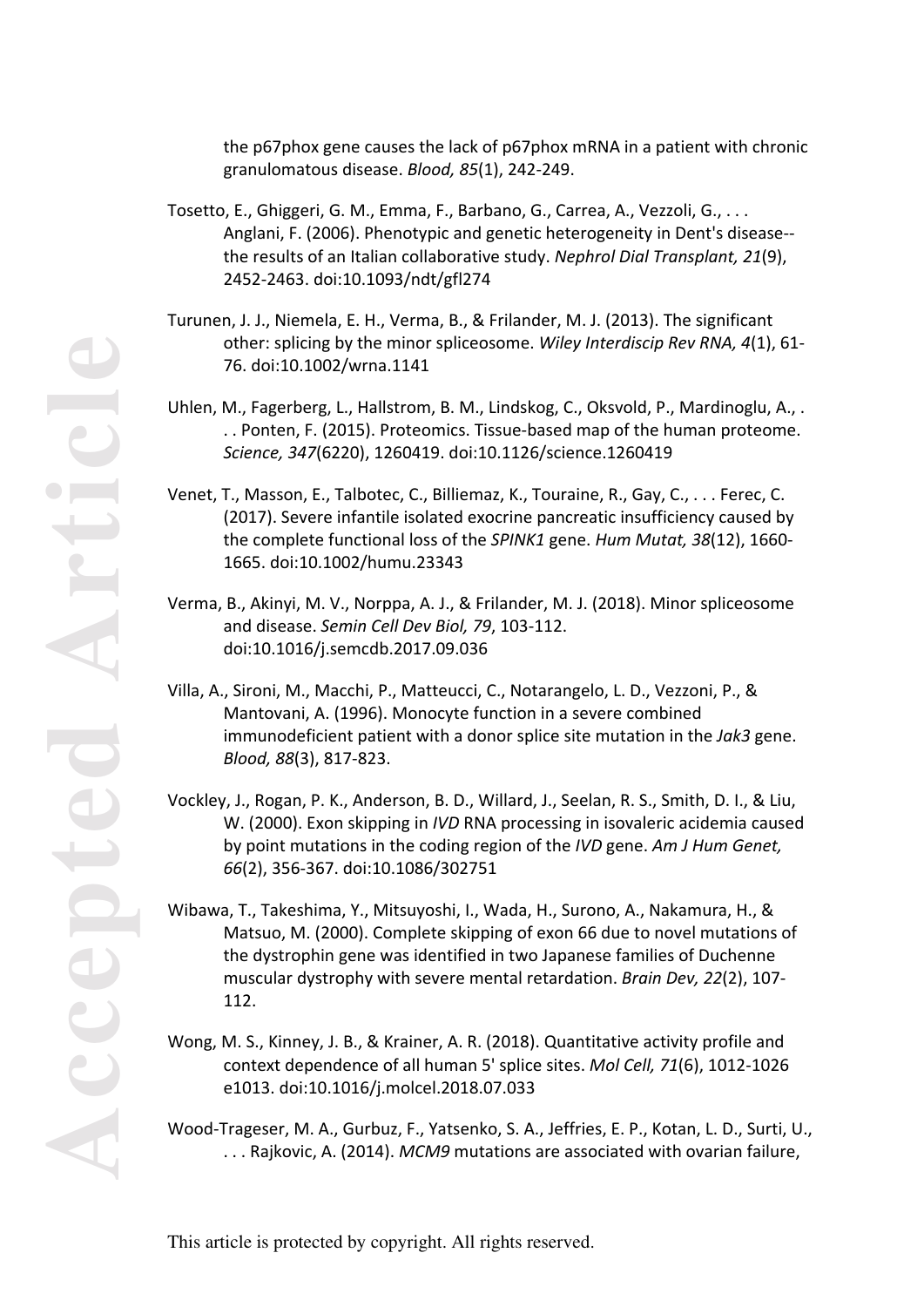short stature, and chromosomal instability. *Am J Hum Genet, 95*(6), 754-762. doi:10.1016/j.ajhg.2014.11.002

- Wu, H., Boulling, A., Cooper, D. N., Li, Z. S., Liao, Z., Chen, J. M., & Férec, C. (2017). *In vitro* and *in silico* evidence against a significant effect of the *SPINK1* c.194G>A variant on pre-mRNA splicing. *Gut, 66*(12), 2195-2196. doi:10.1136/gutjnl-2017-313948
- Wu, H., Boulling, A., Cooper, D. N., Li, Z. S., Liao, Z., Férec, C., & Chen, J. M. (2017). Analysis of the impact of known *SPINK1* missense variants on pre-mRNA splicing and/or mRNA stability in a full-length gene assay. *Genes (Basel), 8*(10). doi:10.3390/genes8100263
- Wuhl, E., Kogan, J., Zurowska, A., Matejas, V., Vandevoorde, R. G., Aigner, T., . . . Zenker, M. (2007). Neurodevelopmental deficits in Pierson (microcoriacongenital nephrosis) syndrome. *Am J Med Genet A, 143*(4), 311-319. doi:10.1002/ajmg.a.31564
- Yilmaz, D., Cogulu, O., Ozkinay, F., Kavakli, K., & Roos, D. (2005). A novel mutation in the *DIA1* gene in a patient with methemoglobinemia type II. *Am J Med Genet A, 133A*(1), 101-102. doi:10.1002/ajmg.a.30467
- Zanni, G., Saillour, Y., Nagara, M., Billuart, P., Castelnau, L., Moraine, C., . . . Chelly, J. (2005). Oligophrenin 1 mutations frequently cause X-linked mental retardation with cerebellar hypoplasia. *Neurology, 65*(9), 1364-1369. doi:10.1212/01.wnl.0000182813.94713.ee
- Zhang, X. H., Arias, M. A., Ke, S., & Chasin, L. A. (2009). Splicing of designer exons reveals unexpected complexity in pre-mRNA splicing. *RNA, 15*(3), 367-376. doi:10.1261/rna.1498509
- Zhuang, Y., & Weiner, A. M. (1986). A compensatory base change in U1 snRNA suppresses a 5' splice site mutation. *Cell, 46*(6), 827-835.
- Zou, W. B., Boulling, A., Masamune, A., Issarapu, P., Masson, E., Wu, H., . . . Liao, Z. (2016). No association between *CEL-HYB* hybrid allele and chronic pancreatitis in Asian populations. *Gastroenterology, 150*(7), 1558-1560.e5. doi:10.1053/j.gastro.2016.02.071
- Zou, W. B., Boulling, A., Masson, E., Cooper, D. N., Liao, Z., Li, Z. S., . . . Chen, J. M. (2016). Clarifying the clinical relevance of *SPINK1* intronic variants in chronic pancreatitis. *Gut, 65*(5), 884-886. doi:10.1136/gutjnl-2015-311168
- Zou, W. B., Masson, E., Boulling, A., Cooper, D. N., Li, Z. S., Liao, Z., . . . Chen, J. M. (2016). Digging deeper into the intronic sequences of the *SPINK1* gene. *Gut, 65*(6), 1055-1056. doi:10.1136/gutjnl-2016-311428

**Accepted Article** POCOOL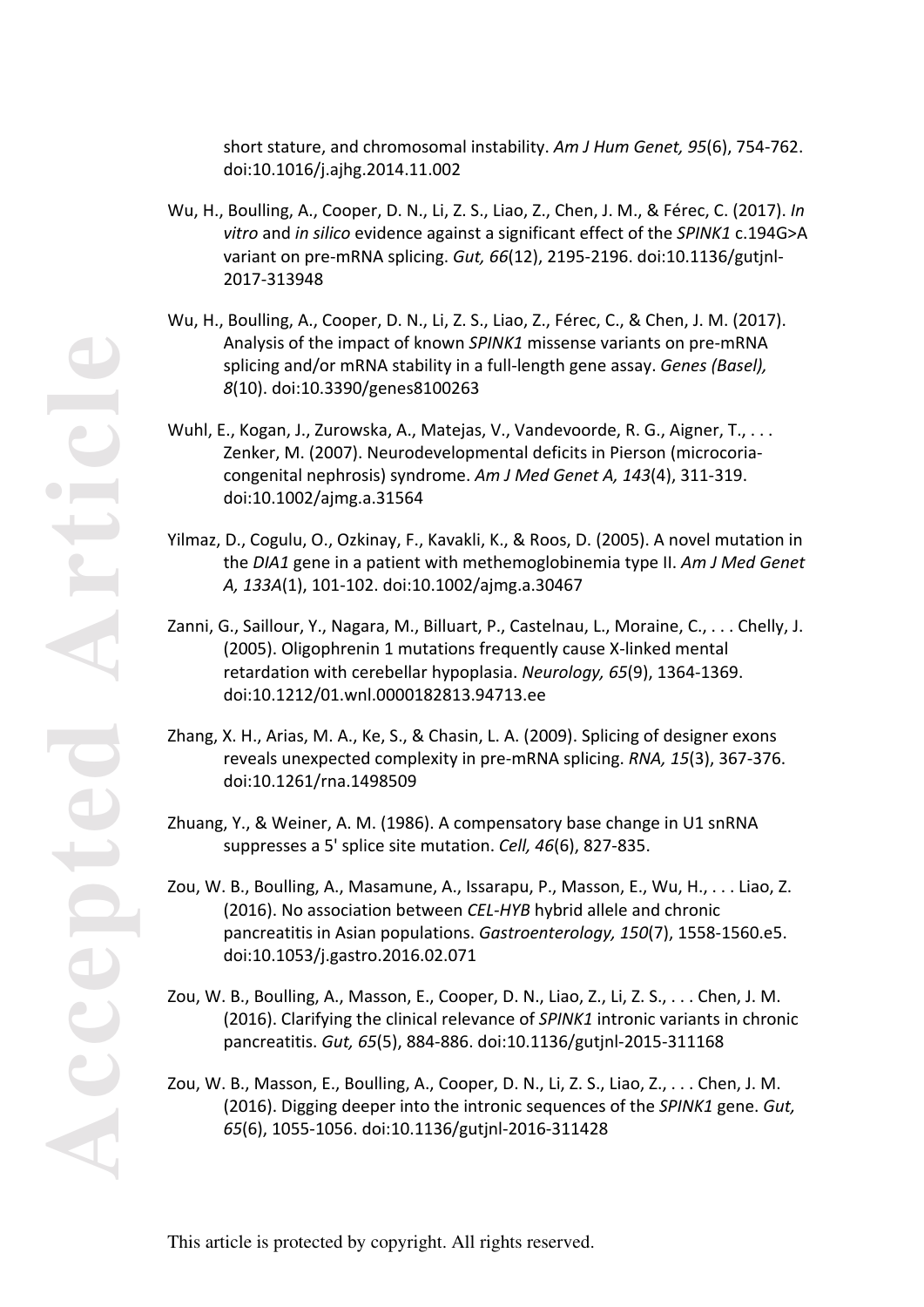# Zou, W. B., Wu, H., Boulling, A., Cooper, D. N., Li, Z. S., Liao, Z., . . . Férec, C. (2017). *In silico* prioritization and further functional characterization of *SPINK1* intronic variants. *Hum Genomics, 11*(1), 7. doi:10.1186/s40246-017-0103-9

# **FIGURES**

FIGURE 1. Background information, aims and analytical strategy of the study. (**a**) Current knowledge of the canonical 5' splice sites (5'SS) GT and non-canonical 5'SS GC in the human genome in terms of their relative abundance of U2-type introns, their corresponding 9-bp 5'SS signal sequence position weight matrices (PWM) and their associated splicing outcomes. The two PWM illustrative figures were taken from (Leman et al., 2018); an Open Access article distributed under the terms of the Creative Commons Attribution Non-Commercial License. (**b**) Illustration of the first experimental evidence showing that a 5'SS GT>GC substitution may retain the ability to generate wild-type transcripts, albeit at a much reduced level (~10% of normal in (Aebi et al., 1986; Aebi et al., 1987)). (**c**) Aim and analytical strategy of the study.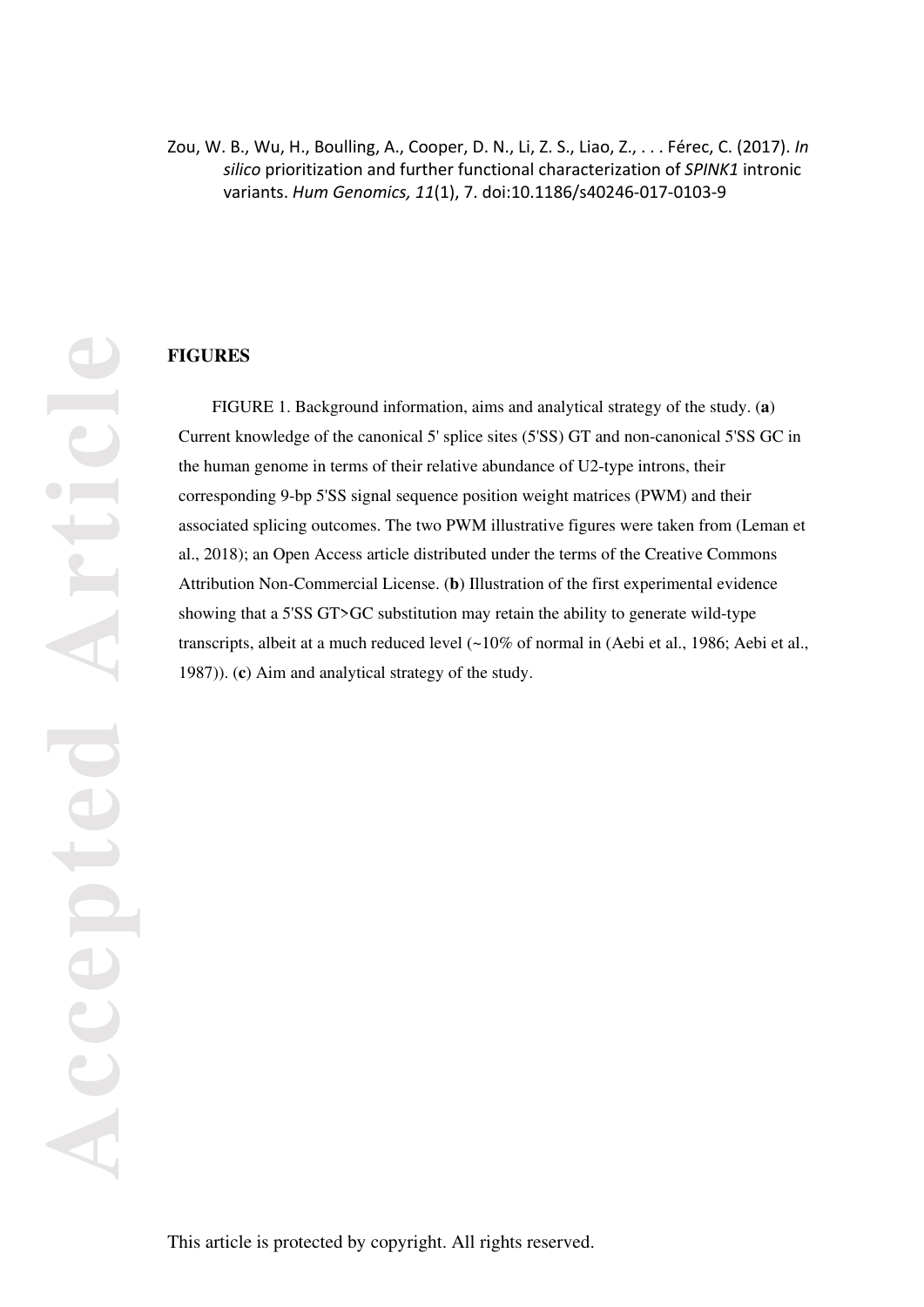FIGURE 2. Qualitative analysis of 5'SS GT>GC substitutions. (**a**) Illustration of the cell culture-based full-length gene splicing assay in the context of a 5'SS GT>GC substitution generating some wild-type transcripts. The two horizontal arrows indicate the primers (both located within the vector sequence) used to amplify normally spliced transcripts (and also aberrantly spliced transcripts). F.L., full-length. (**b**) RT-PCR analyses of HEK293T cells transfected with full-length *DBI*, *FATE1* and *PRSS2* gene expression constructs carrying respectively the wild-type and 5'SS GT>GC substitutions as examples. Normal transcripts (confirmed by sequencing) resulting from two of the substitutions are indicated by arrows. IVS, InterVening Sequence (i.e., an intron). See Supp. Figure S1 for all 103 functionally analyzed 5'SS GT>GC substitutions.



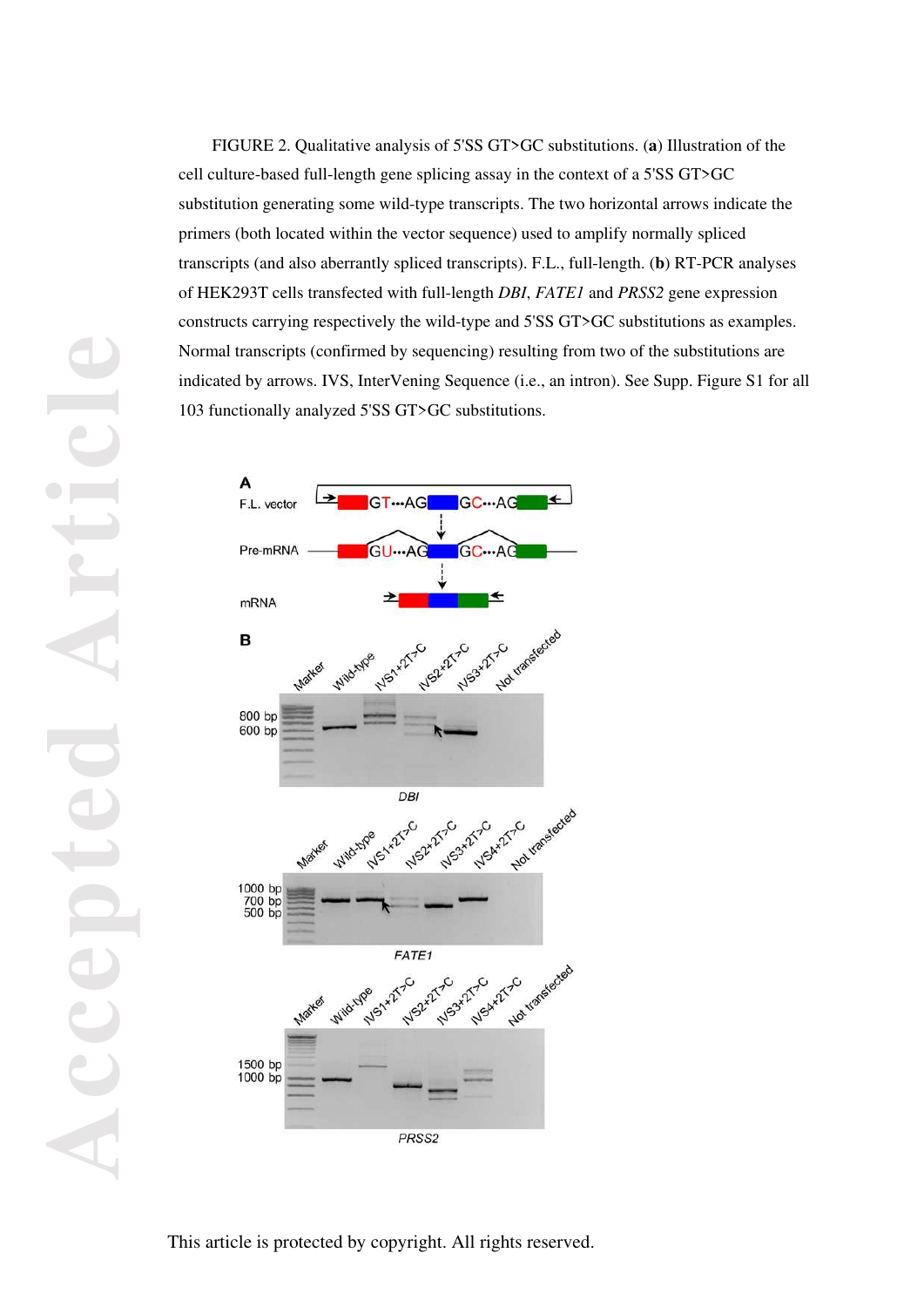FIGURE 3. Quantitative analysis pertaining to the relative level of 5'SS GT>GC substitution-derived wild-type transcripts. (**a**) Illustration of one key feature of the quantitative RT-PCR analysis: co-transfection of a minigene expression vector with respectively the full-length wild-type target gene expression vector and the full-length variant target gene expression vector. The minigene was constructed in pGL3 (Boulling et al., 2012) whereas the target gene was constructed in either pcDNA3.1/V5-His-TOPO vector or pcDNA3.1(+). The minigene was used as an internal control for quantifying the expression level of wild-type transcripts generated from either the wild-type or variant target full-length gene. The horizontal arrows indicate the relative positions of the primers used for this purpose. Note that for amplifying the target gene sequence, either a primer pair comprising a forward vector-specific primer and a reverse gene-specific primer (as illustrated) or alternatively a primer pair comprising a forward gene-specific primer and a reverse vector-specific primer was used. This assay was performed exclusively for the 10 5'SS GT>GC substitutions that generated only wild-type transcripts. F.L., full-length. (**b**) Quantitative RT-PCR-determined expression level of the mutant allele-derived correctly spliced transcripts relative to that derived from the corresponding wild-type allele (defined as 100%) in the 10 5'SS GT>GC substitutions that generated only wild-type transcripts. Results were expressed as means ± SD from three independent transfection experiments.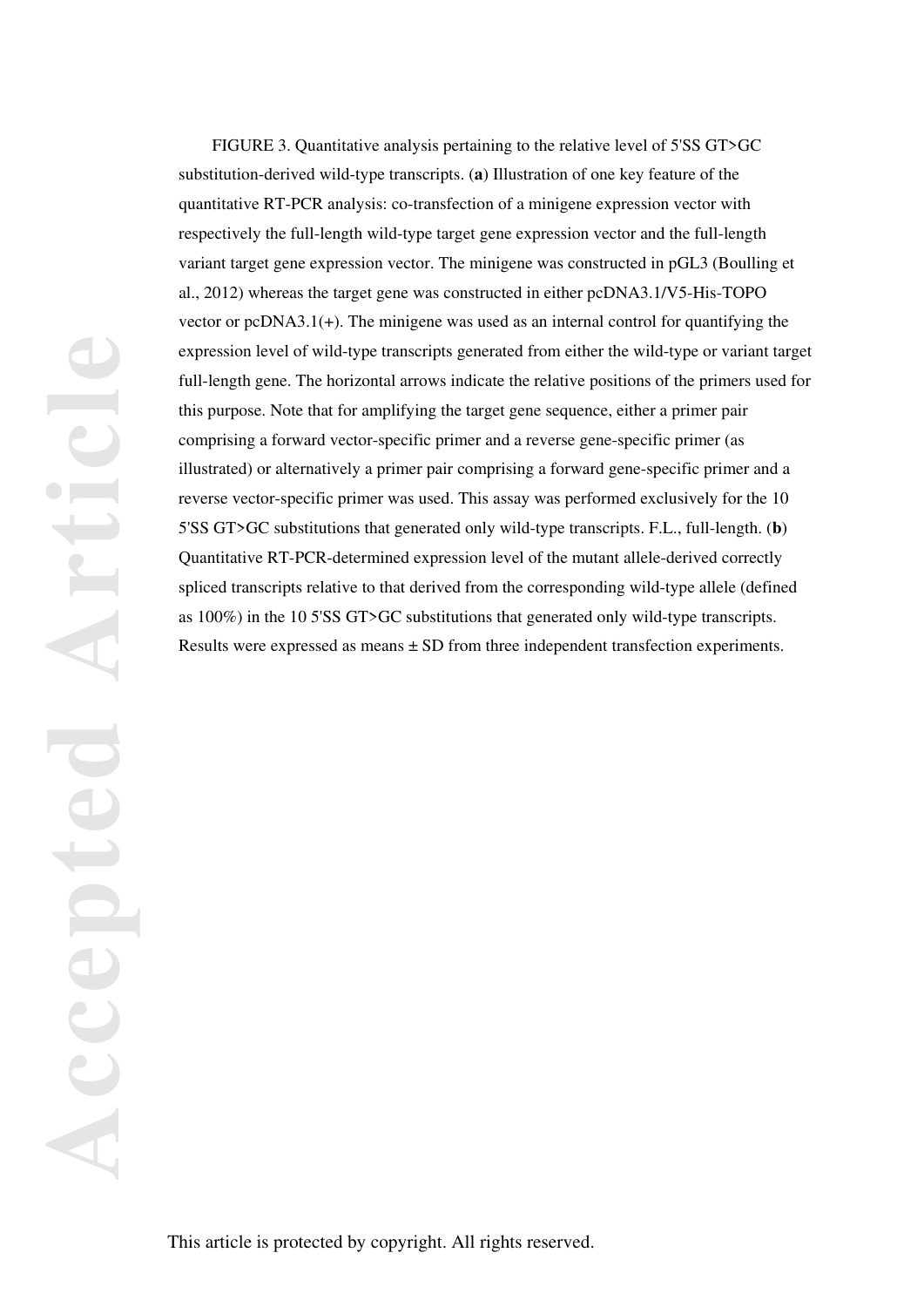FIGURE 4. Pictogram analysis of the 5'SSs under study. Comparison of the pictogram of the 122 5'SSs whose substitutions of GT by GC did not lead to the generation of normal transcripts (upper panel) and that of the 26 5'SSs whose substitutions of GT by GC generated normal transcripts (lower panel). Middle panel shows the 5' end sequence of U1 snRNA that is complementary to the 9-bp U2-type 5'SS signal sequence. 5'SS signal sequences are shown as RNA sequence.



FIGURE 5. Functional characterization of the *HBB* c.315+2T>C variant. RT-PCR analyses of HEK293T cells transfected with full-length *HBB* gene expression constructs carrying respectively the wild-type and two 5'SS GT>GC substitutions. Wild-type transcripts (confirmed by sequencing) resulting from the wild-type and the IVS2+2T>C (i.e., c.315+2T>C) variant are indicated by arrows. The *HBB* c.315+2T>C variant was previously reported to be associated with a mild phenotype (Frischknecht et al., 2009). IVS, InterVening Sequence (i.e., an intron).

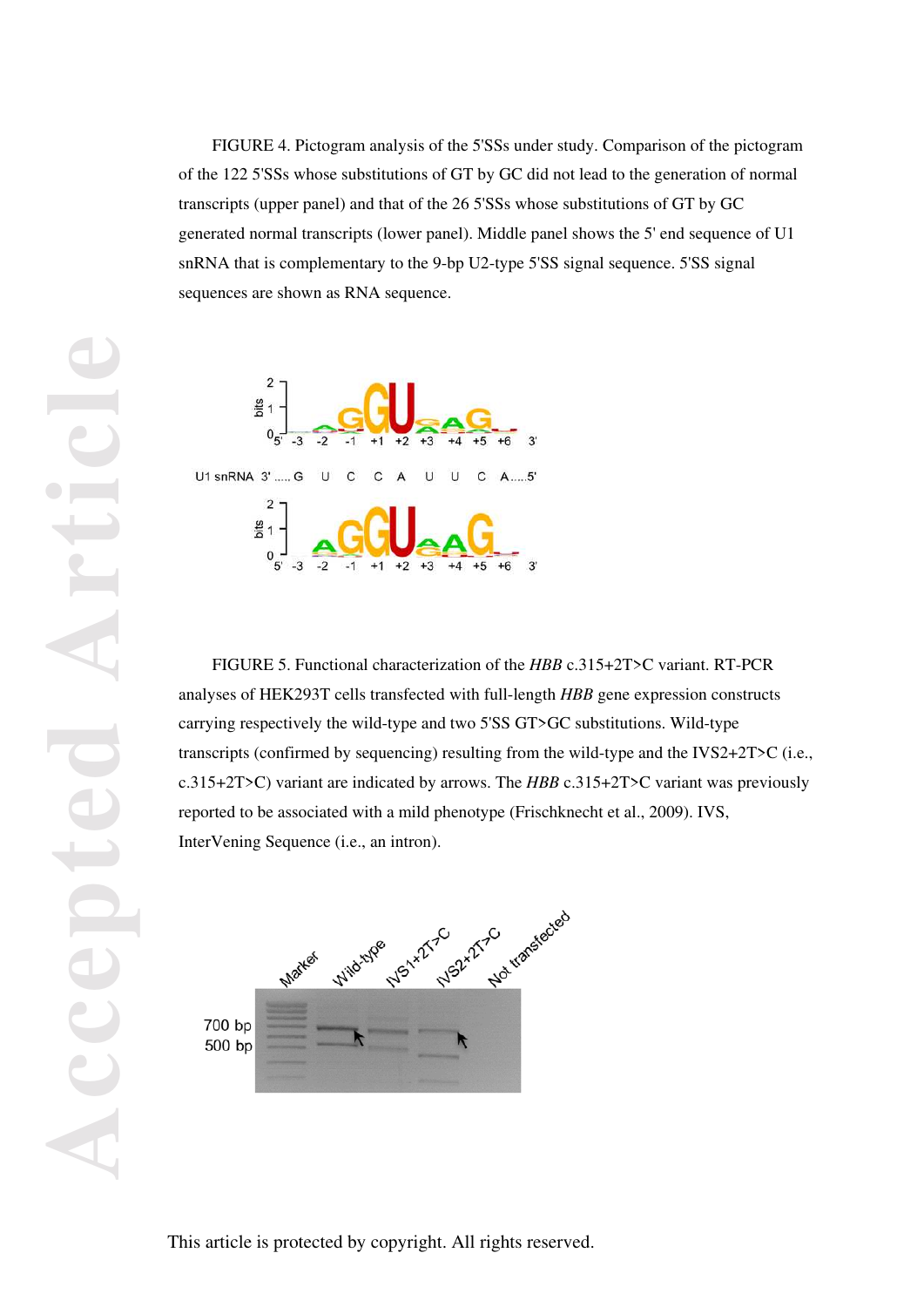FIGURE 6. Further experiments and analysis validating the experimental model system used in the study. (**a**) Comparison of the splicing outcomes of 20 5'SS GT>GC substitutions in HEK293T and HeLa cells. For each variant, only the informative part of the gel is shown (all data in HEK293T cells were taken from Supp. Figure S1; refer to Supp. Figures S5 and S6 for data in HeLa cells). Normal transcripts (all confirmed by Sanger sequencing) are indicated by arrows. IVS, InterVening Sequence (i.e., an intron). (**b**) Relative mRNA expression levels of the 10 genes in HEK293 and HeLa cells. Data were taken from https://www.proteinatlas.org/. TPM, transcripts per million.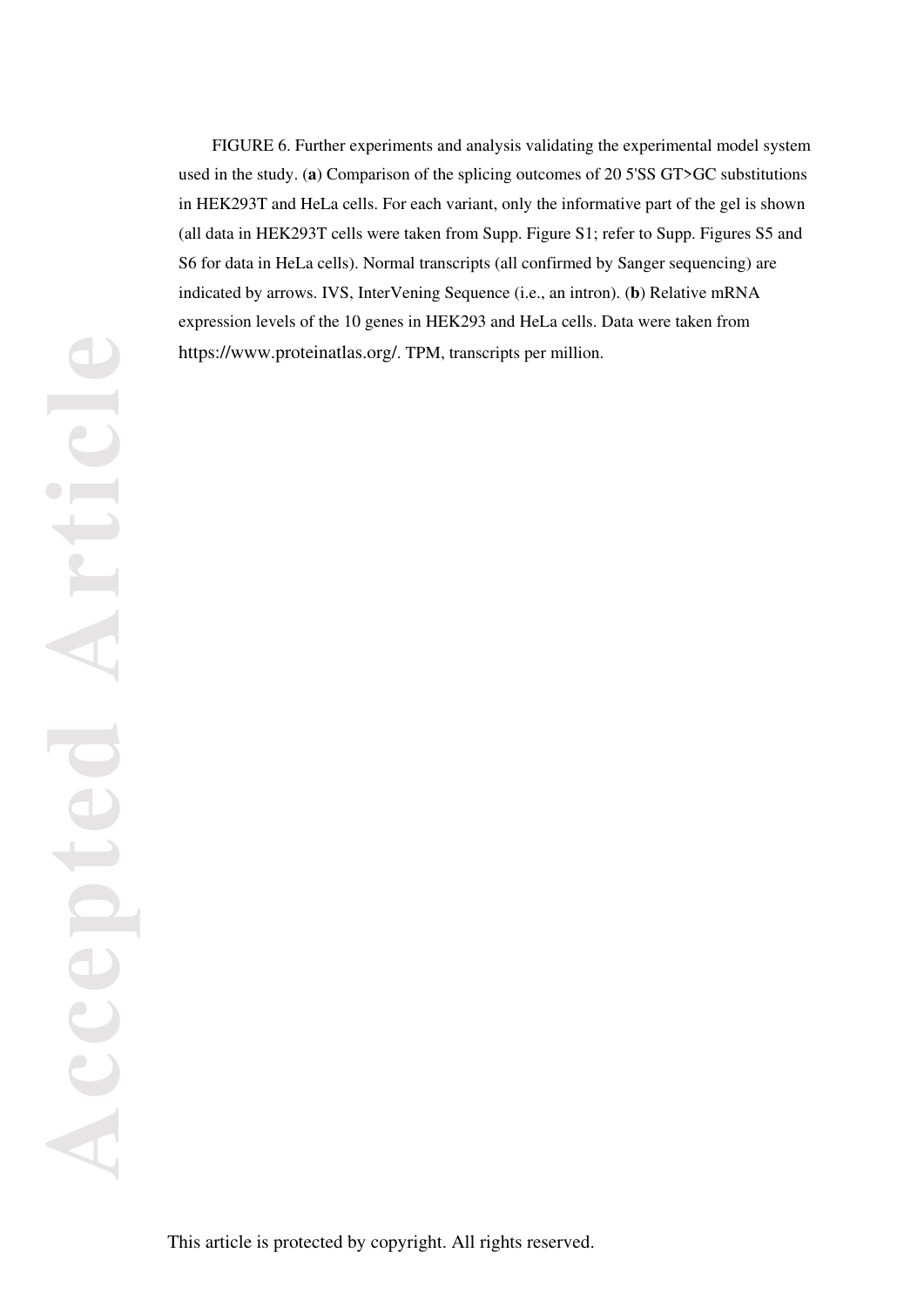| Disease                                                  | Gene                  | Variant             | Reference                                                       | Zygosit<br>y   | Genera<br>tion of<br>Wild-<br>Type<br>Transcr<br>ipts <sup>a</sup> | SpliceSit<br>eFinder-<br>like<br>$(0-100)^{b}$ | MaxEn<br>tScan<br>$(0-12)^{b}$ | <b>NNSP</b><br><b>LICE</b><br>$(0-1)^{b}$ | GeneS<br>plicer<br>$-0$<br>$15)^{b}$ |
|----------------------------------------------------------|-----------------------|---------------------|-----------------------------------------------------------------|----------------|--------------------------------------------------------------------|------------------------------------------------|--------------------------------|-------------------------------------------|--------------------------------------|
| Dubin-<br>Johnson<br>syndrome                            | ABC<br>C <sub>2</sub> | c.1967<br>$+2T>C$   | (Kajihara et<br>al., 1998)                                      | Homoz<br>ygote | N <sub>o</sub>                                                     | $74.2 \rightarrow N$<br>S                      | $7.4 \rightarrow N$<br>S       | $0.6 \rightarrow$<br><b>NS</b>            | $1.8 \rightarrow$<br><b>NS</b>       |
| Acetoacetyl-<br>CoA-thiolase<br>deficiency               | ACA<br>TI             | c.1163<br>$+2T>C$   | (Fukao et al.,<br>1993)                                         | Homoz<br>ygote | N <sub>o</sub>                                                     | $76.8 \rightarrow 7$<br>4.1                    | $6.9 \rightarrow N$<br>S       | $1.0 \rightarrow$<br><b>NS</b>            | <b>NS</b>                            |
| Ubiquinone<br>deficiency<br>with<br>cerebellar<br>ataxia | COQ<br>8A             | c.1398<br>$+2T > C$ | (Lagier-<br>Tourenne et<br>al., 2008)                           | Homoz<br>ygote | N <sub>o</sub>                                                     | $76.9 \rightarrow 7$<br>5.2                    | $6.4 \rightarrow N$<br>S       | $0.8 \rightarrow$<br><b>NS</b>            | $4.6 \rightarrow$<br><b>NS</b>       |
| Analbuminae<br>mia                                       | ALB                   | c.1428<br>$+2T>C$   | (Dolcini et al.,<br>2007)                                       | Homoz<br>ygote | No                                                                 | $78.9 \rightarrow 7$<br>0.8                    | $5.6 \rightarrow N$<br>S       | $1.0 \rightarrow$<br>NS.                  | <b>NS</b>                            |
| Androgen<br>insensitivity<br>syndrome                    | AR                    | c.2173<br>$+2T > C$ | (Infante,<br>Alvelos,<br>Bastos,<br>Carrilho, &<br>Lemos, 2016) | Hemiz<br>ygote | N <sub>o</sub>                                                     | $86.5 \rightarrow 8$<br>1.1                    | $9.7 \rightarrow N$<br>S       | $1.0 \rightarrow$<br><b>NS</b>            | $4.4 \rightarrow$<br><b>NS</b>       |
| Dombrock<br>null allele                                  | ART<br>$\overline{4}$ | $c.144+$<br>2T>C    | (Rios, Storry,<br>Hue-Roye,<br>Chung, &<br>Reid, 2002)          | Homoz<br>ygote | No                                                                 | $81.8 \rightarrow 7$<br>9.9                    | $7.8 \rightarrow N$<br>S       | $0.9 \rightarrow$<br><b>NS</b>            | $4.1 \rightarrow$<br>NS.             |
| Menkes<br>syndrome                                       | ATP<br>7A             | c.1946<br>$+2T > C$ | (Das et al.,<br>1994)                                           | Hemiz<br>ygote | N <sub>o</sub>                                                     | $78.6 \rightarrow 7$<br>5.5                    | $9.5 \rightarrow N$<br>S       | $1.0 \rightarrow$<br>NS                   | $3.8 \rightarrow$<br><b>NS</b>       |
| Meckel<br>syndrome                                       | B9D<br>$\mathcal{I}$  | $c.341+$<br>2T>C    | (Hopp et al.,<br>2011)                                          | Hemiz<br>ygote | N <sub>o</sub>                                                     | $81.0 \rightarrow 7$<br>8.7                    | $9.4 \rightarrow N$<br>S       | $1.0 \rightarrow$<br>NS                   | $8.2 \rightarrow$<br><b>NS</b>       |
| Agammaglob<br>ulinaemia                                  | BTK                   | $c.588+$<br>2T>C    | (Haire et al.,<br>1997)                                         | Hemiz<br>ygote | N <sub>o</sub>                                                     | $71.9 \rightarrow N$<br>S                      | $7.5 \rightarrow N$<br>S       | $0.8 \rightarrow$<br><b>NS</b>            | $4.0 \rightarrow$<br><b>NS</b>       |
| Cone-rod<br>dystrophy                                    | C8or<br>f37           | $c.155+$<br>2T>C    | (Rahner,<br>Nuernberg,<br>Finis,<br>Nuernberg, &                | Homoz<br>ygote | N <sub>o</sub>                                                     | $72.2 \rightarrow N$<br>S                      | $1.6 \rightarrow N$<br>S       | $0.6 \rightarrow$<br>NS                   | $2.1 \rightarrow$<br><b>NS</b>       |

**TABLE 1.** The 45 informative disease-causing 5'SS GT>GC variants and their predicted splicing effects\*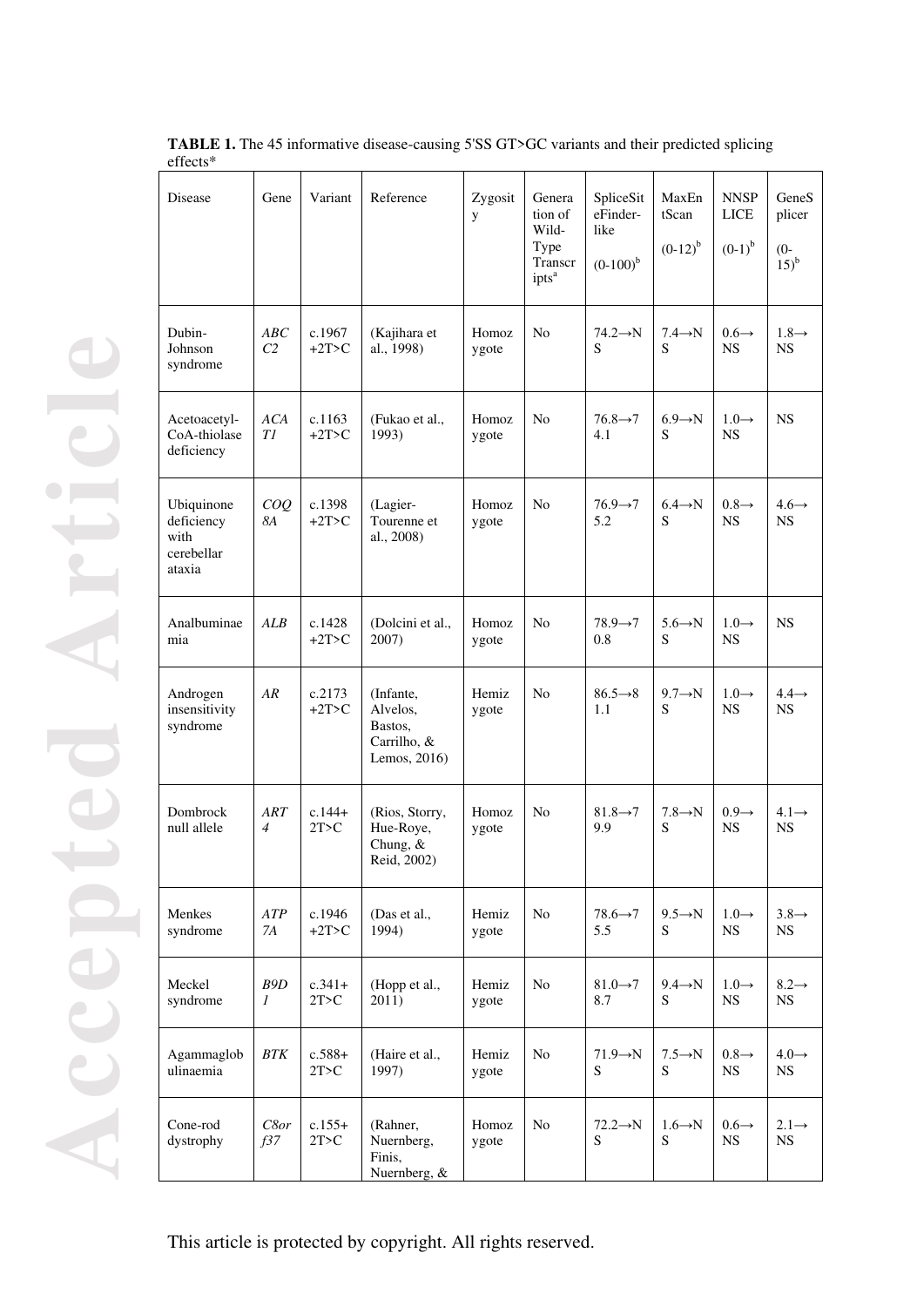|                                                                |            |                     | Royer-Pokora,<br>2016)                                |                                  |                     |                             |                                 |                                |                                |
|----------------------------------------------------------------|------------|---------------------|-------------------------------------------------------|----------------------------------|---------------------|-----------------------------|---------------------------------|--------------------------------|--------------------------------|
| Autosomal<br>recessive<br>limb girdle<br>muscular<br>dystrophy | CAV<br>3   | $c.114+$<br>2T>C    | (Muller et al.,<br>2006)                              | Homoz<br>ygote                   | Yes                 | $83.8 \rightarrow 8$<br>1.8 | $10.1 \rightarrow$<br><b>NS</b> | $1.0 \rightarrow$<br>NS.       | 10.1<br>$\rightarrow$ NS       |
| Immunodefic<br>iency                                           | CD3<br>E   | $c.520+$<br>2T>C    | (Soudais et al.,<br>1993)                             | Compo<br>und<br>heteroz<br>ygote | Yes $(1 -$<br>5%)   | $83.0 \rightarrow 7$<br>8.1 | $8.1 \rightarrow N$<br>S        | $1.0 \rightarrow$<br><b>NS</b> | $2.9 \rightarrow$<br>NS.       |
| Hyper-IgM<br>syndrome                                          | CD4<br>OLG | $c.346+$<br>2T>C    | (Seyama et al.,<br>1998)                              | Hemiz<br>ygote                   | <b>Yes</b><br>(15%) | $89.6 \rightarrow 9$<br>0.0 | $10.3 \rightarrow$<br><b>NS</b> | $1.0 \rightarrow$<br><b>NS</b> | $1.6 \rightarrow$<br>NS.       |
| Dent disease                                                   | CLC<br>N5  | $c.205+$<br>2T>C    | (Tosetto et al.,<br>2006)                             | Hemiz<br>ygote                   | No                  | $84.8 \rightarrow 8$<br>2.1 | $10.0 \rightarrow$<br><b>NS</b> | $1.0 \rightarrow$<br><b>NS</b> | <b>NS</b>                      |
| Ehlers-<br>Danlos<br>syndrome/Os<br>teogenesis<br>imperfecta   | COL<br>IA2 | c.3105<br>$+2T>C$   | (Nicholls,<br>Valler, Wallis,<br>& Pope, 2001)        | Homoz<br>ygote                   | No                  | $75.4 \rightarrow 7$<br>2.8 | $8.6 \rightarrow N$<br>S        | $0.9 \rightarrow$<br><b>NS</b> | $1.1 \rightarrow$<br><b>NS</b> |
| Congenital<br>diarrhoeal<br>disorder                           | DGA<br>TI  | $c.751+$<br>2T>C    | (Haas et al.,<br>2012)                                | Homoz<br>ygote                   | No                  | $78.6 \rightarrow N$<br>S   | $7.9 \rightarrow N$<br>S        | $1.0 \rightarrow$<br>NS.       | 11.9<br>$\rightarrow$ NS       |
| <b>Becker</b><br>muscular<br>dystrophy                         | DM<br>D    | c.8027<br>$+2T>C$   | (Bartolo et al.,<br>1996)                             | Hemiz<br>ygote                   | Yes<br>$(10\%)$     | $84.2 \rightarrow 8$<br>1.5 | $9.1 \rightarrow N$<br>S        | $1.0 \rightarrow$<br><b>NS</b> | $1.7 \rightarrow$<br><b>NS</b> |
| Duchenne<br>muscular<br>dystrophy                              | DM<br>D    | c.9649<br>$+2T>C$   | (Wibawa et<br>al., 2000)                              | Hemiz<br>ygote                   | No                  | $84.3 \rightarrow 8$<br>4.4 | $9.1 \rightarrow N$<br>S        | $1.0 \rightarrow$<br>NS.       | <b>NS</b>                      |
| Mirror<br>movements<br>(congenital)                            | DNA<br>L4  | $c.153+$<br>2T>C    | (Ahmed et al.,<br>2014)                               | Homoz<br>ygote                   | No                  | <b>NS</b>                   | $7.4 \rightarrow N$<br>S        | $0.8 \rightarrow$<br><b>NS</b> | $9.7 \rightarrow$<br><b>NS</b> |
| Glycogen<br>storage<br>disease 2                               | GAA        | c.2331<br>$+2T > C$ | (Hermans, van<br>Leenen,<br>Kroos, &<br>Reuser, 1997) | Homoz<br>ygote                   | No                  | $86.4 \rightarrow 7$<br>6.7 | $11.5 \rightarrow$<br><b>NS</b> | $1.0 \rightarrow$<br><b>NS</b> | 13.6<br>$\rightarrow$ NS       |
| Pituitary<br>aplasia                                           | HES<br>X1  | $c.357+$<br>2T>C    | (Sobrier et al.,<br>2006)                             | Homoz<br>ygote                   | No.                 | $80.2 \rightarrow 7$<br>0.6 | $6.7 \rightarrow N$<br>S        | $0.8 \rightarrow$<br>NS        | NS.                            |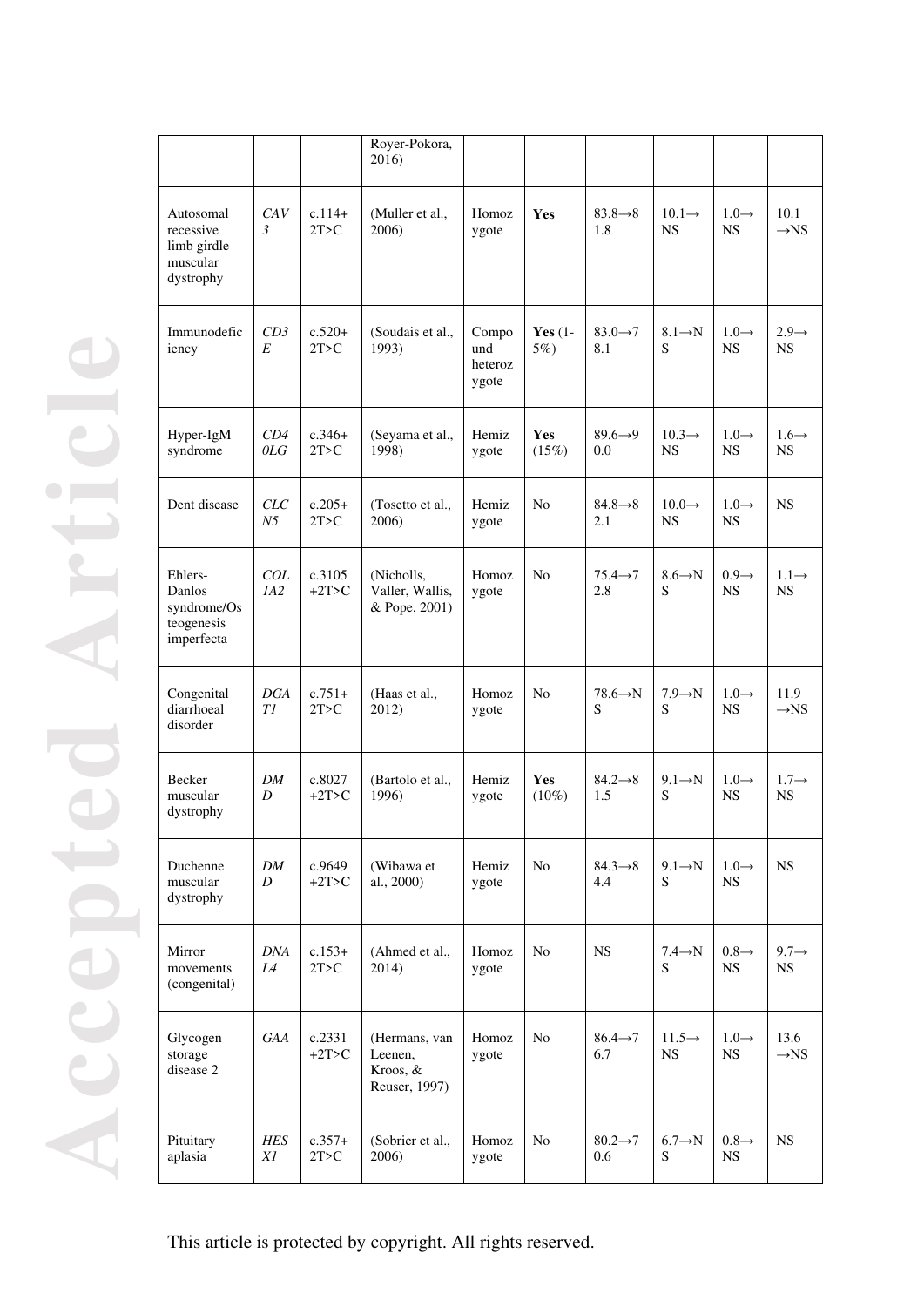| Ulcerative<br>colitis                                    | IL10<br>RA             | $c.688+$<br>2T>C    | (Moran et al.,<br>2013)              | Homoz<br>ygote | No. | $73.8 \rightarrow N$<br>S   | $7.0 \rightarrow N$<br>S  | $0.8 \rightarrow$<br><b>NS</b> | $2.7 \rightarrow$<br><b>NS</b> |
|----------------------------------------------------------|------------------------|---------------------|--------------------------------------|----------------|-----|-----------------------------|---------------------------|--------------------------------|--------------------------------|
| Renal<br>hypodysplasi<br>a                               | <b>ITG</b><br>A8       | c.2982<br>$+2T > C$ | (Humbert et<br>al., 2014)            | Homoz<br>ygote | No. | $71.9 \rightarrow N$<br>S   | $5.8 \rightarrow N$<br>S  | $0.9 \rightarrow$<br><b>NS</b> | <b>NS</b>                      |
| Isovaleric<br>acidaemia                                  | <i>IVD</i>             | $c.465+$<br>2T>C    | (Vockley et<br>al., 2000)            | Homoz<br>ygote | No. | $90.3 \rightarrow 8$<br>0.5 | $9.2 \rightarrow N$<br>S  | $1.0 \rightarrow$<br>NS.       | $4.5 \rightarrow$<br>NS.       |
| Immunodefic<br>iency (severe<br>combined)                | JAK<br>3               | c.2350<br>$+2T>C$   | (Villa et al.,<br>1996)              | Homoz<br>ygote | No  | <b>NS</b>                   | $5.8 \rightarrow N$<br>S  | <b>NS</b>                      | $6.8 \rightarrow$<br>NS.       |
| Muscular<br>dystrophy<br>(merosin<br>deficient)          | <b>LAM</b><br>A2       | c.3924<br>$+2T>C$   | (Allamand et<br>al., 1997)           | Homoz<br>ygote | No. | $79.8 \rightarrow 7$<br>7.0 | $8.3 \rightarrow N$<br>S  | $0.8 \rightarrow$<br><b>NS</b> | $3.4 \rightarrow$<br>NS.       |
| Factor V and<br>factor VIII<br>deficiency<br>(combined)  | <b>LMA</b><br>Νl       | c.1149<br>$+2T>C$   | (Nichols et al.,<br>1998)            | Homoz<br>ygote | No. | $79.8 \rightarrow 7$<br>0.6 | $8.1 \rightarrow N$<br>S  | <b>NS</b>                      | <b>NS</b>                      |
| Primary<br>amenorrhea<br>& short<br>stature              | MC<br>M9               | c.1732<br>$+2T > C$ | (Wood-<br>Trageser et al.,<br>2014)  | Homoz<br>ygote | No. | <b>NS</b>                   | $1.7 \rightarrow N$<br>S  | <b>NS</b>                      | <b>NS</b>                      |
| Torg-<br>Winchester<br>syndrome                          | MM<br>P <sub>2</sub>   | $c.658+$<br>2T>C    | (Gok et al.,<br>2010)                | Homoz<br>ygote | No. | $90.0 \rightarrow 8$<br>0.1 | $8.7 \rightarrow N$<br>S  | $1.0 \rightarrow$<br><b>NS</b> | 10.9<br>$\rightarrow$ NS       |
| Microcephaly                                             | NCA<br>PD <sub>2</sub> | c.4120<br>$+2T > C$ | (Martin et al.,<br>2016)             | Homoz<br>ygote | No  | $84.2 \rightarrow 8$<br>1.5 | $9.1 \rightarrow N$<br>S  | $0.9 \rightarrow$<br>NS        | $7.1 \rightarrow$<br><b>NS</b> |
| Chronic<br>granulomatou<br>s disease                     | NCF<br>2               | $c.257+$<br>2T>C    | (Tanugi-<br>Cholley et al.,<br>1995) | Homoz<br>ygote | No  | $84.8 \rightarrow 8$<br>4.7 | $9.8 \rightarrow N$<br>S  | $1.0 \rightarrow$<br><b>NS</b> | $5.3 \rightarrow$<br><b>NS</b> |
| Mental<br>retardation<br>syndrome<br>$(X\text{-linked})$ | <b>OPH</b><br>NI       | $c.154+$<br>2T>C    | (Zanni et al.,<br>2005)              | Hemiz<br>ygote | No  | $84.8 \rightarrow 8$<br>4.7 | $9.8 \rightarrow N$<br>S. | $1.0 \rightarrow$<br>NS        | $7.9 \rightarrow$<br><b>NS</b> |
| Ornithine<br>carbamoyltra<br>nsferase                    | OTC                    | $c.540+$<br>2T>C    | (Matsuura et<br>al., 1995)           | Hemiz<br>ygote | No  | $80.0 \rightarrow 7$<br>8.2 | $8.1 \rightarrow N$<br>S  | $0.6 \rightarrow$<br><b>NS</b> | <b>NS</b>                      |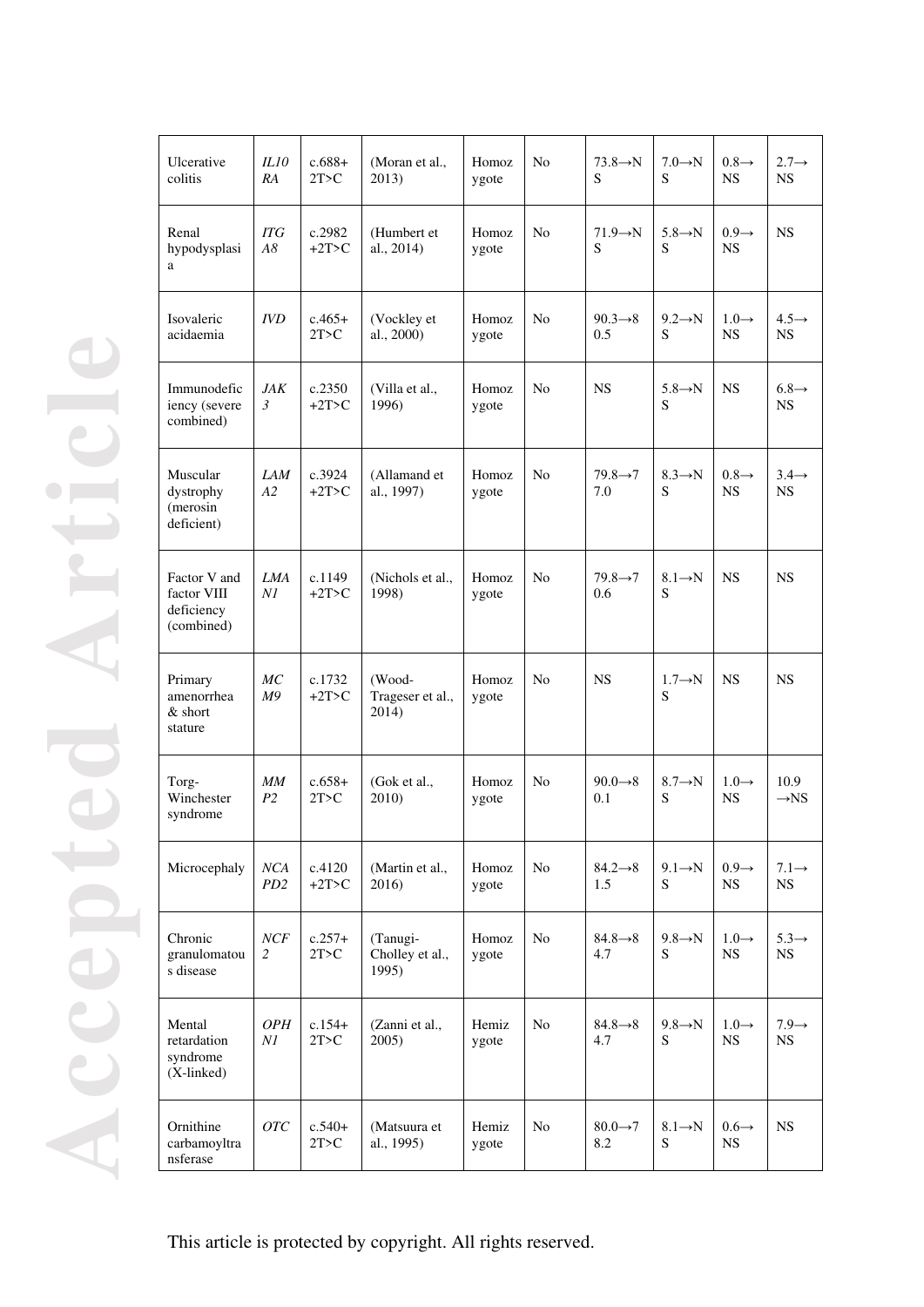| deficiency                                                      |                              |                          |                                                        |                                  |                |                             |                                 |                                |                                |
|-----------------------------------------------------------------|------------------------------|--------------------------|--------------------------------------------------------|----------------------------------|----------------|-----------------------------|---------------------------------|--------------------------------|--------------------------------|
| Propionic<br>acidaemia                                          | PCC<br>B                     | $c.183+$<br>2T>C         | (Desviat et al.,<br>2006)                              | Homoz<br>ygote                   | N <sub>o</sub> | $74.5 \rightarrow N$<br>S   | $8.5 \rightarrow N$<br>S        | $0.9 \rightarrow$<br><b>NS</b> | $9.7 \rightarrow$<br><b>NS</b> |
| Propionic<br>acidaemia                                          | <b>PCC</b><br>B              | c.1498<br>$+2T > C$      | (Desviat et al.,<br>2006)                              | Homoz<br>ygote                   | N <sub>o</sub> | $81.8 \rightarrow 7$<br>9.9 | $7.8 \rightarrow N$<br>S        | $0.7 \rightarrow$<br><b>NS</b> | $5.0 \rightarrow$<br><b>NS</b> |
| Zellweger<br>syndrome                                           | <b>PEX</b><br>16             | $c.952+$<br>2T>C         | (Shimozawa et<br>al., 2002)                            | Homoz<br>ygote                   | N <sub>o</sub> | $82.1 \rightarrow 7$<br>9.0 | $7.5 \rightarrow N$<br>S        | $1.0 \rightarrow$<br>NS        | $5.2 \rightarrow$<br><b>NS</b> |
| Spastic<br>tetraparesis/p<br>araparesis                         | <b>PLP</b><br>1              | $c.622+$<br>2T>C         | (Biancheri et<br>al., 2014)                            | Hemiz<br>ygote                   | No             | $86.8 \rightarrow 7$<br>7.2 | $10.1 \rightarrow$<br>NS.       | $1.0 \rightarrow$<br>NS.       | $6.2 \rightarrow$<br>NS.       |
| Pelizaeus-<br>Merzbacher<br>disease                             | <b>PLP</b><br>$\mathfrak{I}$ | $c.696+$<br>2T > C       | (Aoyagi et al.,<br>1999)                               | Hemiz<br>ygote                   | <b>Yes</b>     | $92.6 \rightarrow 8$<br>5.9 | $10.0 \rightarrow$<br><b>NS</b> | $1.0 \rightarrow$<br><b>NS</b> | $6.5 \rightarrow$<br><b>NS</b> |
| Neutral lipid<br>storage<br>disease with<br>myopathy            | <b>PNP</b><br>LA2            | $c.757+$<br>2T>C         | (Lin et al.,<br>2012)                                  | Compo<br>und<br>heteroz<br>ygote | No.            | NS.                         | $8.7 \rightarrow N$<br>S        | NS.                            | $8.3 \rightarrow$<br>NS.       |
| Brittle cornea<br>syndrome                                      | <b>PRD</b><br>M5             | $c.93+2$<br>T>C          | (Aldahmesh,<br>Mohamed, &<br>Alkuraya,<br>2012)        | Homoz<br>ygote                   | No             | $85.3 \rightarrow 7$<br>8.5 | $8.2 \rightarrow N$<br>S        | $0.9 \rightarrow$<br><b>NS</b> | 10.6<br>$\rightarrow$ NS       |
| <b>Diabetes</b><br>(neonatal,<br>with<br>intestinal<br>atresia) | <i>RFX</i><br>6              | $c.380+$<br>2T>C         | (Smith et al.,<br>2010)                                | Homoz<br>ygote                   | No.            | $78.7 \rightarrow N$<br>S   | $5.5 \rightarrow N$<br>S        | $0.6 \rightarrow$<br><b>NS</b> | $2.9 \rightarrow$<br><b>NS</b> |
| Oro-facio-<br>digital<br>syndrome<br>type IX                    | SCL<br>T1                    | $c.290+$<br>2T>C         | (Adly,<br>Alhashem,<br>Ammari, &<br>Alkuraya,<br>2014) | Homoz<br>ygote                   | No             | $87.5 \rightarrow 8$<br>7.1 | $8.9 \rightarrow N$<br>S        | $1.0 \rightarrow$<br><b>NS</b> | NS                             |
| Lymphoproli<br>ferative<br>syndrome<br>(X-linked)               | SH2<br>DIA                   | $c.137+$<br>2T>C         | (Sumegi et al.,<br>2000)                               | Hemiz<br>ygote                   | No             | $71.1 \rightarrow N$<br>S   | $7.4 \rightarrow N$<br>S        | $0.4 \rightarrow$<br>NS        | $5.9 \rightarrow$<br>NS        |
| Diastrophic<br>dysplasia                                        | <b>SLC</b><br>26A2           | $c -$<br>$26 + 2T$<br>>C | (Hastbacka et<br>al., 1999)                            | Homoz<br>ygote                   | Yes<br>(5%)    | $87.3 \rightarrow 7$<br>7.7 | $7.7 \rightarrow N$<br>S        | $1.0 \rightarrow$<br>NS        | 11.5<br>$\rightarrow$ NS       |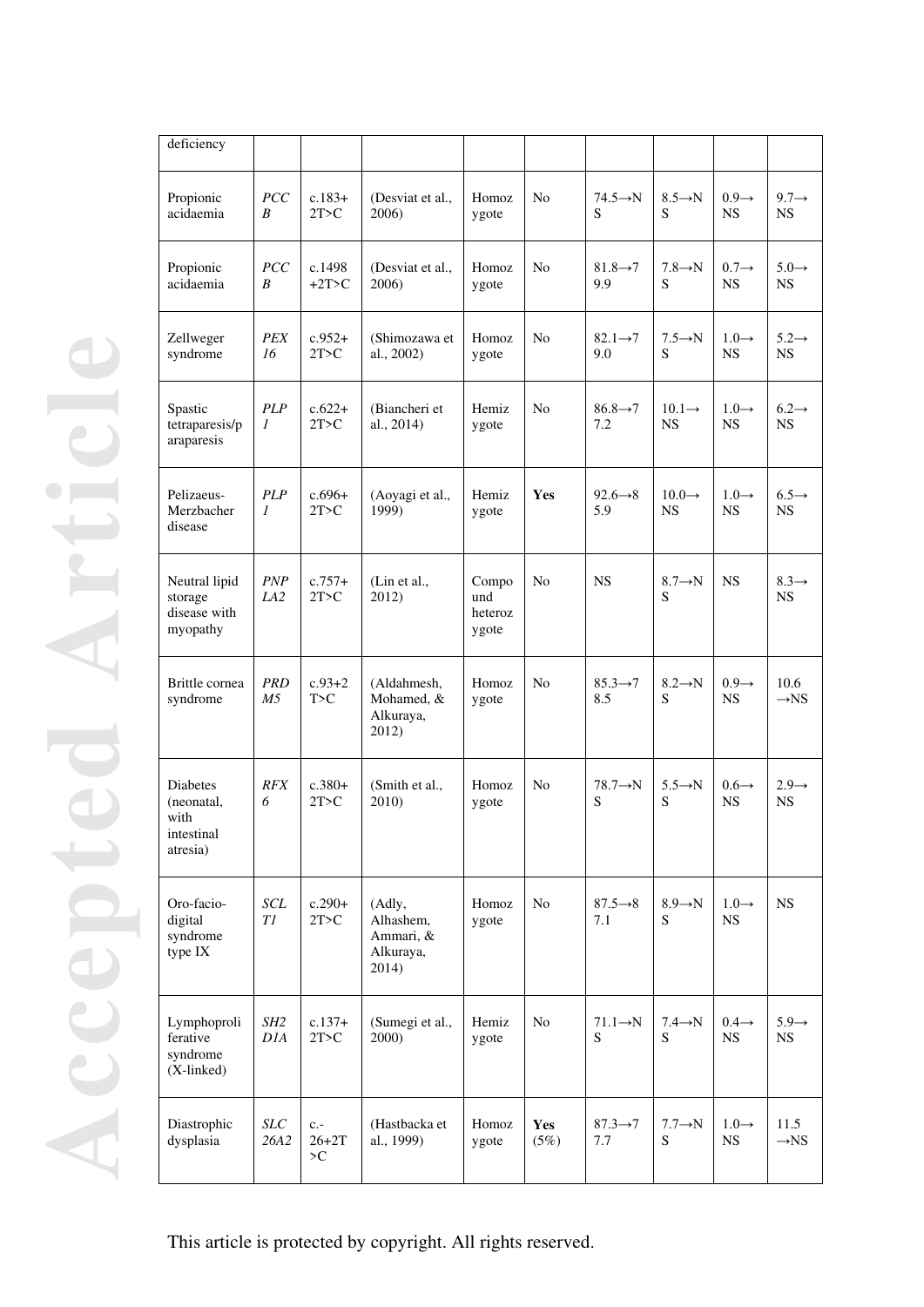| Chronic<br>pancreatitis | SPIN<br>K1 | $c.194+$<br>2T > C | Kume et al.,<br>2006) | Homoz<br>ygote | Yes | $82.6 \rightarrow 7$<br>2.3 | <b>NS</b> | $1.0 \rightarrow$<br>NS | $4.0 \rightarrow$<br>NS |
|-------------------------|------------|--------------------|-----------------------|----------------|-----|-----------------------------|-----------|-------------------------|-------------------------|
|-------------------------|------------|--------------------|-----------------------|----------------|-----|-----------------------------|-----------|-------------------------|-------------------------|

\*See Supp. Table S1 for more information.

<sup>a</sup>Relative expression level is indicated in parentheses wherever applicable.

<sup>b</sup>Prediction was performed under default conditions. NS, no score.

# **TABLE 2.** Nature of the sequenced 12 aberrantly spliced transcripts\*

| Gene         | Reference<br>mRNA<br>accession<br>number | Variant <sup>a</sup>                     | <b>Aberrant Transcripts</b>                                                                                                                                                                                                                                                                                                          |
|--------------|------------------------------------------|------------------------------------------|--------------------------------------------------------------------------------------------------------------------------------------------------------------------------------------------------------------------------------------------------------------------------------------------------------------------------------------|
| <b>DBI</b>   | NM_00107986<br>2.2                       | $IVS1+2T$<br>C                           | 1. Activation of a cryptic 5'SS GT located<br>152 bp downstream of the normal one,<br>resulting in the retention of the first 154 bp<br>of the intron 1 sequence.<br>2. Activation of a cryptic 5'SS GT located<br>28 bp downstream of the normal one,<br>resulting in the retention of the first 30 bp<br>of the intron 1 sequence. |
|              |                                          | $IVS3+2T$<br>$\overline{C}$              | Exon 3 skipping                                                                                                                                                                                                                                                                                                                      |
| FABP7        | NM_001446.4                              | $IVS1+2T$<br>$\mathcal{C}$               | Activation of a cryptic 5'SS GT located 2<br>bp downstream of the normal one, resulting<br>in the retention of the first 4 bp of the intron<br>1 sequence.                                                                                                                                                                           |
|              |                                          | $IVS2+2T$<br>$\mathcal{C}$               | Activation of a cryptic 5'SS GT located 3<br>bp upstream of the normal one, resulting in<br>the deletion of the last 5 bp of exon 2.                                                                                                                                                                                                 |
| <b>HESX1</b> | NM_003865.2                              | $IVS2+2T$<br>$\mathcal{C}_{\mathcal{C}}$ | Exon 2 skipping                                                                                                                                                                                                                                                                                                                      |
|              |                                          | $IVS3+2T$                                | Exon 3 skipping                                                                                                                                                                                                                                                                                                                      |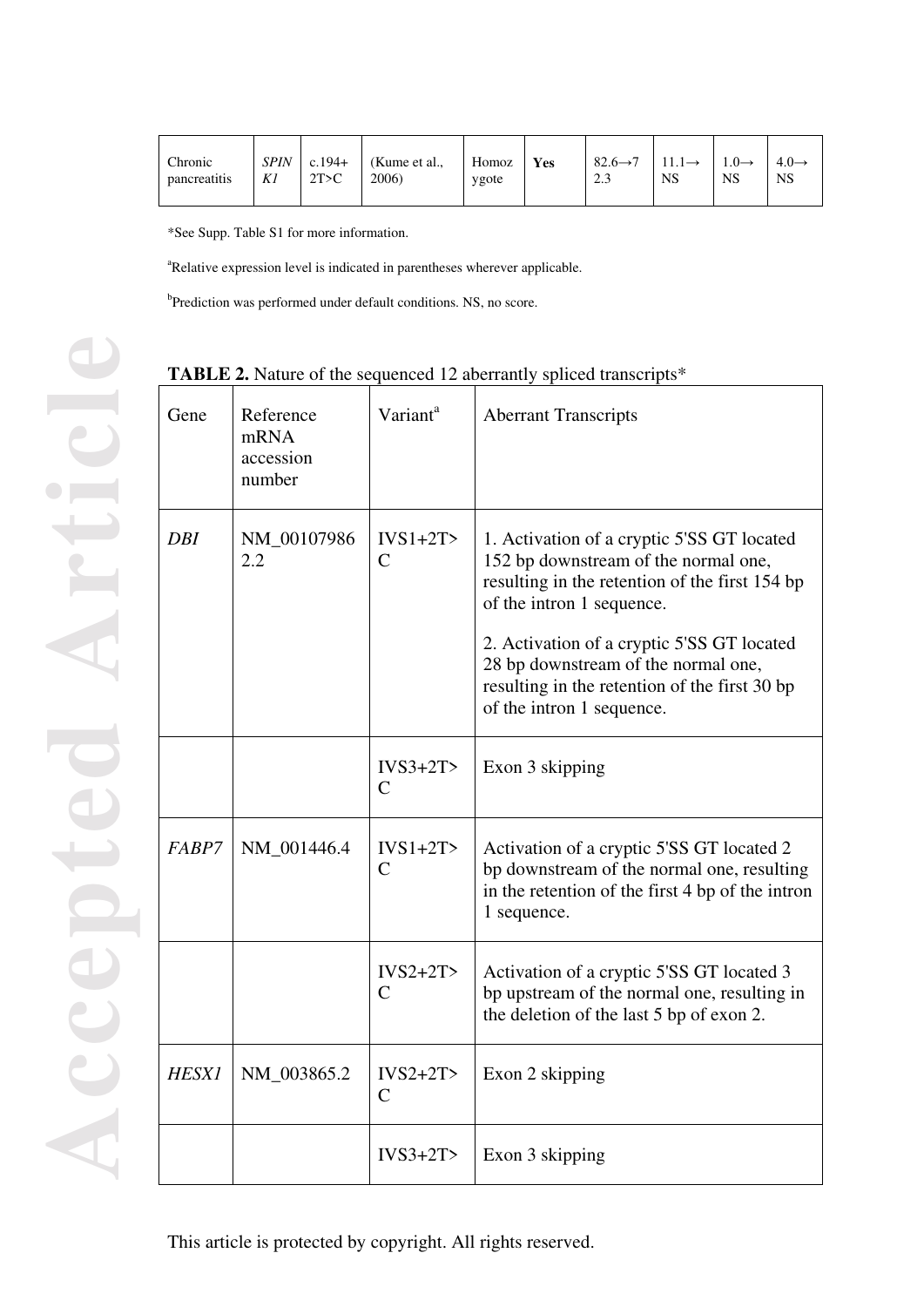|                   |             | $\mathcal{C}$              |                                                                                                                                                                |
|-------------------|-------------|----------------------------|----------------------------------------------------------------------------------------------------------------------------------------------------------------|
| IL10              | NM_000572.3 | $IVS1+2T$<br>$\mathcal{C}$ | Activation of a cryptic 5'SS GT located 2<br>bp downstream of the normal one, resulting<br>in the retention of the first 4 bp of the intron<br>1 sequence.     |
|                   |             | $IVS4+2T$<br>$\mathcal{C}$ | Activation of a cryptic 5'SS GT located 19<br>bp upstream of the normal one, resulting in<br>the deletion of the last 21 bp of exon 4.                         |
| PRSS <sub>2</sub> | NM 002770.3 | $IVS4+2T$<br>$\mathcal{C}$ | Activation of a cryptic 5'SS GC located 15<br>bp upstream of the normal one, resulting in<br>the deletion of the last 17 bp of exon 4.                         |
| <b>SPINK</b>      | NM_003122.3 | $IVS1+2T$<br>$\mathcal{C}$ | Activation of a cryptic 5'SS GT located 138<br>bp downstream of the normal one, resulting<br>in the retention of the first 140 bp of the<br>intron 1 sequence. |
| <b>UQCR</b><br>B  | NM_006294.4 | $IVS1+2T$<br>$\mathcal{C}$ | Activation of a cryptic 5'SS GT located 10<br>bp upstream of the normal one, resulting in<br>the deletion of the last 12 bp of exon 1.                         |

\*See Supplementary Figure S1 for the corresponding RT-PCR products.

<sup>a</sup>In accordance with the traditional IVS (InterVening Sequence; i.e., an intron) nomenclature.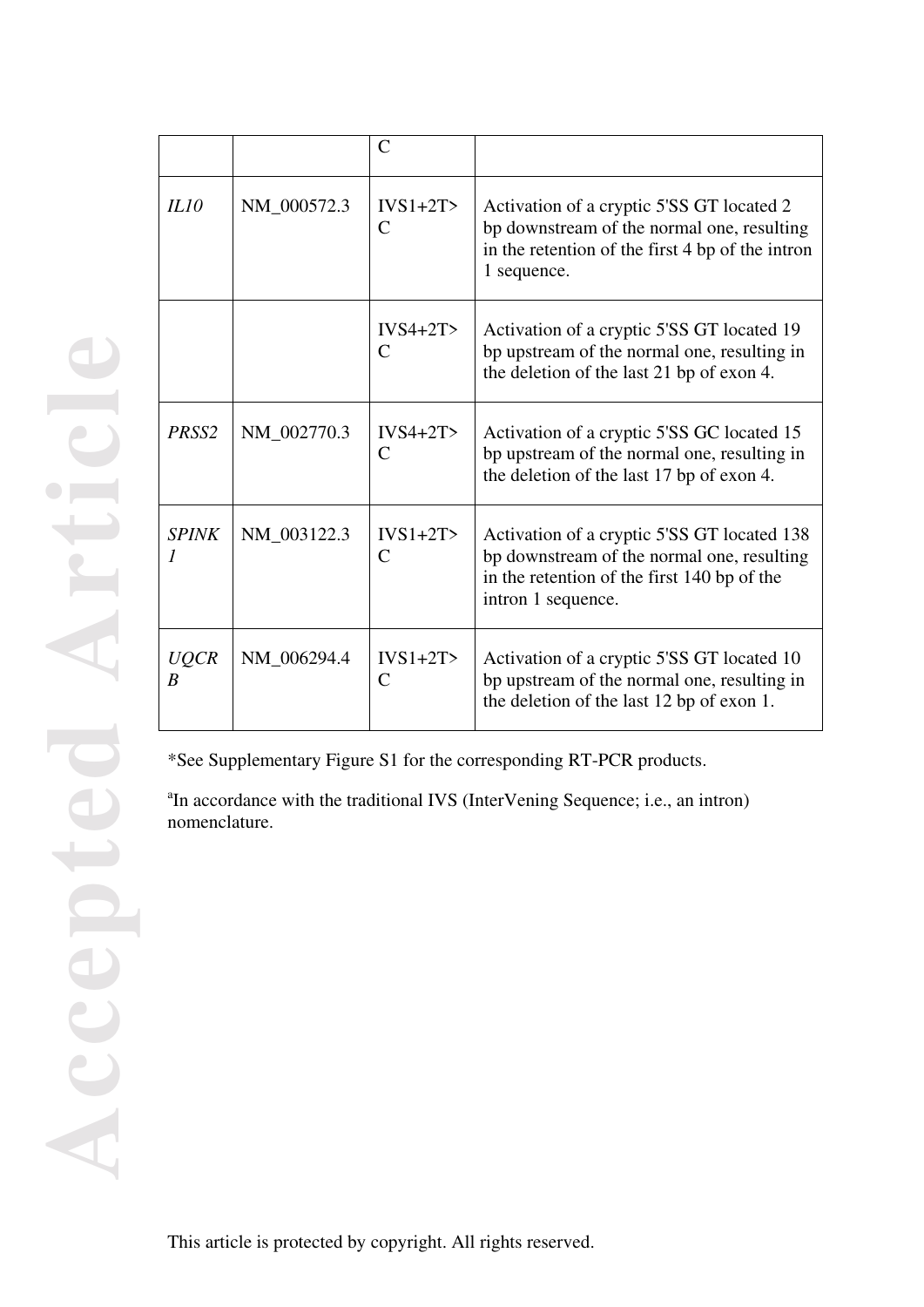| Gene         | Reference mRNA<br>accession number | Site <sup>a</sup> | G T > G C <sup>b</sup> | G T > G A <sup>c</sup> | G T > G G <sup>c</sup> |
|--------------|------------------------------------|-------------------|------------------------|------------------------|------------------------|
| <b>DBI</b>   | NM_001079862.2                     | $IVS1+2T$         | N <sub>o</sub>         | N <sub>o</sub>         | N <sub>o</sub>         |
|              |                                    | $IVS2+2T$         | Yes                    | N <sub>o</sub>         | N <sub>o</sub>         |
|              |                                    | $IVS3+2T$         | N <sub>o</sub>         | N <sub>o</sub>         | N <sub>o</sub>         |
| <b>FATE1</b> | NM_033085.2                        | $IVS2+2T$         | N <sub>o</sub>         | $\mathbf{d}$           | N <sub>o</sub>         |
| FOLR3        | NM_000804.3                        | $IVS1+2T$         |                        | N <sub>o</sub>         | N <sub>o</sub>         |
|              |                                    | $IVS2+2T$         | N <sub>o</sub>         | N <sub>o</sub>         | N <sub>o</sub>         |
|              |                                    | $IVS3+2T$         | N <sub>o</sub>         | N <sub>o</sub>         |                        |
|              |                                    | $IVS4+2T$         | Yes                    | N <sub>o</sub>         | N <sub>o</sub>         |
| <b>HESX1</b> | NM_003865.2                        | $IVS1+2T$         | Yes                    | N <sub>o</sub>         | N <sub>o</sub>         |
| <b>IL10</b>  | NM_000572.3                        | $IVS1+2T$         | N <sub>o</sub>         | -                      | N <sub>o</sub>         |
|              |                                    | $IVS2+2T$         | N <sub>o</sub>         |                        | N <sub>o</sub>         |
|              |                                    | $IVS3+2T$         | Yes                    |                        | N <sub>o</sub>         |
|              |                                    | $IVS4+2T$         | N <sub>o</sub>         | N <sub>o</sub>         | N <sub>o</sub>         |
| RPL11        | NM_000975.5                        | $IVS1+2T$         | N <sub>o</sub>         | N <sub>o</sub>         |                        |
|              |                                    | $IVS2+2T$         | Yes                    | —                      | N <sub>o</sub>         |

TABLE 3. Comparison of 5'SS GT>GC, >GA and >GG substitutions with respect to the generation (or not) of wild-type transcripts